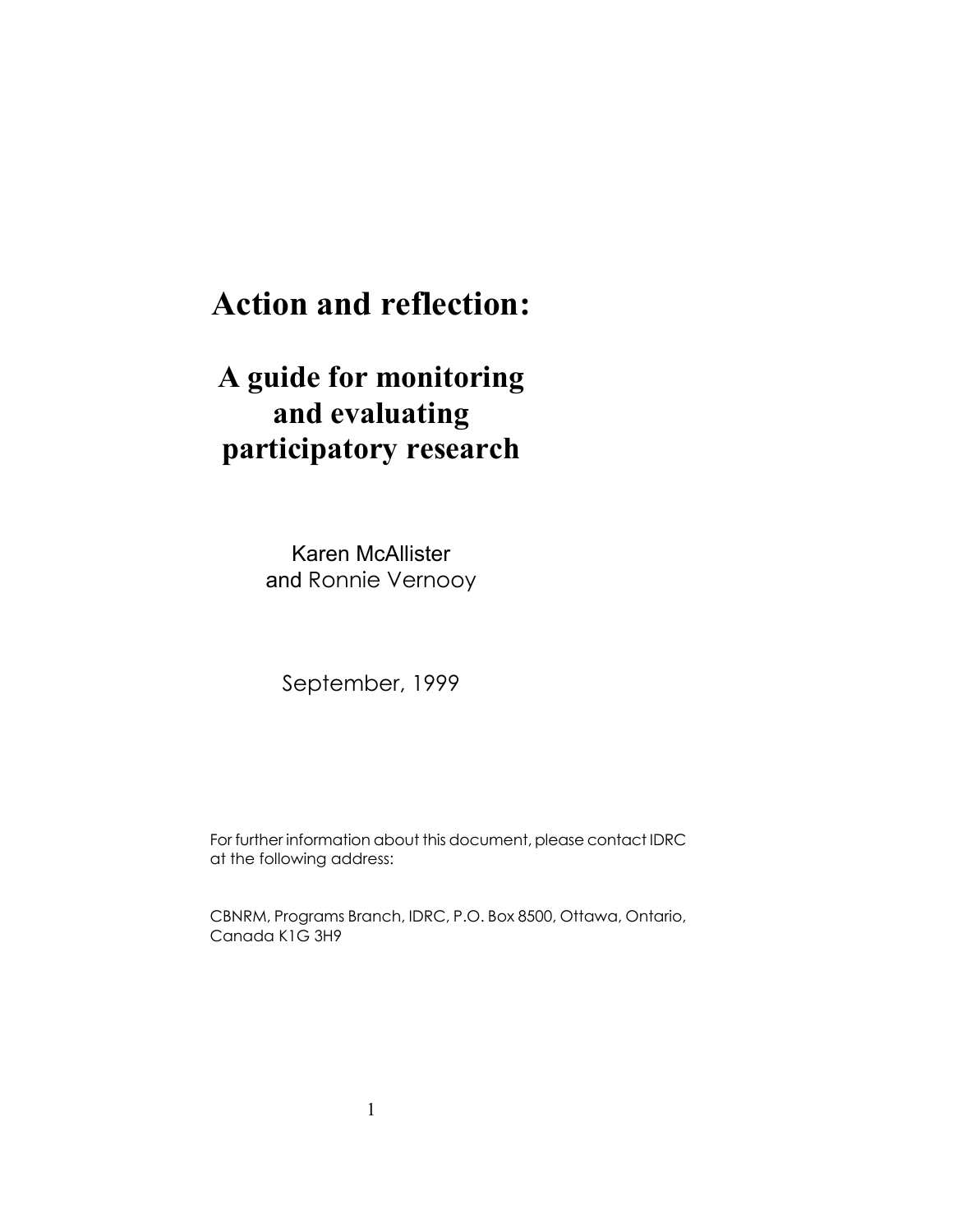## **CONTENTS**

| 1 <sub>1</sub>                                                                                                                                                                       |  |
|--------------------------------------------------------------------------------------------------------------------------------------------------------------------------------------|--|
| 1.1<br>1.2<br>1.3<br>1.4<br>1.4.1<br>1.4.2<br>1.4.3<br>1.4.4                                                                                                                         |  |
| 2.                                                                                                                                                                                   |  |
| 2.1<br>2.2<br>2.3                                                                                                                                                                    |  |
| 3.                                                                                                                                                                                   |  |
| 4.                                                                                                                                                                                   |  |
| 4.1<br>4.2<br>4.3<br>4.4<br>4.4.1<br>4.4.2 Relevance and appropriateness of the participatory approach 41<br>Contribution of the process towards trustworthiness and<br>4.4.3<br>4.5 |  |
| 4.5.1<br>4.5.2                                                                                                                                                                       |  |
| Reach<br>4.6<br>Integrating stakeholder and community analysis into evaluation  60<br>4.6.1                                                                                          |  |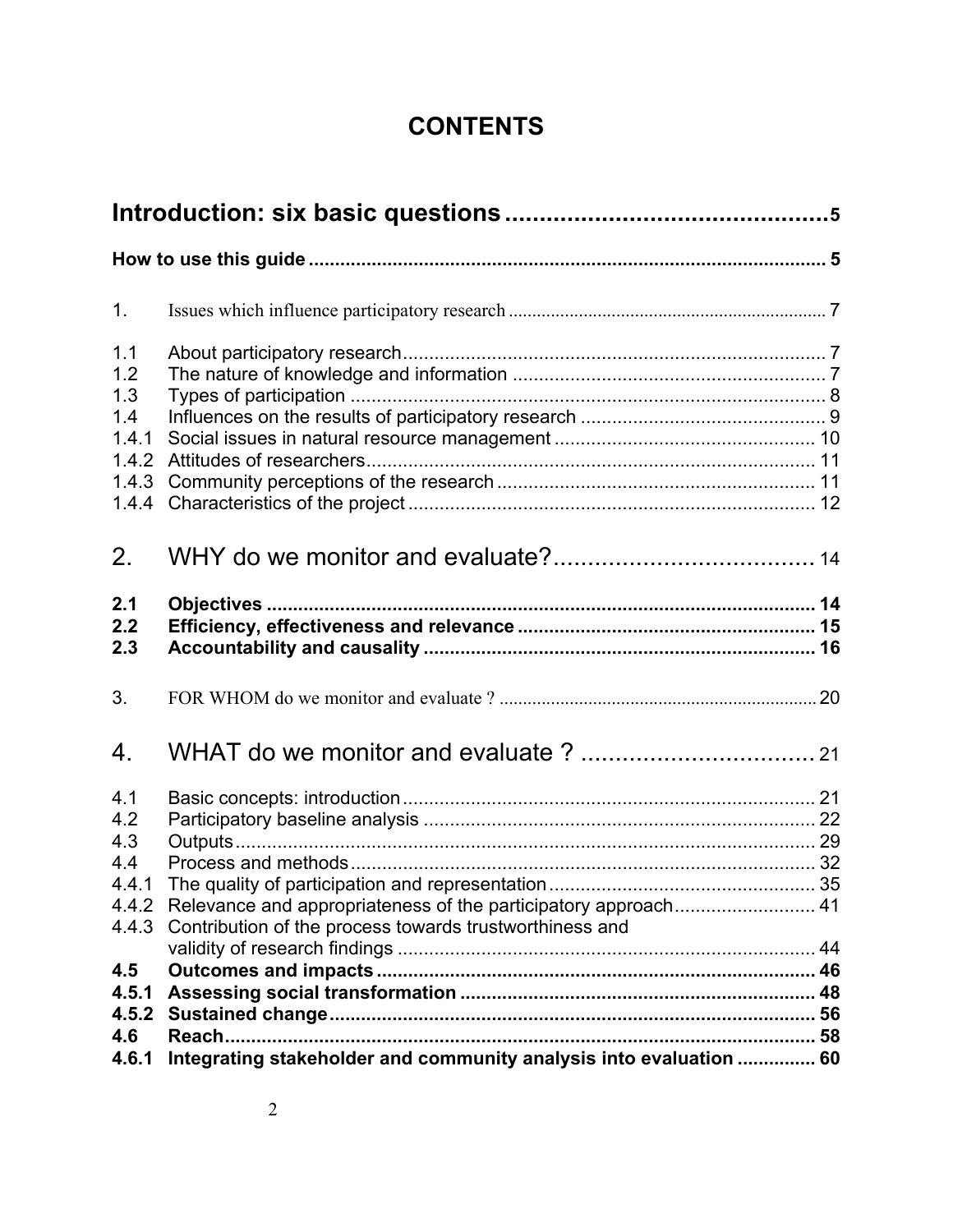#### 6.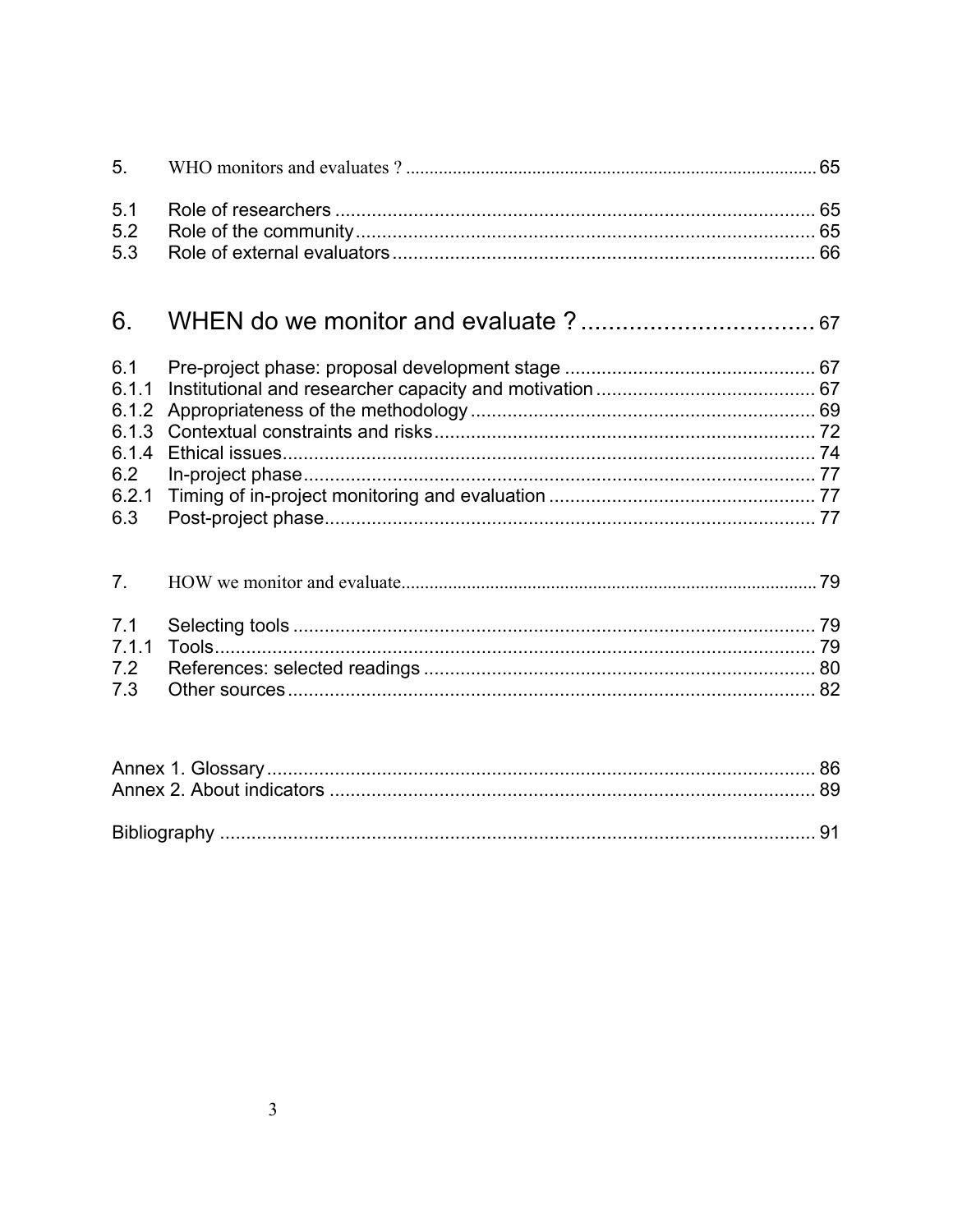## Tables

|--|--|--|--|

## Tools

| Chapter 2:1         |                                                                  |  |
|---------------------|------------------------------------------------------------------|--|
| Chapter 2:2         |                                                                  |  |
| Chapter 4:1         | Relevant information to include in a baseline analysis 24        |  |
| Chapter 4:2         |                                                                  |  |
| Chapter 4:3         |                                                                  |  |
| Chapter 4:4         | Options for measuring change without baseline                    |  |
|                     |                                                                  |  |
| Chapter 4:5         | Assessing the quality of common outcomes of                      |  |
|                     |                                                                  |  |
| Chapter 4:6         |                                                                  |  |
| Chapter 4:7         | Assessing the quality of participation and                       |  |
|                     |                                                                  |  |
| <b>Chapter 4:8</b>  | Some methods for assessing representation in group activities9   |  |
| <b>Chapter 4:9</b>  | Sample of questions which might be useful for semi-structured    |  |
|                     | interviews with local people in order to                         |  |
|                     | understand their perceptions of the research process  40         |  |
| Chapter 4:10        | Assessing appropriateness of the participatory                   |  |
|                     |                                                                  |  |
| <b>Chapter 4:11</b> | Process indicators of trustworthiness of the research            |  |
|                     |                                                                  |  |
| <b>Chapter 4:12</b> | Assessing the potential of participatory research to             |  |
|                     |                                                                  |  |
| Chapter 4:13        | Levels and indicators of different stages of community capacity  |  |
|                     |                                                                  |  |
| Chapter 4:14        | Levels and indicators of different stages of researcher capacity |  |
|                     |                                                                  |  |
| Chapter 4:15        | Assessing "empowerment" and "capacity building"  55              |  |
| <b>Chapter 4:16</b> | Framework for assessing durability and sustainability            |  |
|                     | of participatory management institutions 57                      |  |
| Chapter 4:17        |                                                                  |  |
| <b>Chapter 4:18</b> | Identifying different stakeholders or user groups by             |  |
|                     | using a "contrast" or "maximum" variation sampling procedure     |  |
|                     |                                                                  |  |
| Chapter 4:19        | Using well-being ranking to differentiate between                |  |
|                     |                                                                  |  |
| <b>Chapter 6:1</b>  | Pre-project assessment of the capacity and                       |  |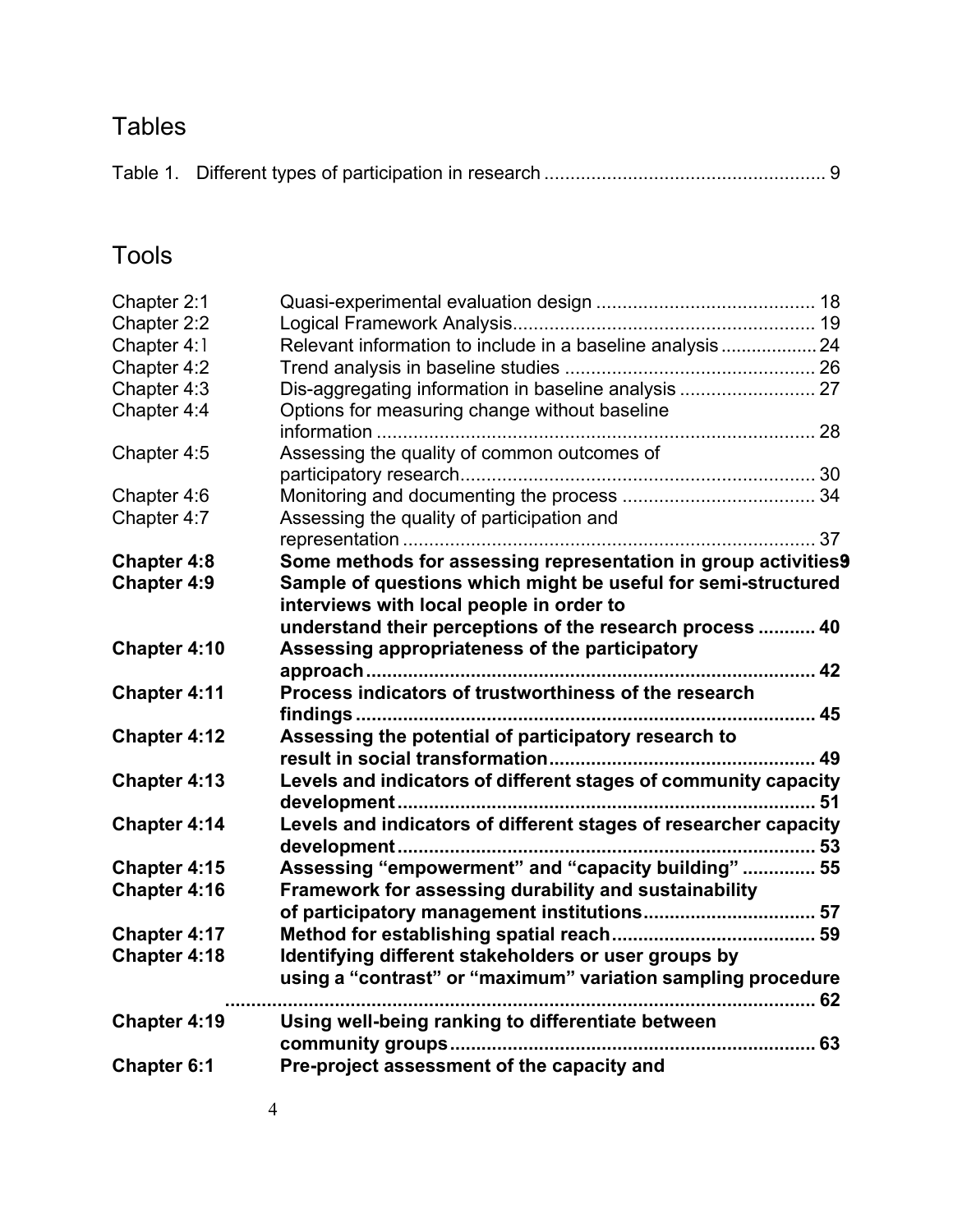| <b>Chapter 6:2</b> | Pre-project assessment of the participatory  |  |
|--------------------|----------------------------------------------|--|
|                    |                                              |  |
| Chapter 6:3        | Risk assessment in the context of the social |  |
|                    |                                              |  |
| Chapter 6:4        |                                              |  |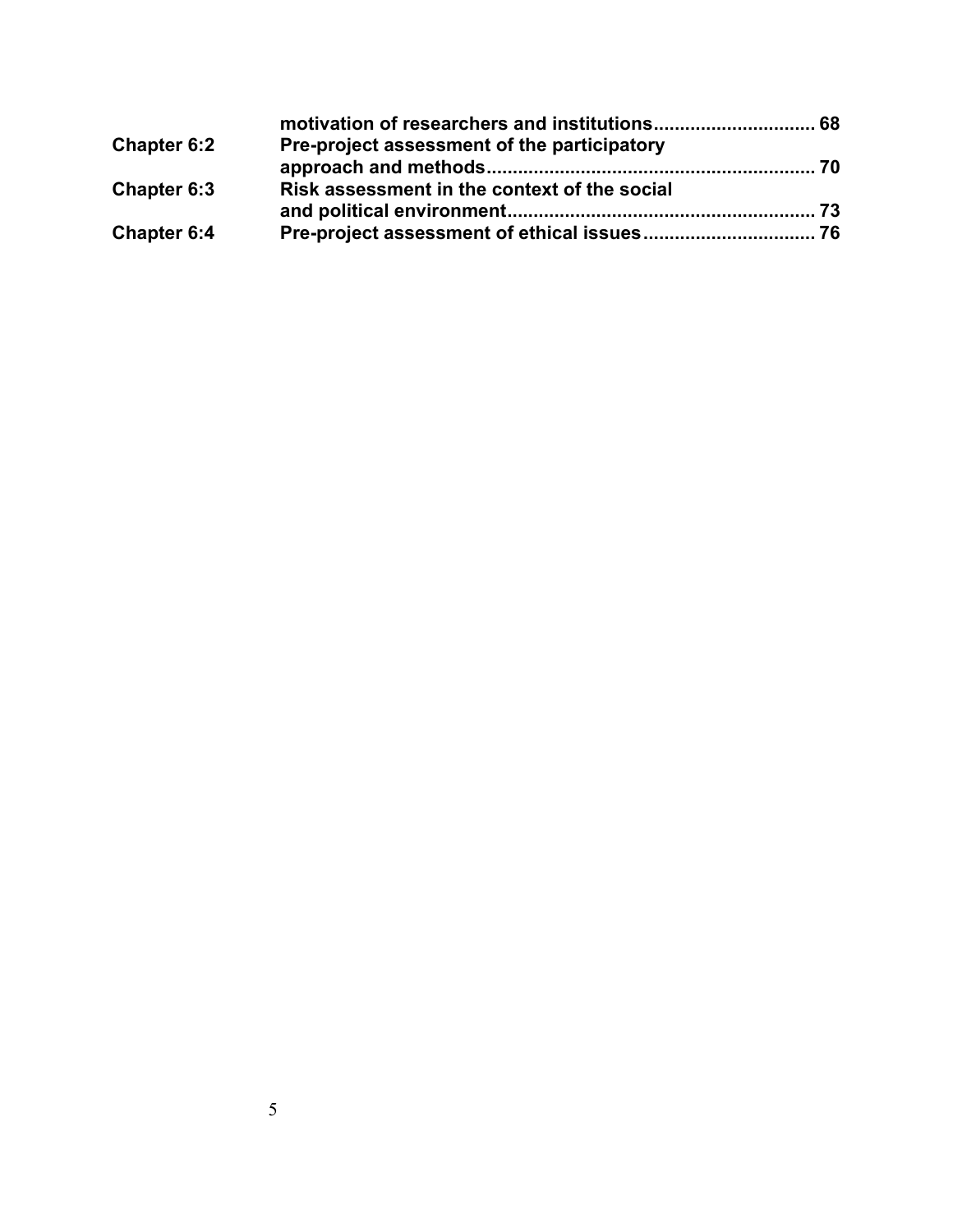## **Introduction: six basic questions<sup>1</sup>**

This guide outlines an approach for monitoring and evaluating participatory research. It is intended to provide support to people involved in research and development projects using a participatory research methodology, in particular at the community level dealing with natural resource management issues. The guide is *not* a blue-print, but addresses issues that are at the heart of making an art of monitoring and evaluating participatory research.<sup>2</sup> The guide is organized around six basic, interrelated questions that need to be answered when doing monitoring and evaluation. These questions are:

- **WHY** do we monitor and evaluate participatory research ? (Chapter 2)
- **FOR WHOM** will we monitor and evaluate ? (Chapter 3)
- **WHAT** will we monitor and evaluate? (Chapter 4)
- **WHO** will monitor and evaluate? (Chapter 5)
- **WHEN** will we monitor and evaluate ? (Chapter 6)
- **HOW** will we do it ? (Chapter 7).

Examples of tools to operationalise **HOW** will be given in each of the five preceding chapters. It will be useful to supplement this guide with resource books on participatory research methods since many of these methods may also be used for monitoring and evaluation. For those interested in more details about specific tools, a selected bibliography is presented in Chapter 7.

### **How to use this guide**

This guide contains several different types of information:

1. Text which explains the main concepts and issues behind participatory research, (participatory) monitoring and evaluation.

- 2. Two kinds of monitoring and evaluation tools (printed on coloured pages):
- Guiding questions and indicators to assess various issues.
- Tools for monitoring or evaluating certain issues.

<sup>&</sup>lt;u>1</u>  $1$  We would like to thank Stephen Tyler and John Graham for their valuable contributions to this guide.

 $2^{2}$  See Annex 1 for a description of the main terms used in the guide.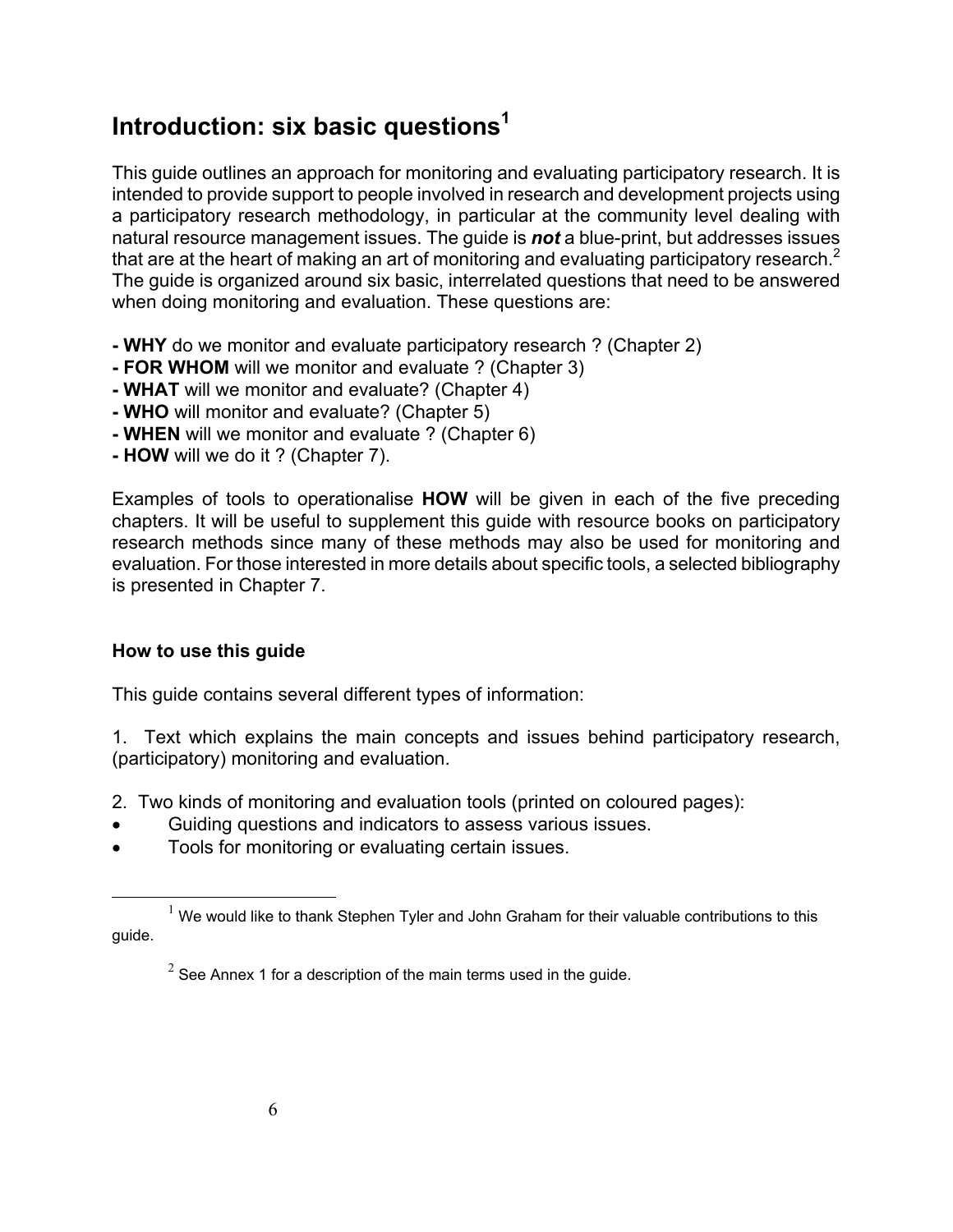3. References to literature and other sources.

 $\mathcal F$  This is the first version of the guide and therefore should be seen as a document in progress. We would like to add examples from project experiences to the different sections and therefore invite readers/users to provide us with feedback and suggestions.

 $\mathcal F$  This guide will be most useful if users flip back and forth between the sections they need when designing and implementing a monitoring and evaluation strategy. Although the chapters are presented in a particular sequence which has proven useful when preparing a monitoring and evaluation plan, these can easily be arranged differently.

• The "Tool" pages can easily be copied and adapted for use in the field.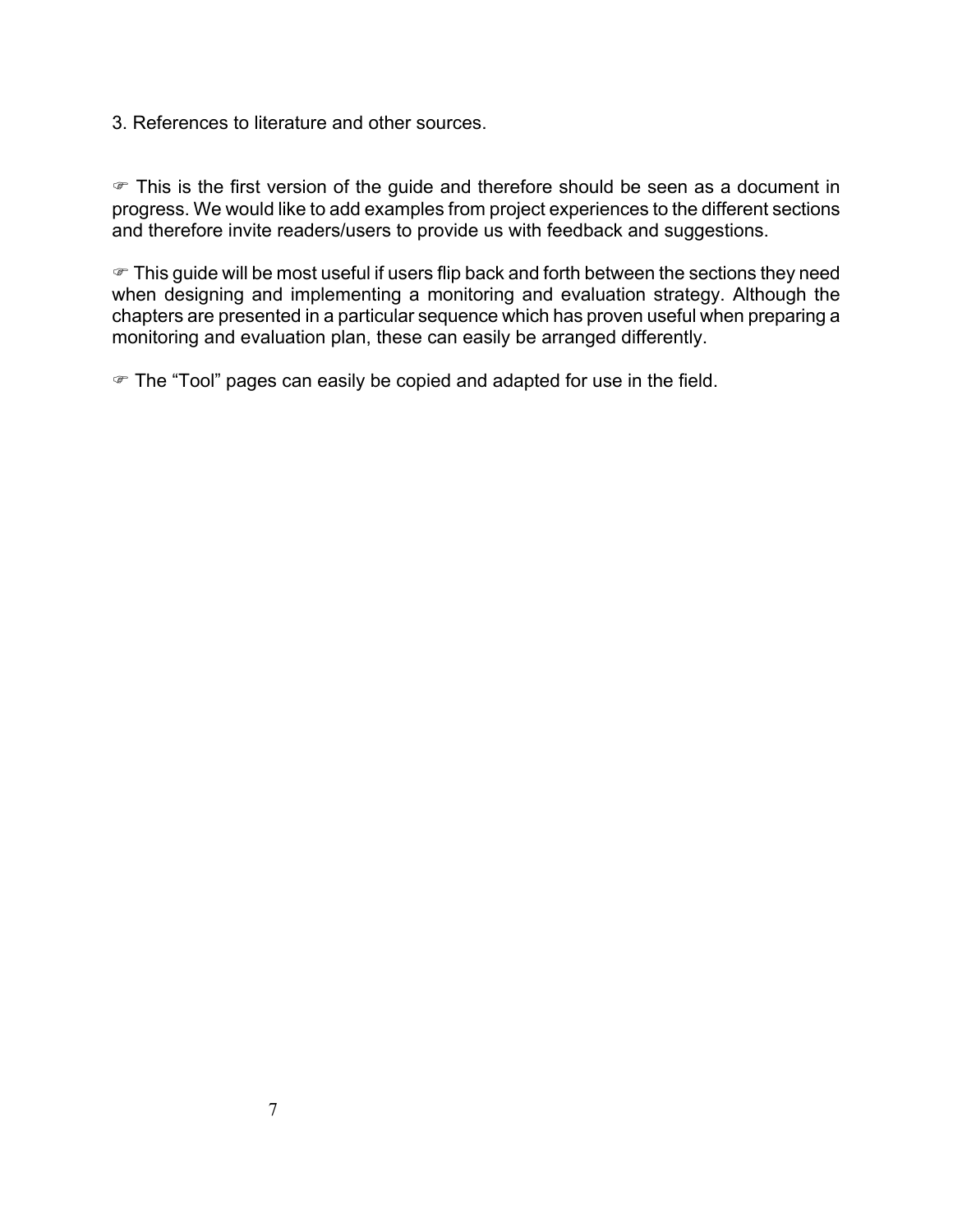1. Issues which influence participatory research

In order to think about monitoring and evaluating participatory research, it is important to be clear on what we are talking about. This chapter provides a brief overview of participatory research, the different types of participation in research, and the issues which influence the research process that are of specific concern to assessing participatory research.<sup>3</sup>

### **1.1 About participatory research**

**Participatory research** is a term that is used very loosely to describe different levels and types of local involvement in and control over the research process. It also encompasses different methods, tools and approaches. It includes such methodologies as Participatory Rural Appraisal (PRA), Participatory Action Research (PAR), and Farmer Participatory Research.

The rationale for using participatory research may be **functional**, to encourage community participation in order to improve the usefulness of the research to local people. For example, to help develop farming technologies more suited to the local area and needs or to improve reach and speed of adoption of new methods and technologies.

Another reason may be for **empowerment or social transformation,** to strengthen local people's capacity in decision-making, in research, and in management of local resources, in order to improve their awareness of options and to strengthen their ability to act on their own behalf (Ashby 1996:16-17). Often participatory research is both functional and empowering.

### **1.2 The nature of knowledge and information**

Knowledge exists in different forms which are equally valuable and legitimate. A combination of "popular", "local" or "indigenous" knowledge and scientific knowledge is important in order to improve natural resource management decisions at the community level.

Different groups in the community and different stakeholders have different knowledge about natural resource management and may have different priorities, and there

 $3$  These questions and the topics presented in the following chapters are further elaborated in K.MacAllister's report "Understanding participation: Monitoring and evaluating process, outputs and outcomes," Ottawa: IDRC, 1999.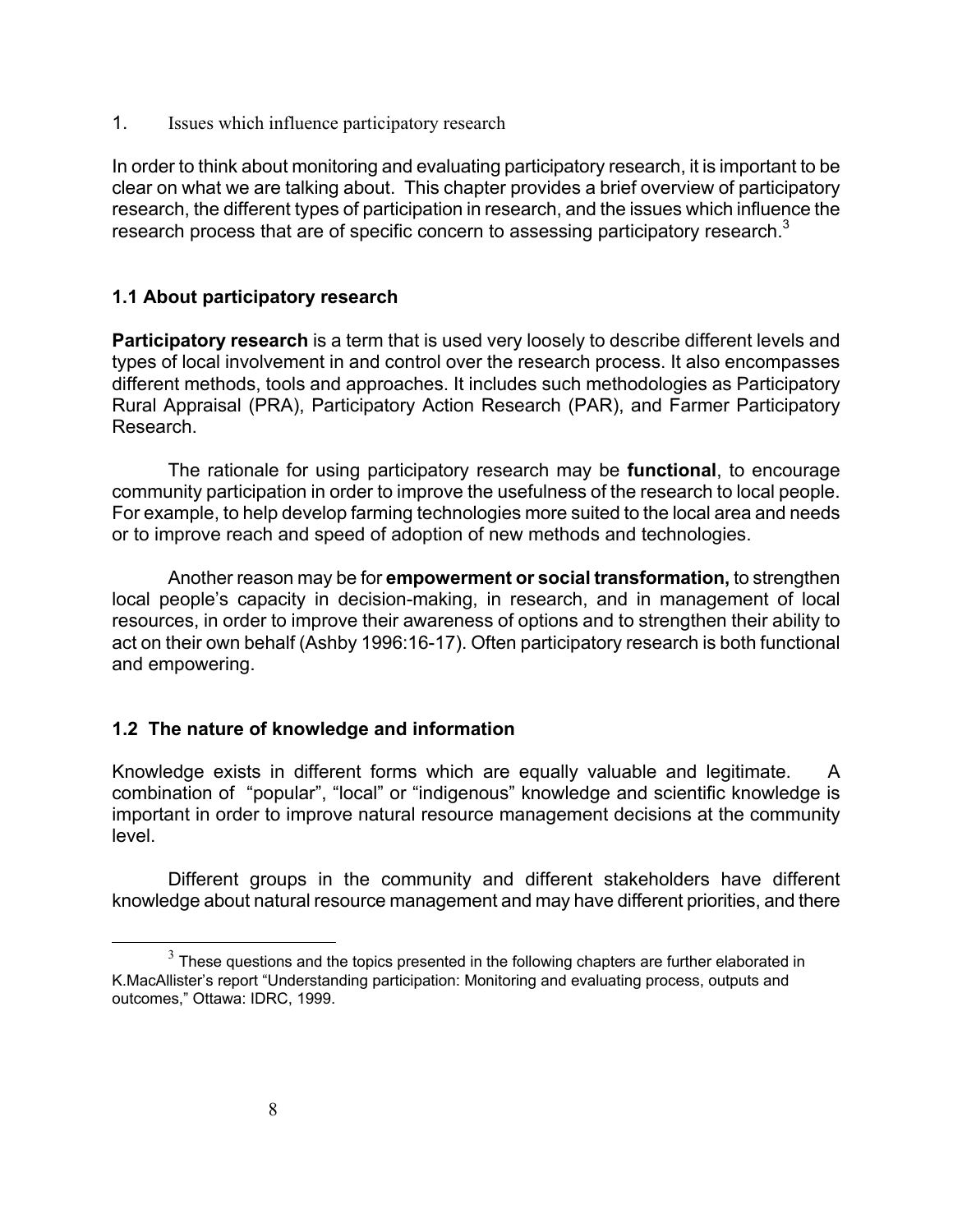are many "explanations" or "theories" for a given body of facts. It is therefore very important to speak with different social groups in the community (women, men, poor, landless, different ethnic and social status, etc.) in order to understand their different perspectives. It is also important to be conscious that information and knowledge are not value free, and to be aware that the selective choice of information or knowledge may empower some people and disempower others.

The knowledge and information generated from participatory research activities are constructed by the context in which the research takes place (local culture and society, resource issues and rights), by the participatory research methods used and who participates, by the attitudes and abilities of the researchers and by the nature of the research question. Awareness of the different social factors which can influence participatory research can help researchers better understand the results of their activities.

### **1.3 Types of participation**

Participatory research involves a variety of different approaches to community participation, such as consultative participation in which researchers consult with local people in order to make decisions about community needs and to design interventions, active involvement of farmers in conducting on-farm experiments, involvement of communities and user groups in decision-making about new management practices and resource boundaries, multistakeholder processes involving different scales of resource management, and so on. These different approaches to participatory research have different evaluation requirements.

For evaluation purposes it is useful to differentiate between different levels and types of participation in order to understand how this influences research results. Community participation in research can be differentiated according to the level of community control over the process (who sets the agenda), when (at what stage of the research) local people participate, and the level of representation and differentiation of different stakeholders and community groups in the process.

There is no right or wrong amount of participation. However, it is always important to be honest and open to the community about the purposes of the research. If the goal of the research is social transformation, it is important to give local people as much control as possible over the research process.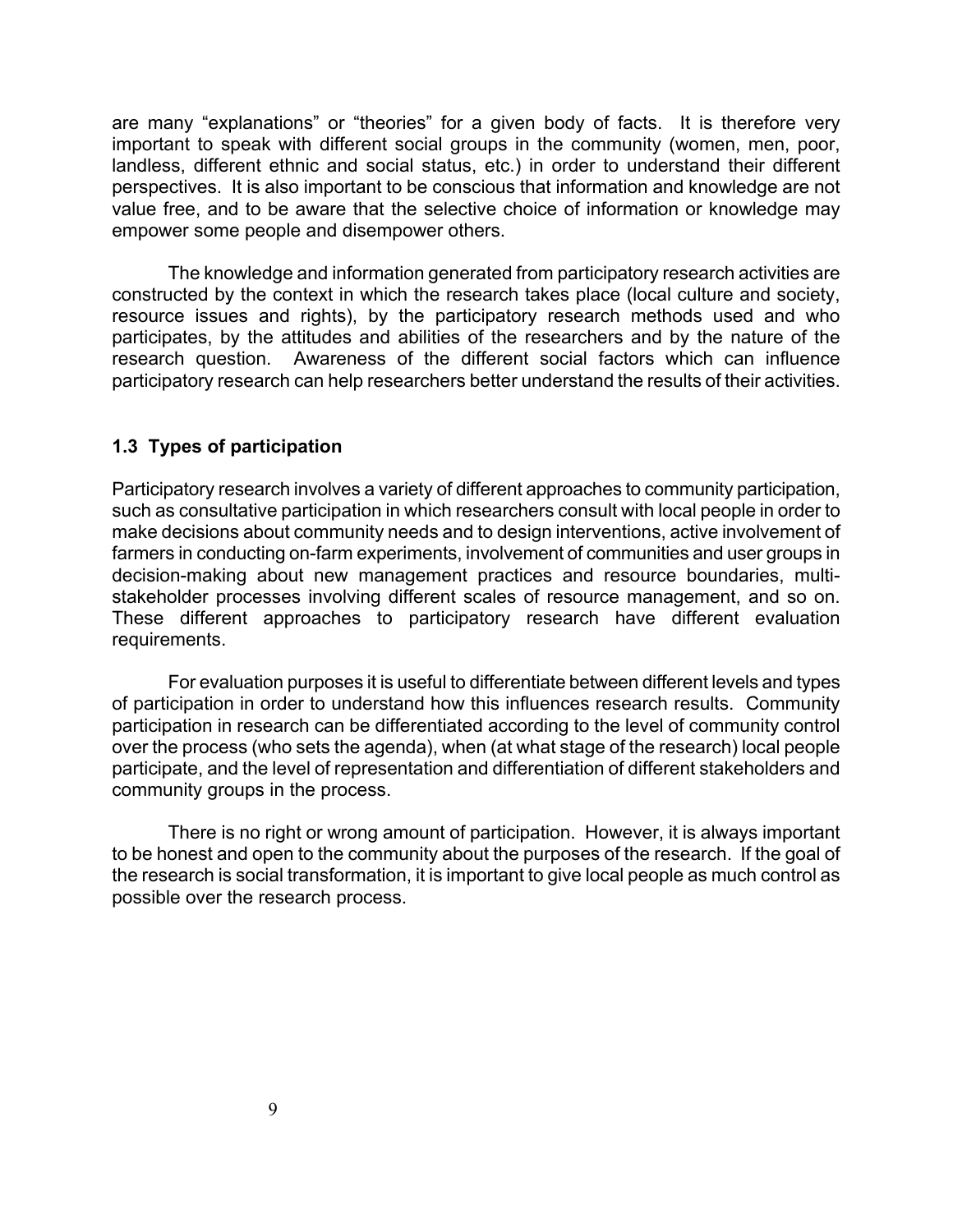A useful way of thinking about different types of participation and control in research is outlined in the following table.

| <b>Type of local</b><br>involvement in the<br>research    | Who* controls<br>and makes<br>decisions? | Who<br>undertakes<br>activities? | <b>Who benefits</b><br>from the<br>results? | Are the process &<br>results separated<br>by social group? |
|-----------------------------------------------------------|------------------------------------------|----------------------------------|---------------------------------------------|------------------------------------------------------------|
| Investigation &<br>problem<br>identification              |                                          |                                  |                                             |                                                            |
| Setting of research<br>priorities & goals                 |                                          |                                  |                                             |                                                            |
| Choosing options,<br>planning activities<br>and solutions |                                          |                                  |                                             |                                                            |
| Taking action and<br>implementing<br>activities           |                                          |                                  |                                             |                                                            |
| Monitoring of<br>activities                               |                                          |                                  |                                             |                                                            |
| Evaluation                                                |                                          |                                  |                                             |                                                            |

### **Table 1: Different types of participation in research**

\* "Who" can either be interpreted as distinguishing between researchers and local people, or between different subgroups in the community who may have different interests in the research.

### **1.4 Influences on the results of participatory research**

Participatory research needs to be understood within the context in which it occurs. Various parameters define what is appropriate and feasible in a participatory research project. These guide what we can realistically expect from the process and results of the research, and therefore need to be considered in monitoring and evaluation.

Factors which affect participatory research include:

- the social aspects of natural resource management,
- the nature of the research question,
- the initial "capacity" of the community (social capital) and the capacity and experience of the researchers undertaking the study,
- the values and motivations for using a participatory approach, and
- external contextual factors which enable or constrain participation.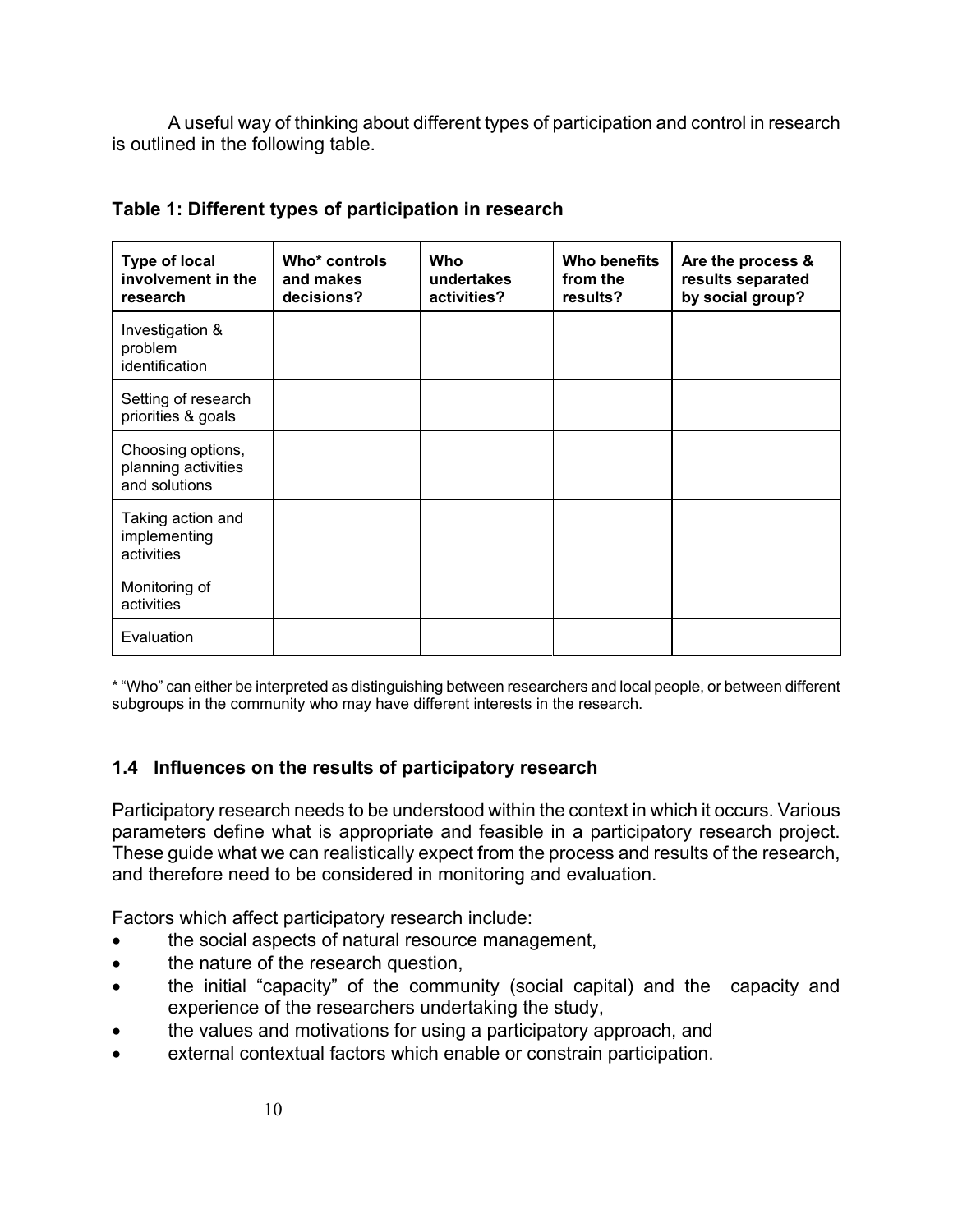These factors are briefly outlined in the following sections.

) It will be useful to reflect on these at the *very start* of the research process.

### **1.4.1 Social issues in natural resource management**

At the community level, natural resources are governed by complex, overlapping and sometimes **conflicting social entitlements and traditional norms** (private versus common property rights, tree versus land tenure, differential security of tenure and use rights, etc.). **Social identities, relationships and roles** negotiated along lines of gender, kinship, ethnicity, socio-economic status, age, occupation, and so on, can influence access to and use of natural resources.

Different stakeholders - within the community and outside - have **different values, perceptions and objectives** concerning natural resource management issues, depending on individual context (how the individual experiences the social and natural environment) and social-cultural identity. These different groups need to be involved in problem-solving and decision-making about natural resource management issues which affect them.

**Representation** of "community interests" and "knowledge" in participatory research processes for natural resource management are often produced in the context of struggles over resources through which different parties defend interests and advance claims.

**Power differences** between different community groups and between the community and outside groups influence interaction and negotiation between them and can influence whose "interests" are represented in participatory research. Participatory processes provide an opportunity for less powerful groups to contest existing power relations and resource rights, but also may enable more powerful or politically aware groups to assert preferential rights over resources. Here it is important to consider if the government is supportive of participatory processes.

It is often especially important to be aware of the differences in social power and resource rights between men and women, that is, to specifically incorporate **gender analysis** into the research process.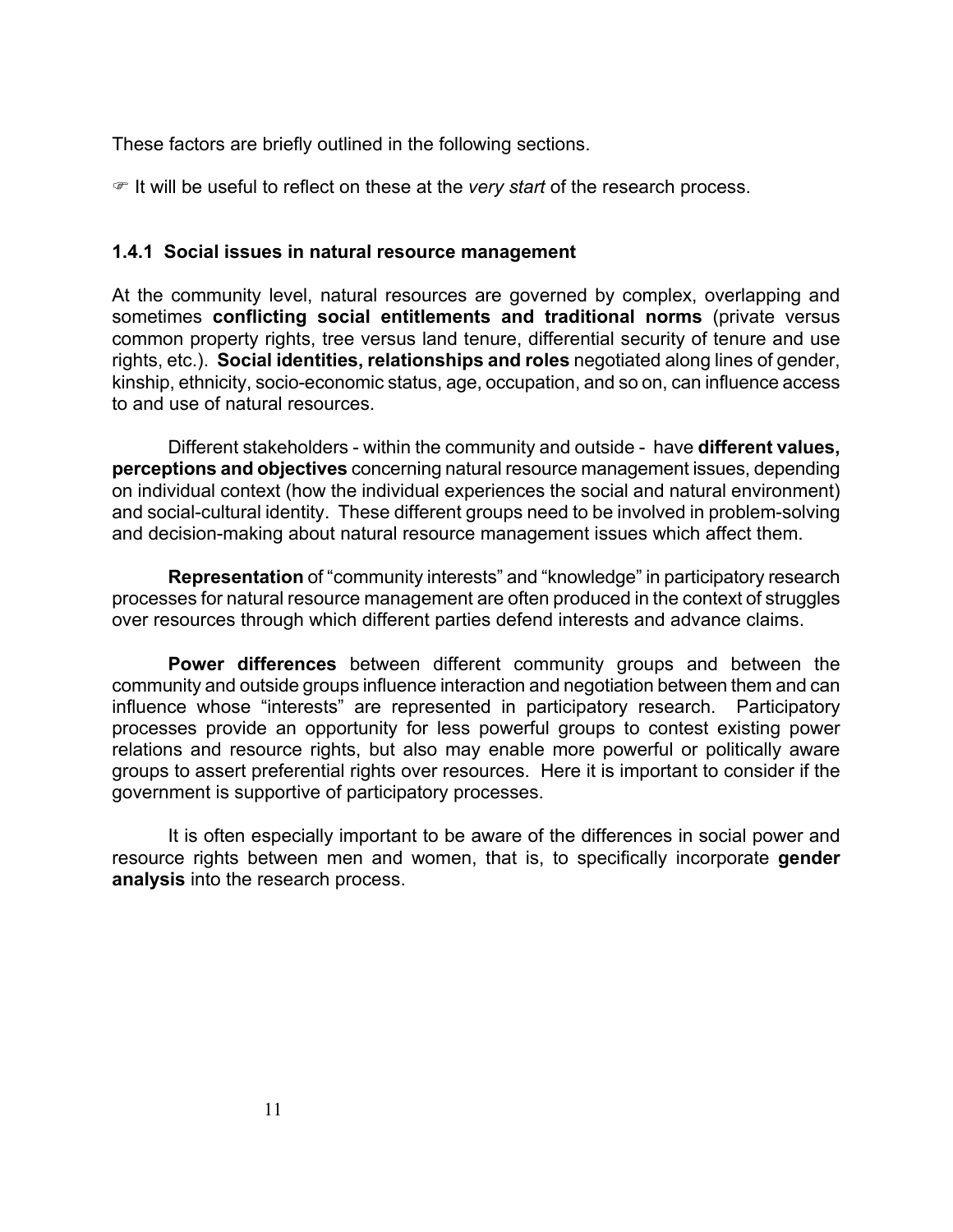### **1.4.2 Attitudes of researchers**

Interaction between researchers and local people, and the attitudes and personalities of researchers have an influence on what local people say, how they feel about the research, and how willing they are to participate. Researchers' understanding of community dynamics, gender and social-relations within the community will affect how well researchers can understand and deal with different community interests and underlying power dynamics.

### **1.4.3 Community perceptions of the research**

Previous experience of local people with research and development projects, as well as perceptions of potential benefits can influence community motivation to participate in new research activities, as well as bias their responses.

Methodologies for encouraging community participation can influence the information and priorities which result and the decisions which are made, because of who is present and because of how freely different individuals and groups are able to express their interests.

Local people may be inhibited to let researchers know what they truly think, may give "correct" or "expected" responses, or may present needs which they feel fit the agenda of the researchers. Their responses may be based on their perceptions of what they can gain or lose by providing certain information, as well as suspicions about how the results will be used. Research activities may be perceived as both foreign and highly formal by local people, especially when more powerful stakeholders are present.

Local involvement in participatory research activities is often time consuming, and takes people away from their normal livelihood activities. Sometimes, individuals who have important perspectives on the project are not able to participate in participatory group activities because they are busy with making their living. This is often especially true for women.

It is important to recognise the value of local people's time, and to design research activities so that they are most convenient for local people. It may also be necessary to specifically seek out the perspectives of the very poor who may not be able to spare time to participate in organised activities (go to the people, instead of have the people come to the researchers, for example - interview women in the fields where they farm), so that their important perspectives are included in research decisions.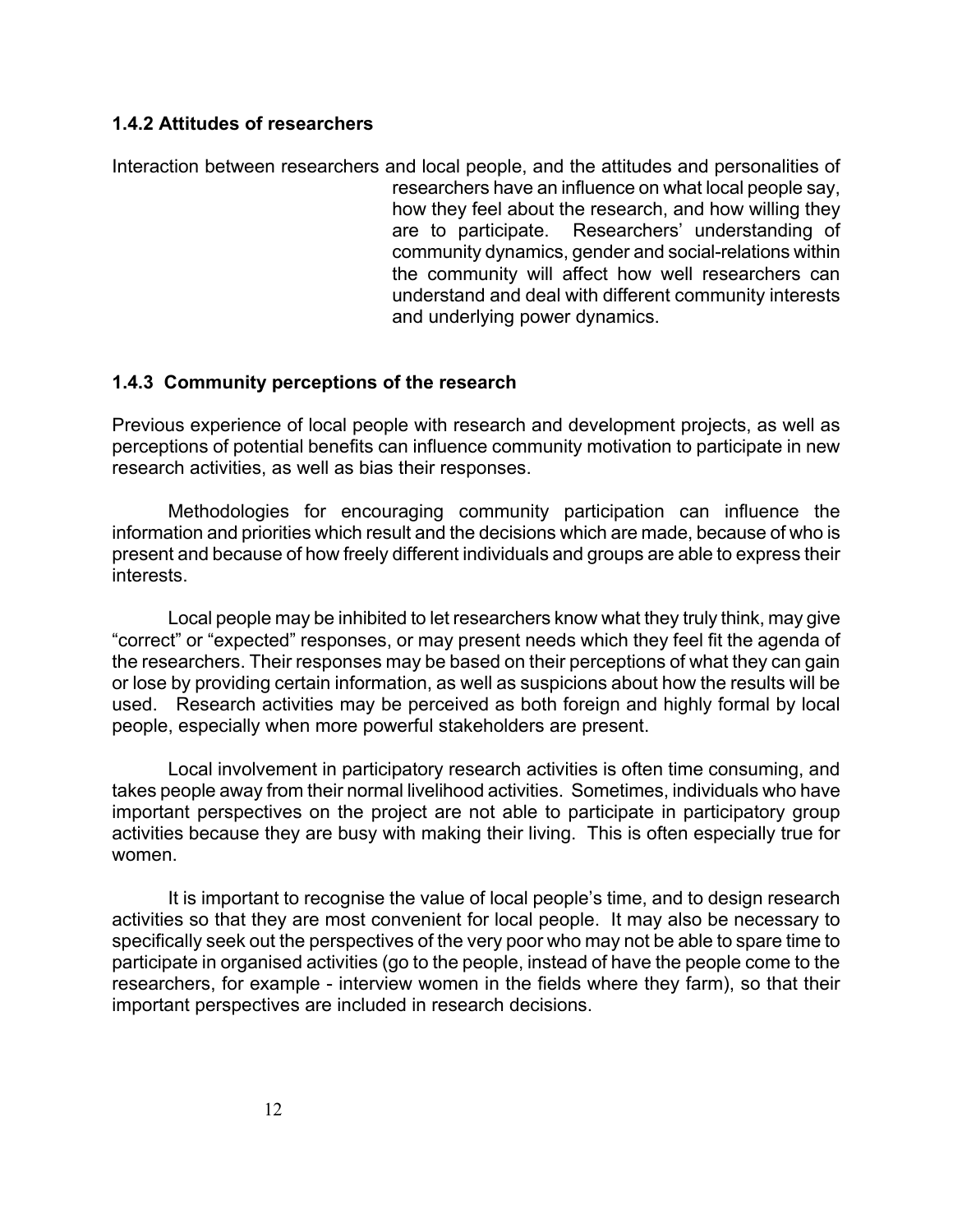### **1.4.4 Characteristics of the project**

Characteristics which are specific to the project and the project location may influence participatory research, affect local people's willingness to participate, and influence the appropriateness of different approaches.

) It is recommended that the team carrying out the project reflect *in a team-session* on the following questions.

### Nature of the research question:

- **Objectives**: Are they focussed or broad ? Is the emphasis on diagnosis or on transformation ? Is the goal to change people's behaviour and attitudes, to help them develop new technologies or management approaches, or both ?
- **Sector**: Does the project deal with fisheries, forestry, agriculture, or a combination ? With individually or collectively managed natural resources, or a combination ?
- **Dimensions**: Does the research involve economic, social, ecological, political, issues or a combination ?
- **Scale**: Does the research problem affect the local, regional, or national scale or a combination ?

### Capacity of the community and of the researchers**:**

- What are the researcher skills and experience with participatory research ?
- What are the researcher skills and experience with community facilitation, understanding of social and gender dimensions of research, and their capacity for adaptability and flexibility ?
- What is the capacity of the community in terms of level of education and skills, level of organisation, forms of natural resource management, approaches for managing conflict and making collective decisions/taking collective action ? What is the existing capacity to deal with problems which the research intends to address ?

### Values and Motivation**:**

• What are the motivation and underlying values for becoming involved in participatory research, of the community, the researchers and the donor agencies which support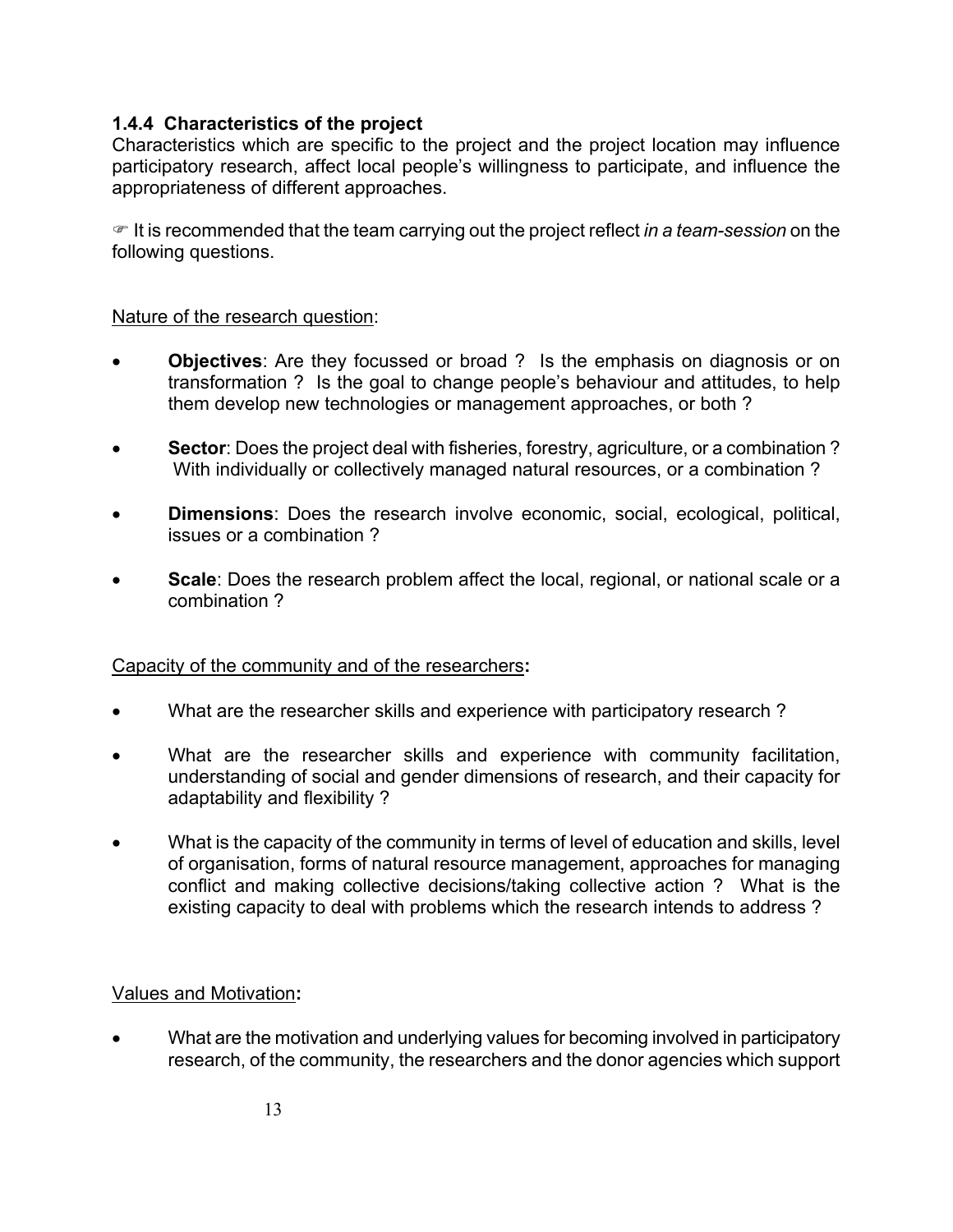the research ?

- What are the researcher and research institution's commitment to a participatory research approach ? Is there a commitment and flexibility to allowing the community to redirect the process ? What are the attitudes and values regarding local knowledge and local people ? Does the project focus on empowering or functional goals of participatory research ?
- Why are the community and subgroups, and possibly other stakeholders motivated to participate in process ? Are local people aware of the problems the research is directed towards ? Are local people committed to addressing these problems ?
- What is the past experience of the local community with participatory research or other projects ? What are peoples' expectations for benefiting from the project ?
- Does the local culture support participation in decision-making? What are the local values of hierarchy, respect, and of equity ? What are the differing interests in negotiating access to resources or power ?
- What is the funding institution's acceptance of fluid research processes, openness to alternative forms of accountability, and time-frame flexibility ?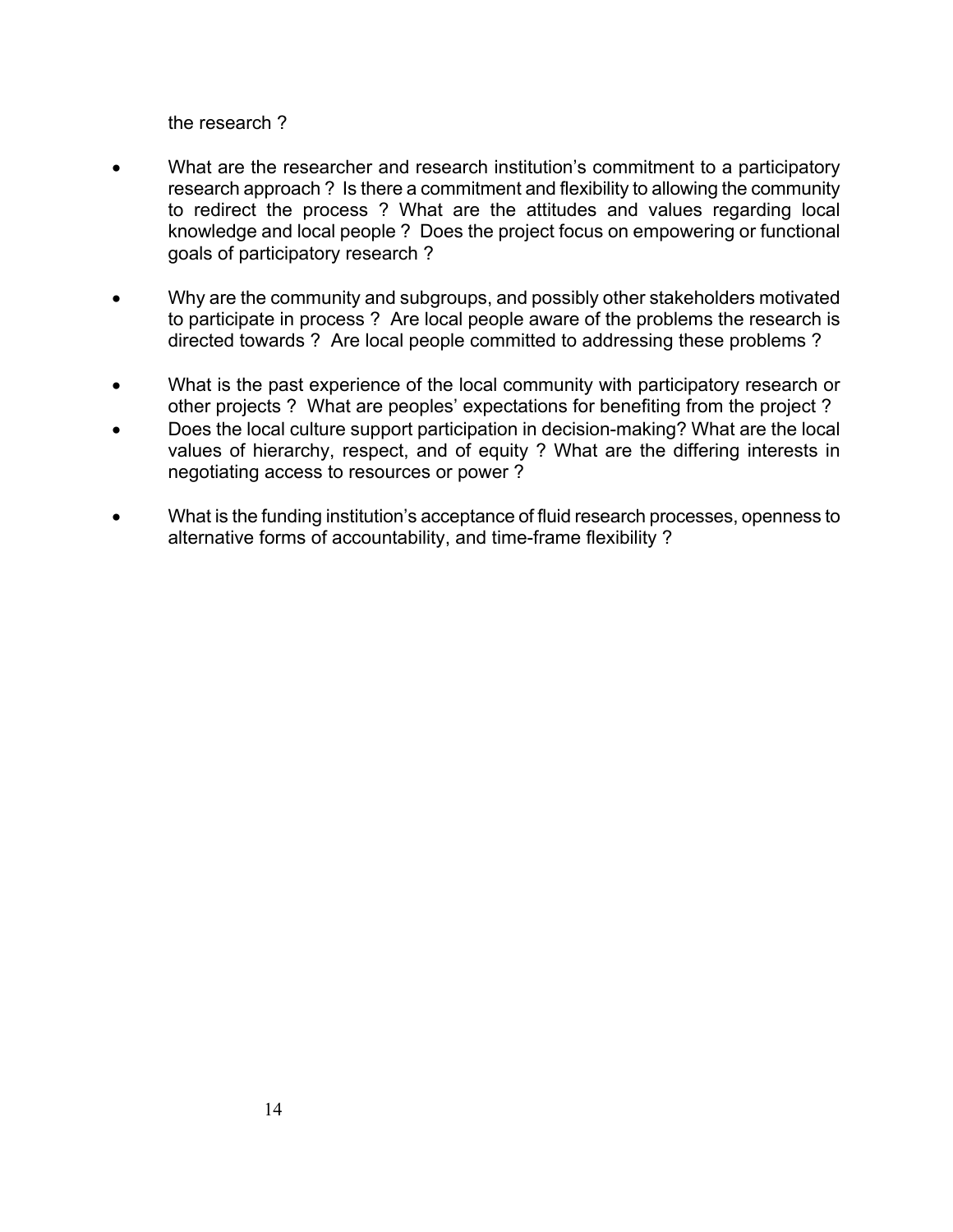## **2. WHY do we monitor and evaluate?**

### **2.1 Objectives**

The first question to address deals with the goals of monitoring and evaluation. In general, these goals can be outlined as follows (Estrella and Gaventa 1998:5):

**- To assess project results**: to find out if objectives are being met and are resulting in desired changes.

**- To improve project management and planning**: to better adapt to contextual and "risk" influences such as social and power dynamics which affect the research process (as described in Chapter 1). Aspects that can be considered in evaluation within this context include:

- *Relevance and effectiveness of participatory tools and methods***:** This includes the stage at which the tools are used, the flexibility of the research process to adapt to the context and to various emerging realities, the adaptation of methods when necessary to enable representation of different perspectives, and so on.
- *The "quality" of participation***:** This considers the identification and representation of important stakeholders, and the appropriateness of the "scale" of participation in order for the research to be effective.
- *Scope for social transformation***:** This can be assessed by considering community ownership of research process, local learning and capacity building from the process, community involvement in identifying research priorities, in defining solutions, and in activities to change conditions, and so on.
- *Trustworthiness and validity of the research findings***:** Are measures being taken to ensure the validity of the research findings?

**- To promote learning**: to identify lessons of general applicability, to learn how different approaches to participation affect outcomes, impacts and reach, to learn what works and what doesn't, and to identify what contextual factors enable or constrain participatory research.

**- To understand different stakeholders' perspectives**: to allow, through a direct participation in the monitoring and evaluation process, the different people involved in a research project to better understand each others views and values, and to design ways to resolve competing or conflicting views and interests.

**- To ensure accountability**: to assess whether or not the project is effective, appropriate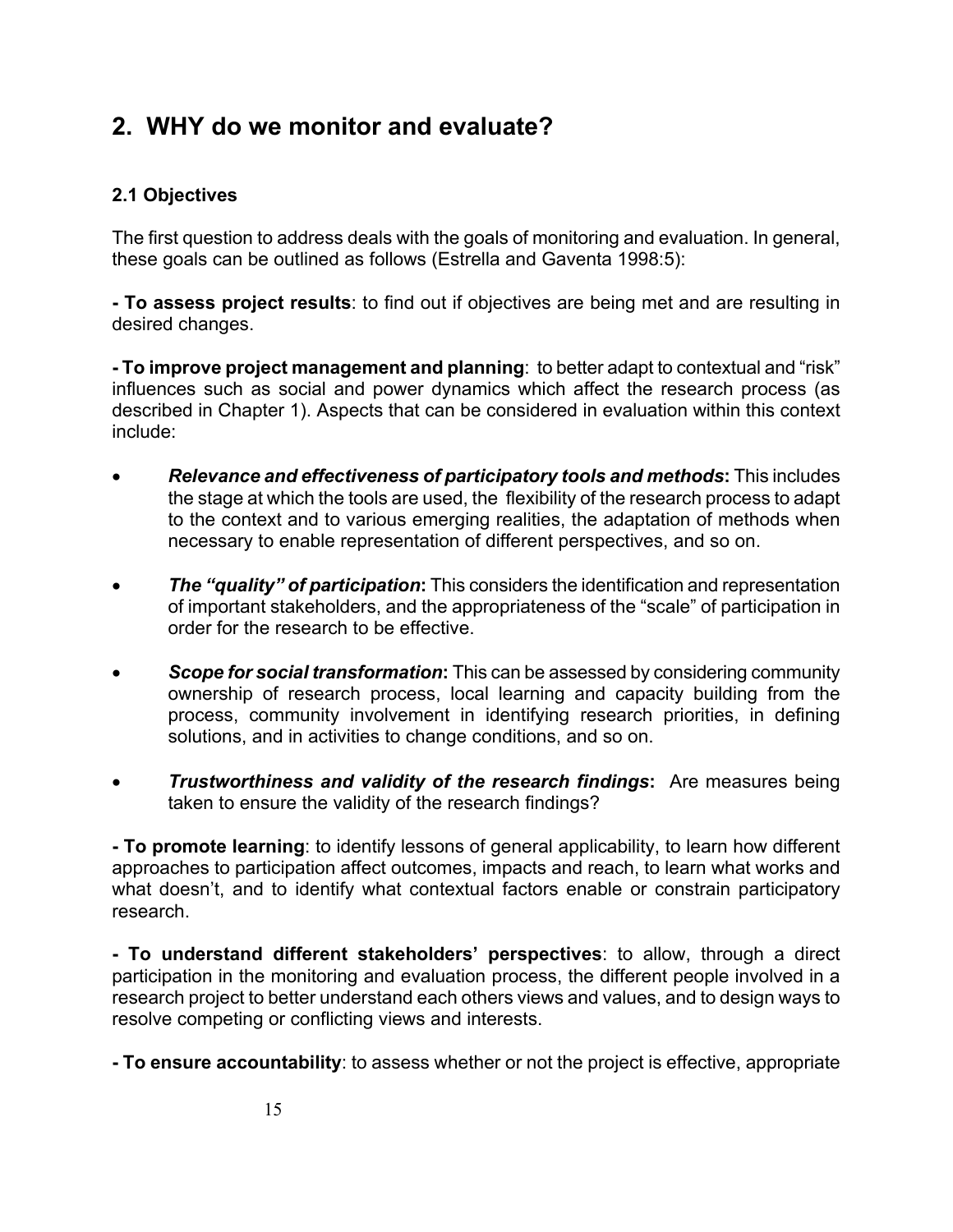and efficient in order that researchers can be accountable to donor agencies.

Usually, a monitoring and evaluation plan includes a combination of these goals, but it may be necessary to give more emphasis to one of them, depending on available resources, skills and time, and the point in the project life-cycle during which the monitoring and evaluation will be done.

### **2.2 Efficiency, effectiveness and relevance**

Reasons for **WHY** to evaluate are frequently framed in terms of effectiveness, efficiency and relevance or appropriateness.

- *Efficiency* refers to the amount of time and resources put into the project relative to the outputs and outcomes. A project evaluation may be designed to find out if there was a less expensive, more appropriate, less time consuming approach for reaching the same objectives.
- *Effectiveness* describes whether or not the research process was useful in reaching project goals and objectives, or resulted in positive outcomes.
- *Relevance (appropriateness)* describes the usefulness, ethics, and flexibility of participatory research within the particular context and for the particular research question.

Combined, these criteria enable judgement about whether the outputs and outcomes of the project are worth the costs of the inputs (time, resources).

For the purposes of this guide, effectiveness, efficiency and appropriateness are considered for the different methods, tools and approaches of participatory research for natural resource management, rather than questioning the value of the participatory research approach as a whole.

In this context, the **efficiency** of a particular method or approach can consider factors such as the time involved for local people balanced against the value of the information gained and whether this information was available through other means, or whether or not the accuracy or the detail of the information gained from the research method warrants the extra time taken. For example, is exact information on soil quality needed for decision-making, or are farmer estimates sufficient.

**Effectiveness** of particular participatory methods can consider whether or not the approaches or methods allowed representation of different local interests, whether they were able to generate desired results, whether or not they encourage strengthening of local individual and organisational capacity, and whether or not they encourage farmer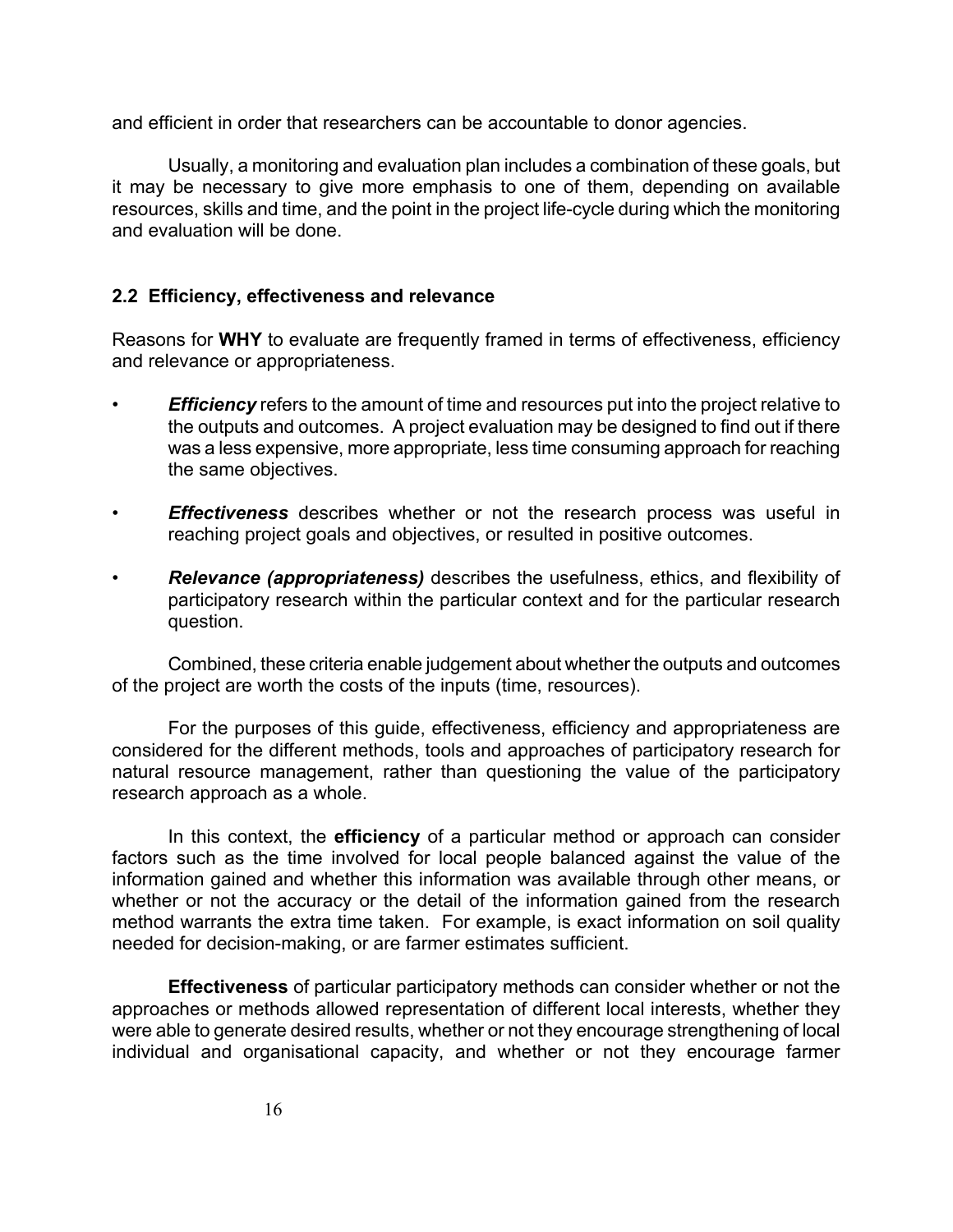experimentation.

**Relevance or appropriateness** relates to the flexibility of the process to adapt to the local context and emerging needs, whether or not the tools are suitable to the capacities of the researchers and community, and whether or not the approach is reaching stakeholders at the scales relevant to be effective for addressing the research problem.

It is important to define from the outset what weight will be given to each of these dimensions.

### **2.3 Accountability and causality**

There is an assumption in the design of participatory research projects that there is a causal relationship between the participatory research activities, outputs and desired outcomes. That is, that the research activity "caused" or "contributed" to the desired changes in the community or ecosystem. This provides a conceptual framework for research design and a point of reference for understanding progress.

There are two basic strategies for monitoring and evaluation of changes resulting from a project:

- Comparing a group affected by the research to itself over time, by measuring how certain factors change over the duration of the project. This approach does not necessarily establish causal relations.
- Comparing a group affected by the research to a group which is not affected. This "quasi-experimental" approach helps establish causal relations (Margoluis and Salafsky 1998:115).

Evaluators sometimes spend a lot of time trying to establish causal linkages between project activities and outcomes for accountability reasons. However, in the case of participatory research for natural resource management, the process of community change is complex, often transformative and subject to a multitude of contextual influences beyond the control of the research. It is therefore extremely difficult to validate a causal relationship between the research process and outcomes in evaluation.

Some researchers have tried to demonstrate causality by using "quasi-experimental" evaluation designs using a similar community as a control group (see Chapter 2, Tool 1.). However this approach is imperfect and is likely not ethical for evaluation of participatory research. It is more feasible to monitor changes within the research site over the duration of the project and to present credible and logical linkages between the participatory activities, outputs and outcomes, through monitoring and evaluating the process and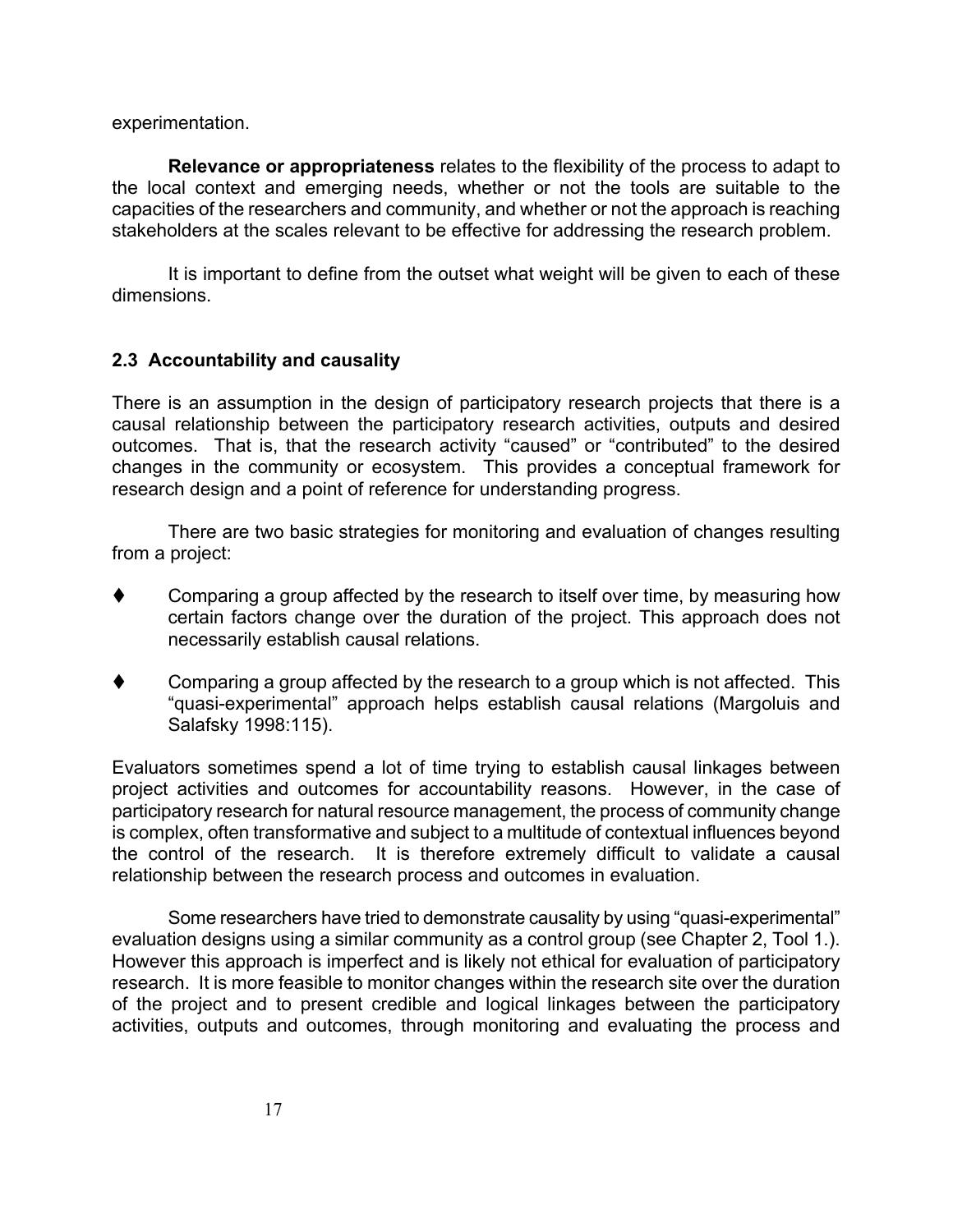defining simple **indicators**<sup>4</sup> to measure progress or change. Logical Framework Analysis can be a useful planning tool for working through the anticipated connections between research objectives, activities, outputs and outcomes and can provide guidance for monitoring and evaluation. (See Chapter 2, Tool 2).

 $4$  Annex 2 defines and discusses indicators. This annex can be referred to throughout the guide.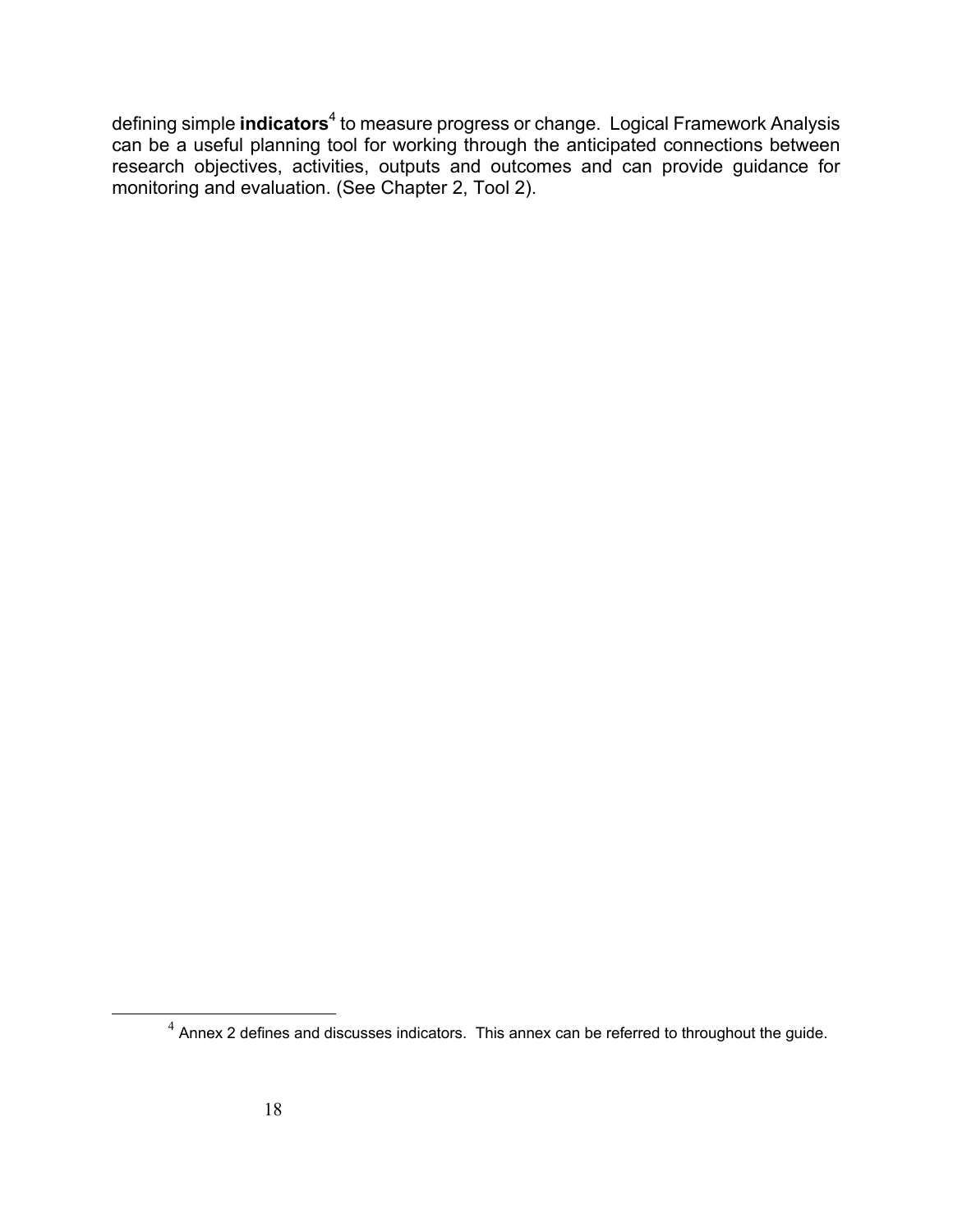### *TOOL: Quasi-experimental evaluation design*

*Quasi-experimental evaluations attempt to determine what changes are the result of the activity by estimating what would have been the state of well-being in the absence of the activity compared to its actual state (Herdt and Lynam 1991:8).* 

*Some attempts at "quasi-experimental" evaluation designs compare research versus nonresearch situations, and have used a community similar to the research site as a control group for comparison (Pomeroy et al. 1996; Olsen et al. 1997). Although imperfect, this approach may be acceptable for considering biological changes. However, it is ethically questionable to involve a "control" community in time-consuming participatory evaluation or survey activities to evaluate social changes when there is no mandate to consider the community's interests.* 

*Furthermore, this approach entails significant demand on human and financial resources. An alternative approach which uses non-participants or "beneficiaries" in the research site as a control group ignores the fundamental evaluation question of "why" these people did not participate, and whether or not the research had influence on the nonparticipants.* 

*Isham, Narayan and Pritchett (1995) have outlined a process for establishing causality with subjective data to show that participation improves project performance, by quantifying qualitative information from different participatory projects through a system of coding, and feeding this into statistical and econometric analysis. Their process takes into account different levels of participation and contextual influences*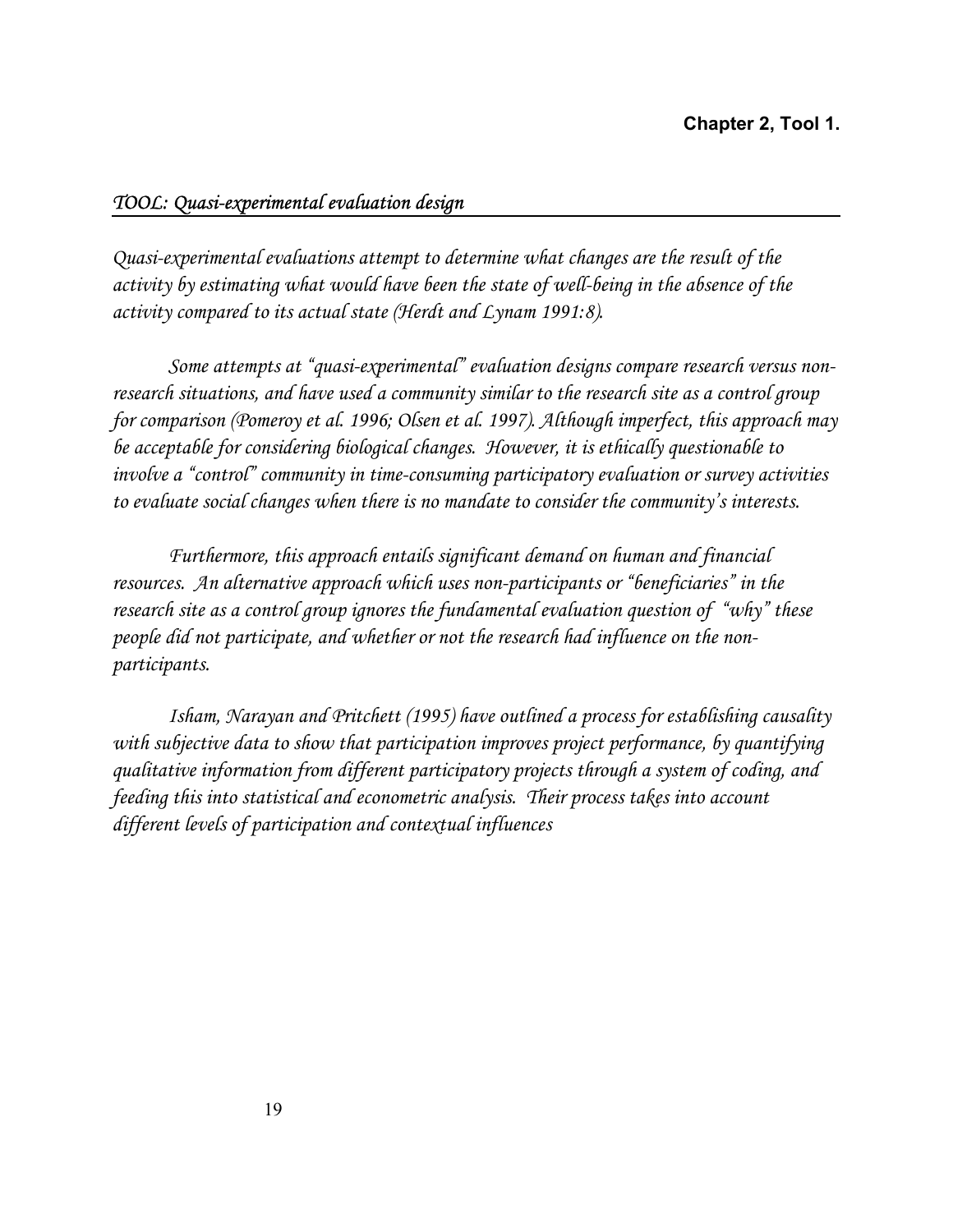### *TOOL: Logical Framework Analysis*

*A simple form of Logical Framework Analysis (LFA) can provide a matrix for outlining the assumed relationships between participatory research activities, outputs, outcomes and impact goals, and for an initial definition of the intended reach and local*  involvement. This can be used as the basis for a preliminary evaluation plan, outlining relevant *questions, indicators and methods for measuring degrees of progress, as well as designating who will undertake the monitoring activities.* 

*However, log frames can become a "strait jacket" and an impediment to the adaptive learning which is necessary for effective participatory research unless it is made clear that these are intended as a planning tool which can be adjusted as the research proceeds, rather than a strict framework for which participatory research projects are accountable.*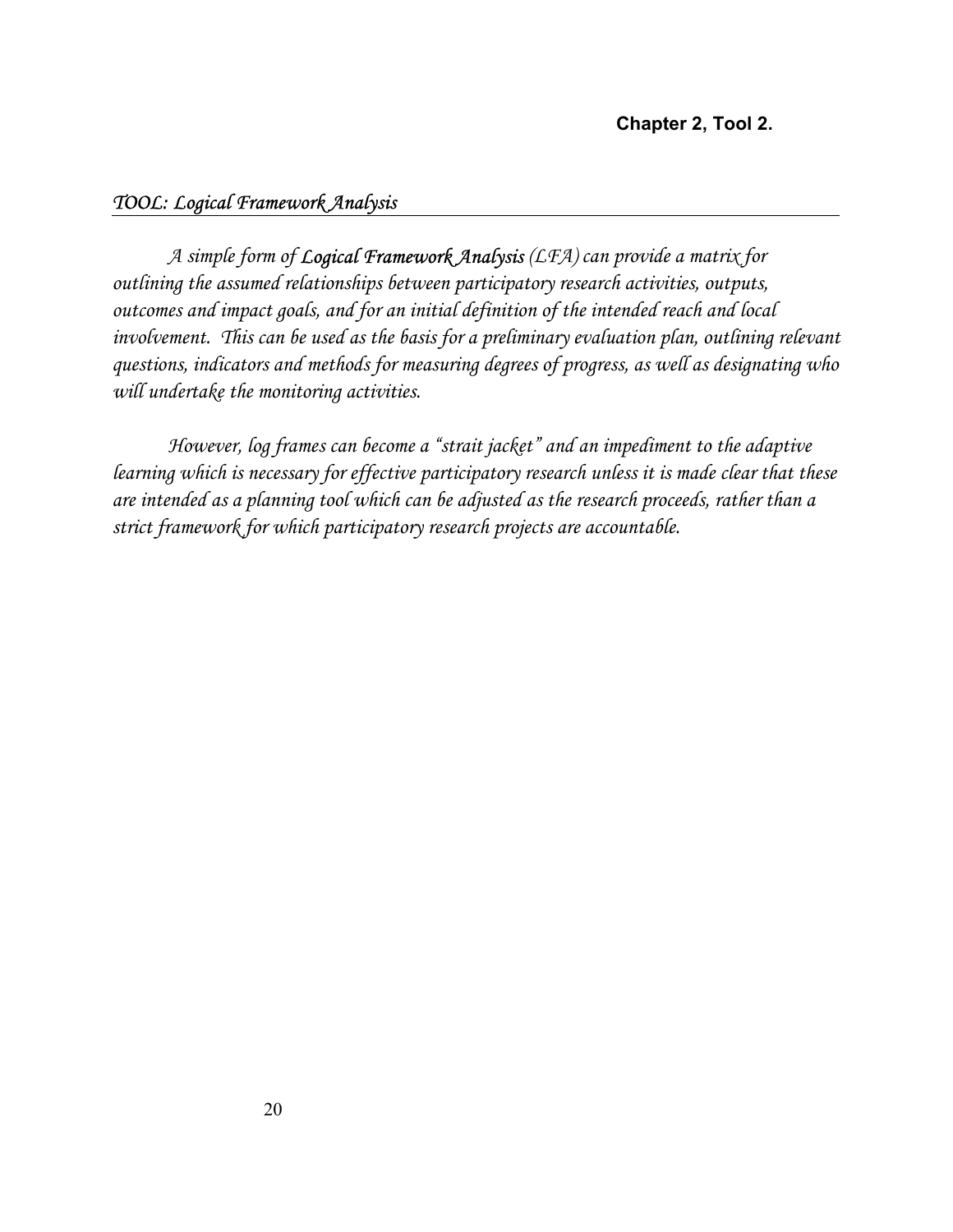### **3. FOR WHOM do we monitor and evaluate ?**

Monitoring and evaluation require a clear set of objectives. Defining the objectives implies answering WHAT to evaluate together with FOR WHOM we are evaluating. This chapter deals with FOR WHOM.

The main clients interested in monitoring and evaluating participatory research include donor agencies, programmes, researchers, research institutions, policy-makers, government units, and "communities". A coherent definition of the clients is important because different users or stakeholders often have different interests and therefore have different information and evaluation requirements. For example, researchers may be interested in monitoring in order to make decisions about research design, while donors may be interested in accountability: did the project accomplish what it planned to, and if not, why not ?

Changes resulting from participatory research projects can be considered for various types of stakeholders who have been involved in and affected by the research process:

- for researchers and research institutions: Has their research capacity improved? Do they have a better understanding of participatory processes ?
- for community and groups within the community: Are they using more equitable decision-making processes ? Are their natural resource management systems improved ? Have their livelihoods improved ?
- for policy makers: Have their attitudes and behaviours towards local involvement in resource management changed ? Are they more open to involving local people in decision-making ?

 $\mathcal{F}$  It is recommended to define who the main client is/clients are, in terms of:

- What monitoring and evaluating questions do we want to answer for whom ?

- What changes are important to measure for whom ?

In the following chapter, the possible answers to these questions are further discussed.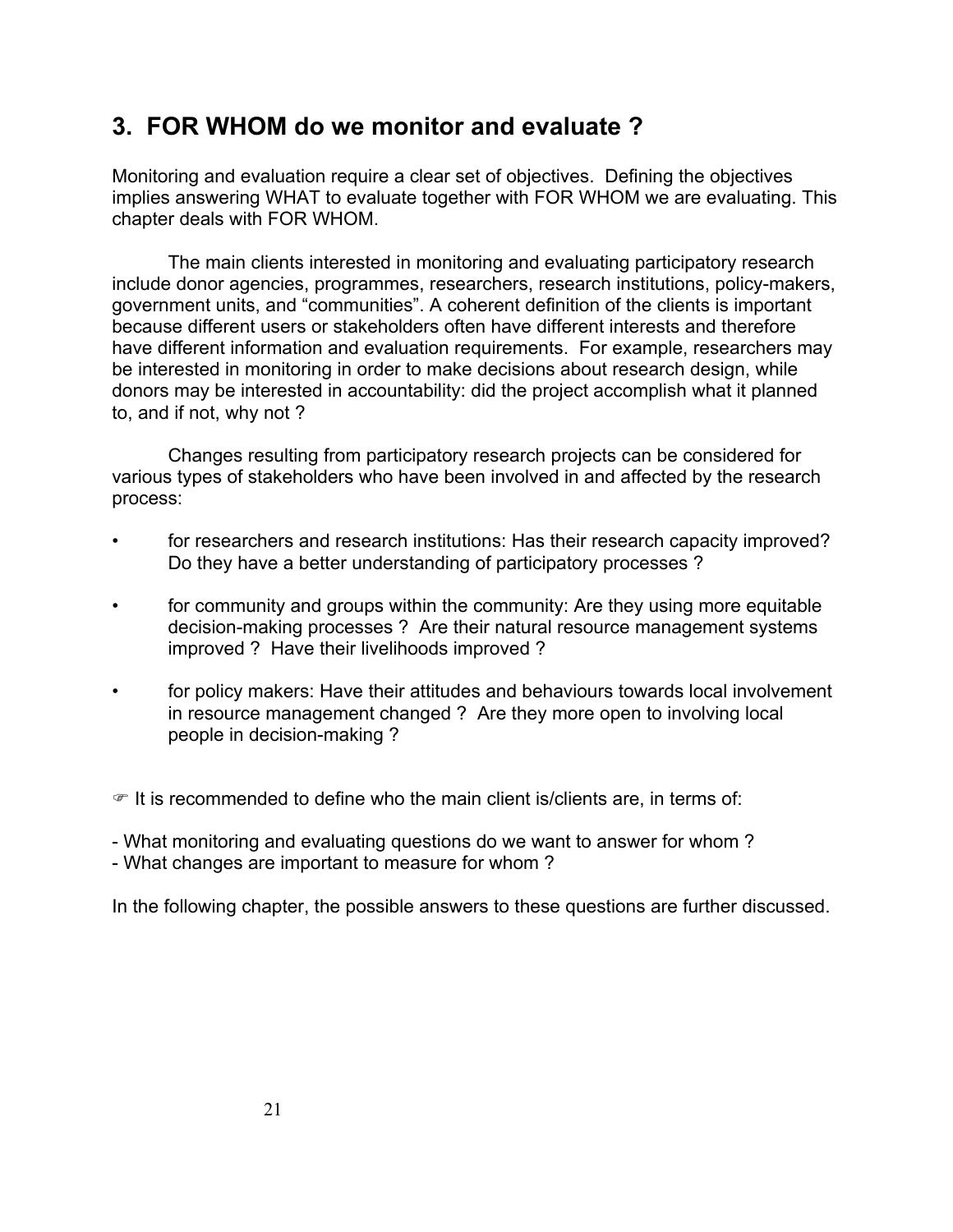### **4. WHAT do we monitor and evaluate ?**

The choice of "WHAT" to monitor and evaluate is closely linked to the question of "FOR WHOM" are we monitoring and evaluating, and these should be defined together.

### **4.1 Basic concepts: introduction**

Understanding the condition of the community before the project was initiated is useful in order to provide a point of comparison for monitor and evaluating changes which occur during the project and to understand how the research process contributed to these changes. **Participatory baseline analysis**, conducted at the beginning of the project, can provide a point of reference for comparison and for understanding change in the community.

When considering WHAT to look at in an evaluation, it is useful to distinguish between the different kinds of results generated from the research - the outputs, processes, outcomes, impact and reach. These can be briefly defined as follows:

- **Outputs** describe the concrete and tangible products of the research, as well as the occurrence of the research activities themselves.
- **Processes** describe the methods and approaches used for the research.
- **Outcomes** describe the changes which occur within the community or with the researchers which can be attributed, at least in part, to the research process and outputs.
- **Impact** describes overall changes which occur in the community, to which the research project is one of many contributing factors.
- **Reach** describes who is influenced by the research and who acts because of this influence.

The features of each of these which are important to consider for monitoring and evaluating participatory research are presented in the following sections. In practice, differentiating between process, output, outcomes and reach can be difficult. For example, an output such as a community plan can become an input to the establishment of a community organisation, which can be considered either as an output of the research, or an outcome of the plan. It therefore is important to consider the proper time line when looking at "What ?" to monitor and evaluate.

### **4.1 Participatory baseline analysis**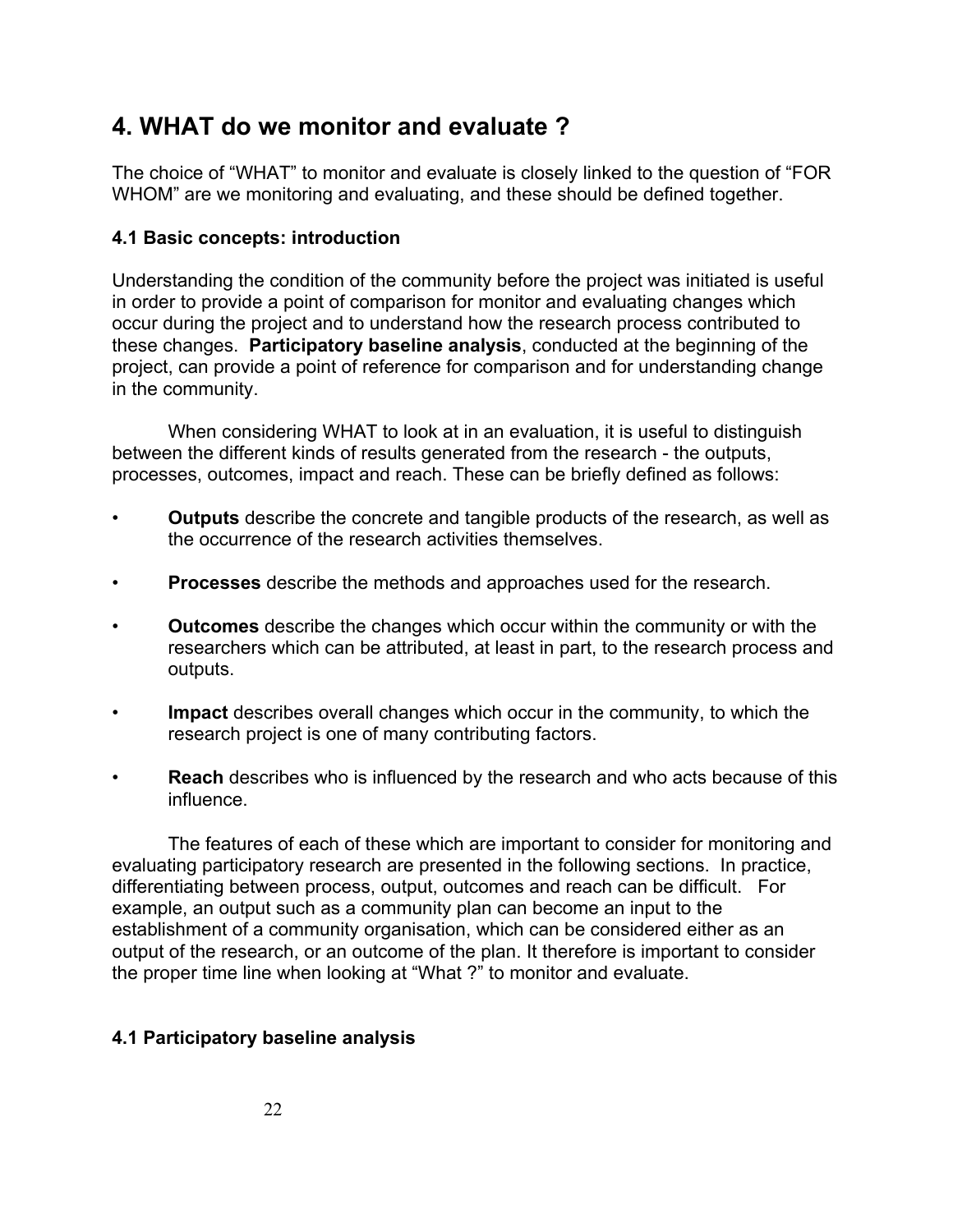Participatory baseline analysis is an important part of any participatory research project. It is also an important part of evaluation because it provides a point of reference for monitoring and assessing changes in the project site as the research proceeds. Repeating similar or more simple baseline exercises periodically over the course of the research will give an idea of the direction of environmental and social changes in the community which have occurred since the start of the project.

Participatory baseline analysis can be used to initiate a process of social transformation rather than merely as a method to gather information from local people about their situation. It can be used as a means to increase local awareness and to mobilise local people to prioritise the problems they are facing. It can help local people to identify their existing organisational capacity to deal with the problems and to plan solutions and act towards change. This strengthens local capacity and mobilises for behavioural change at the local level. It also contributes to local empowerment.

From the perspective of local people, participatory baseline analysis will only be useful if it provides them with new information or new ways of presenting and organising information which can help them to develop new insights and approaches to problems. When designed with this in mind, participatory baseline analysis can help local people to analyse information they already have, provide tools to help them identify needs, and enable them to identify key information which will be useful for them to monitor and evaluate changes in their situation in which they are particularly interested (Davis-Case 1989:23-24)*.* 

From the perspective of assessing participatory research in projects, important questions for evaluation include (see Chapter 4, Tool 1):

- Who is involved or represented in the research ?
- Who has been influenced positively or negatively by the research?
- What was the starting condition or trend before the research was initiated (see Chapter 4, Tool 2) ?

To answer these questions, it is important that baseline analysis includes information about who might be influenced by the research. We need to know what different community groups and stakeholders are likely to be affected by the research in order to monitor whether or not these groups are participating in research activities and how, and because it might sometimes be necessary to establish methods to include the perspectives of those who don't participate (Chapter 4, Tool 3). This information will also be useful to help decide when it will be important to separate different stakeholder or interest groups in participatory activities (such as decision-making, etc.) to ensure that people are able to openly express their interests.

Information about differences in community well-being is important in order to understand whether or not the least powerful or very poor groups are benefiting from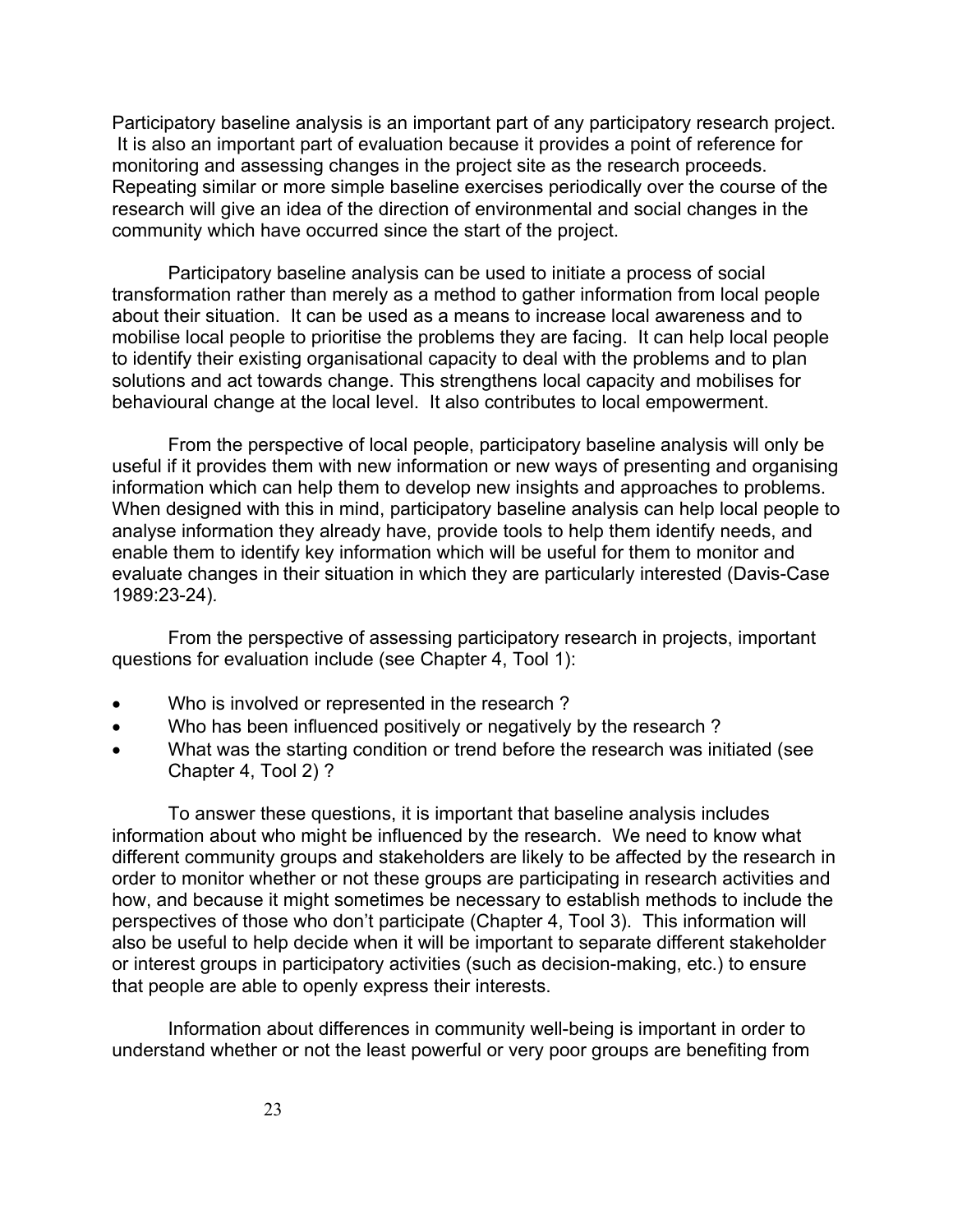the research. This is especially true if the research is concerned with improving production and decreasing poverty.

### **Warning !**

The information, research priorities and planning established during participatory baseline activities is influenced by the "type" of method used, who is represented, and who is able to articulate their interests. Researchers need to be careful not to base community consensus on the most vocal or on the leader's definition of community needs since this often will not reflect the needs of less-empowered groups. It is sometimes necessary to intentionally bias in favour of the least powerful and most vulnerable groups in the community.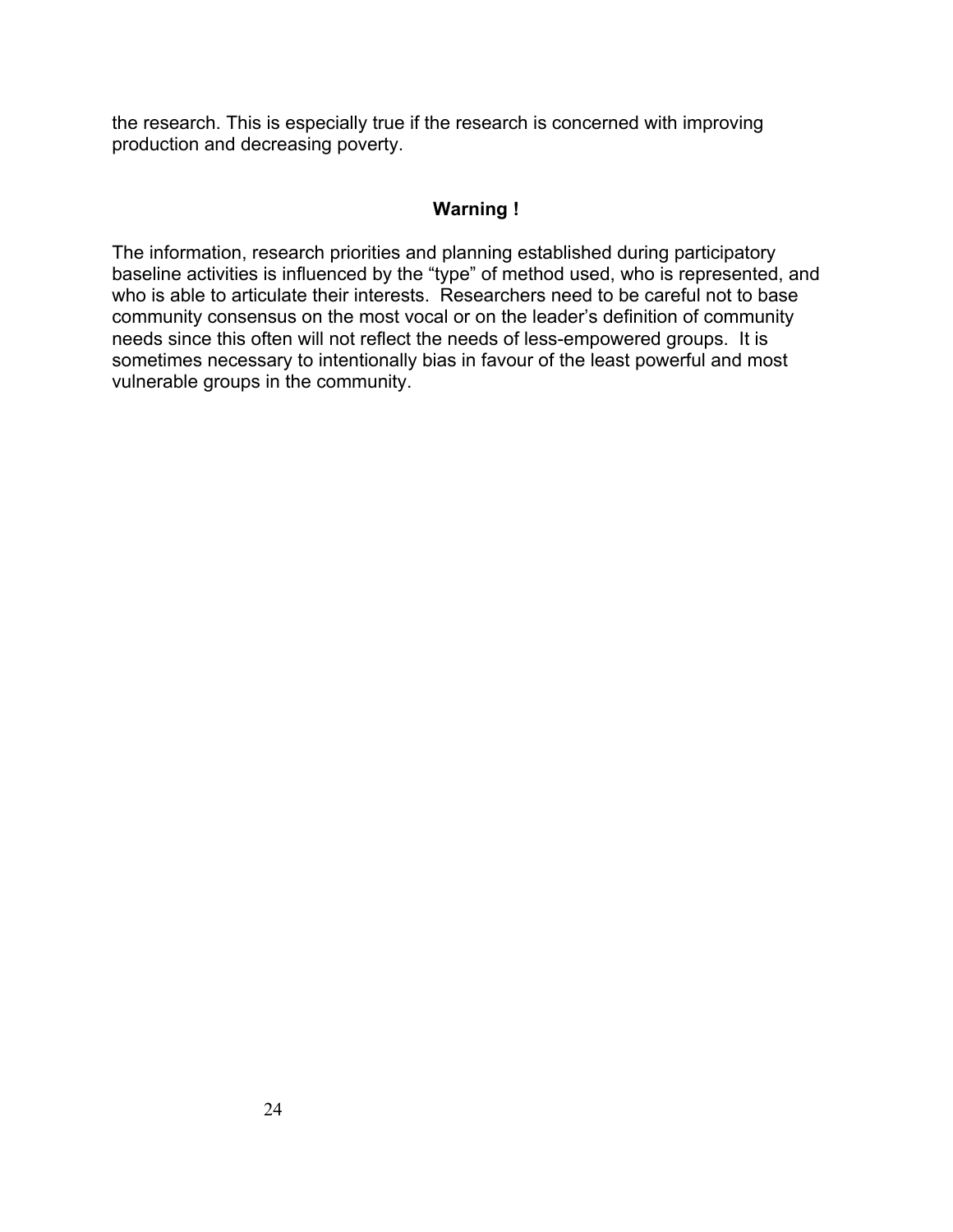### *TOOL: Relevant information to include in a baseline analysis*

*1. Identification of the individuals and groups in the community and other stakeholders who are likely to be affected by the process, and therefore need to be involved or at least consulted in the research. Social groupings may be based on gender, occupation, socio-economic status, age, ethnicity.* 

*2. Analysis of power, cultural and social relations between the groups (such as debt or dependency relations) which may prevent certain people or groups from being open about their interests in a group setting.* 

### *3. Analysis of cultural norms which influence who is perceived to have knowledge about certain issues.*

- *Is it appropriate for all groups to speak in public ?*
- *Who regularly frequents the location of planned participatory activities ?*
- *What are the livelihood constraints to participation of different groups during different seasons or different times of day ?*

### *4. Analysis of existing social capital in the community.*

- *What is the existing organisational and institutional capacity ?*
- *What is the community history of acting collectively?*
- *What are the relationships between local institutions ? What are the strengths and weaknesses of existing systems? etc.*

### *5. Analysis of social relations governing access to and control over natural resources (and distinctions*

*made between different types of resources)* 

- *What are the local tenurial relations, land ownership, tree ownership, etc ?*
- *What is communal and what is private ?*
- *How do kinship or other social linkages influence access to resources ?*
- *What are the local dependency relations and market linkages ? etc.*

### *6. Analysis of the relationship between the different groups and stakeholders and natural resources,*

*especially determining conflicting interests between these different groups, because of different resource uses, occupational roles and livelihood strategies.* 

### *7. Analysis of well-being.*

• *Who is worse off and who is better off ?*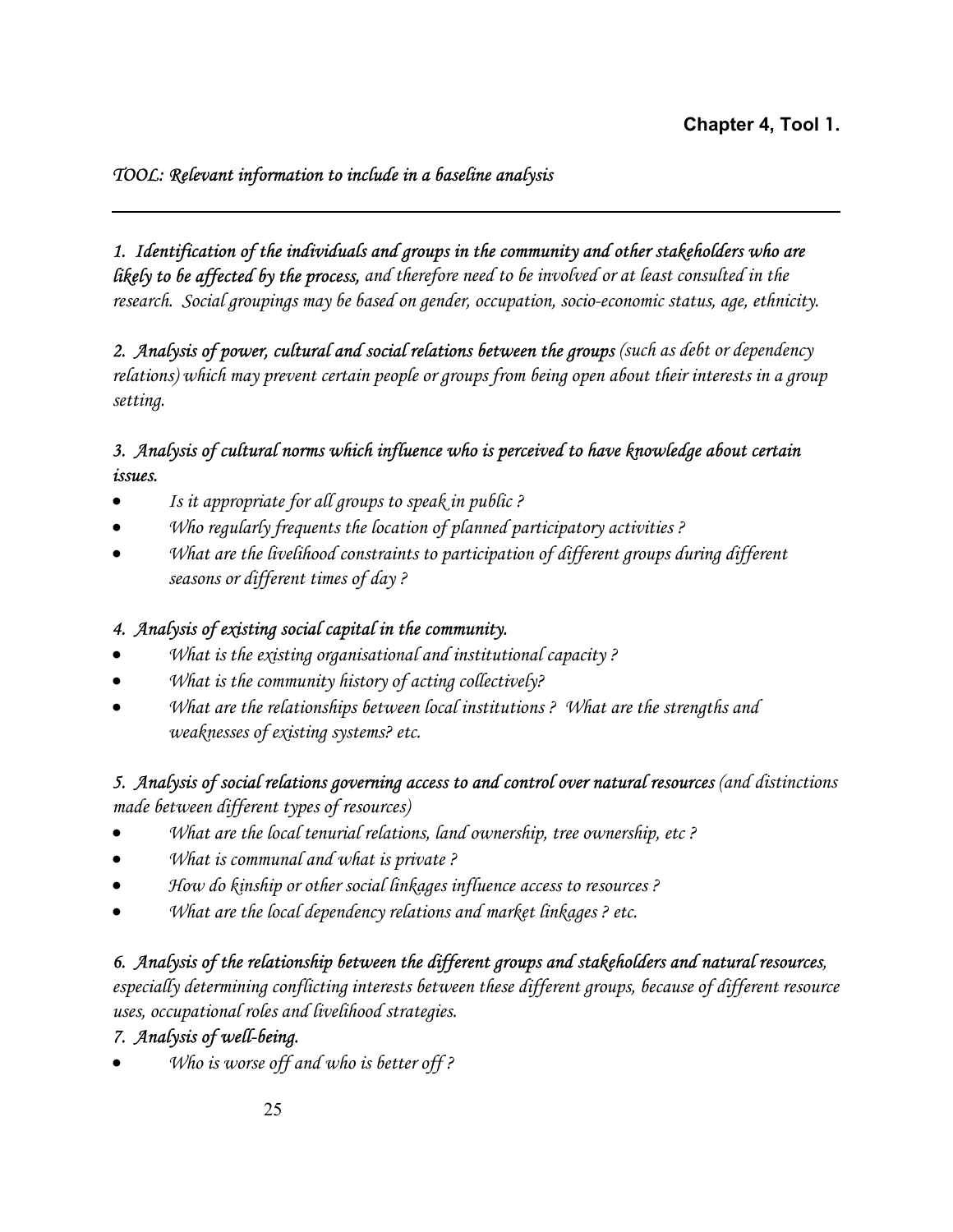• *What are the local criteria for wealth and well-being ? Indicators of well being may include criteria such as ownership of certain assets, type of house, ability to purchase certain goods during seasonal lows, ability to access loans, etc.. Well-being analysis can be differentiated according to gender, ethnicity, occupation, and so on.* 

### *8. Identification of existing leadership and decision-making authority, and basis for authority and accountability*

*9. Analysis of social and ecological trends in the community before the initiation of the research (dynamic approach to baseline information).*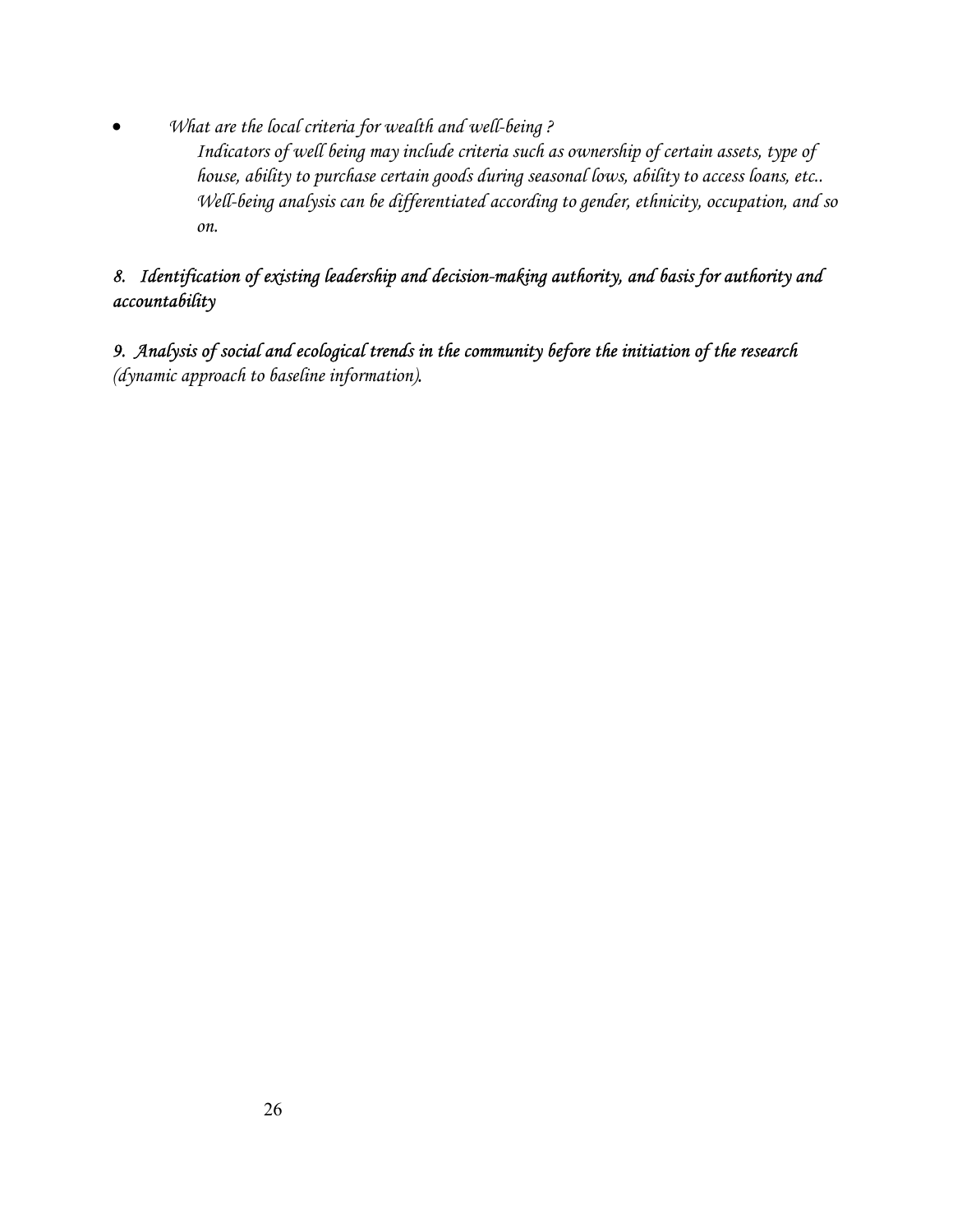### *METHOD: Trend analysis in baseline studies*

*Most baseline studies portray the community at a given point in time. However, in reality communities are constantly changing to adapt to external forces such as fluctuating global markets, immigration, land erosion, deforestation, etc. It is often useful to consider a more "dynamic" approach in order to understand the "trends" or directions" of environmental and social changes already occurring in the community, and interpret how the participatory research is influencing the direction of changes which are already occurring. This can be done using retrospective participatory analysis to determine what conditions were like at different time intervals before the research began, using PRA exercises such as historical mapping, social and resource mapping, ranking well-being and preferences, transect walks, individual life story interviews, oral histories, and so on.*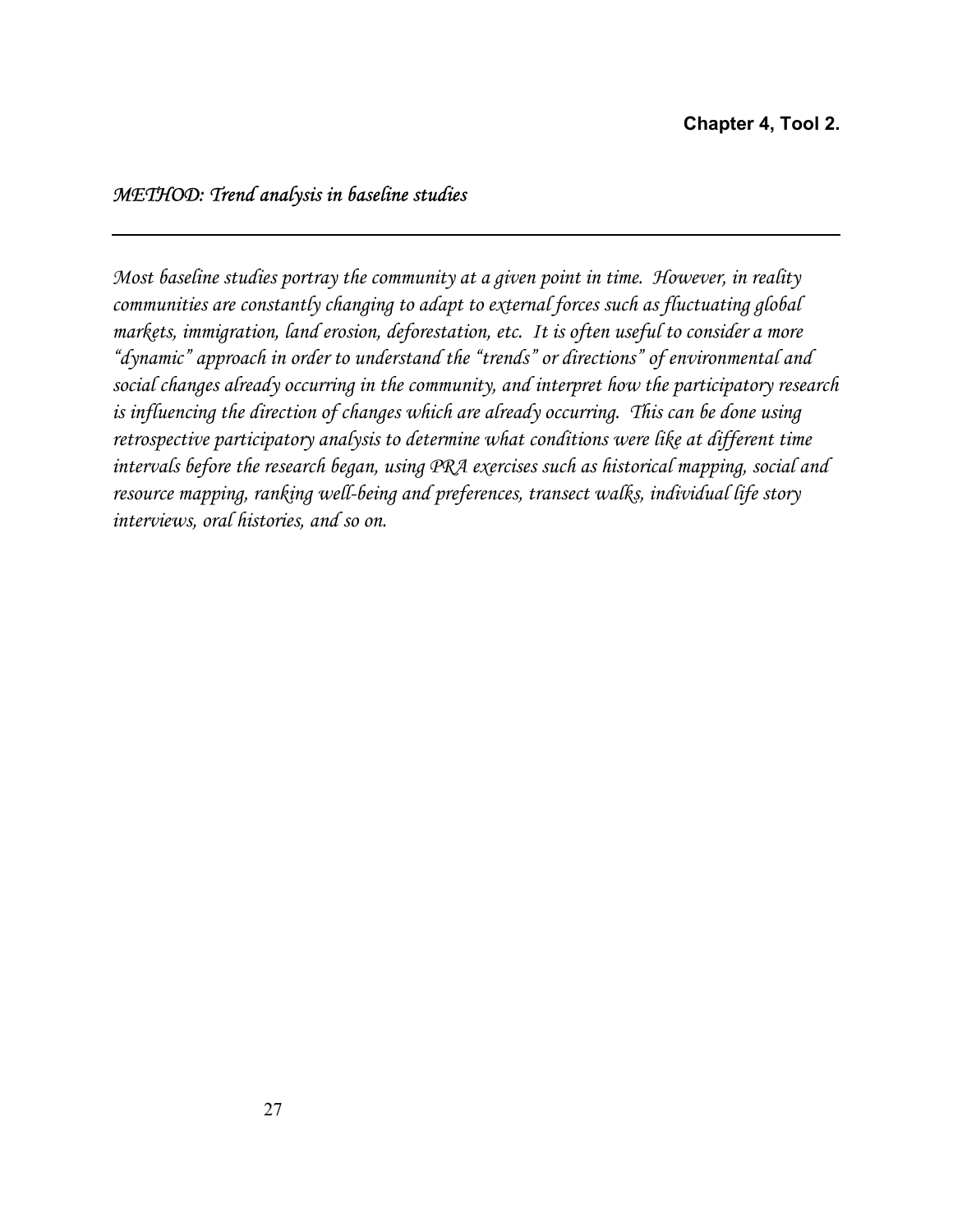### *METHOD: Dis-aggregating information in baseline analysis*

*Dis-aggregating impact and output: PRA methods such as social mapping and well-being ranking exercises can be used as part of baseline analysis to identify stakeholders and understand differences in well-being. Ranking of well-being can help identify the marginal groups in the community and establish local criteria for what makes them vulnerable. Disaggregated baseline analysis at intervals during the project can help determine differentiated impact as the project proceeds.*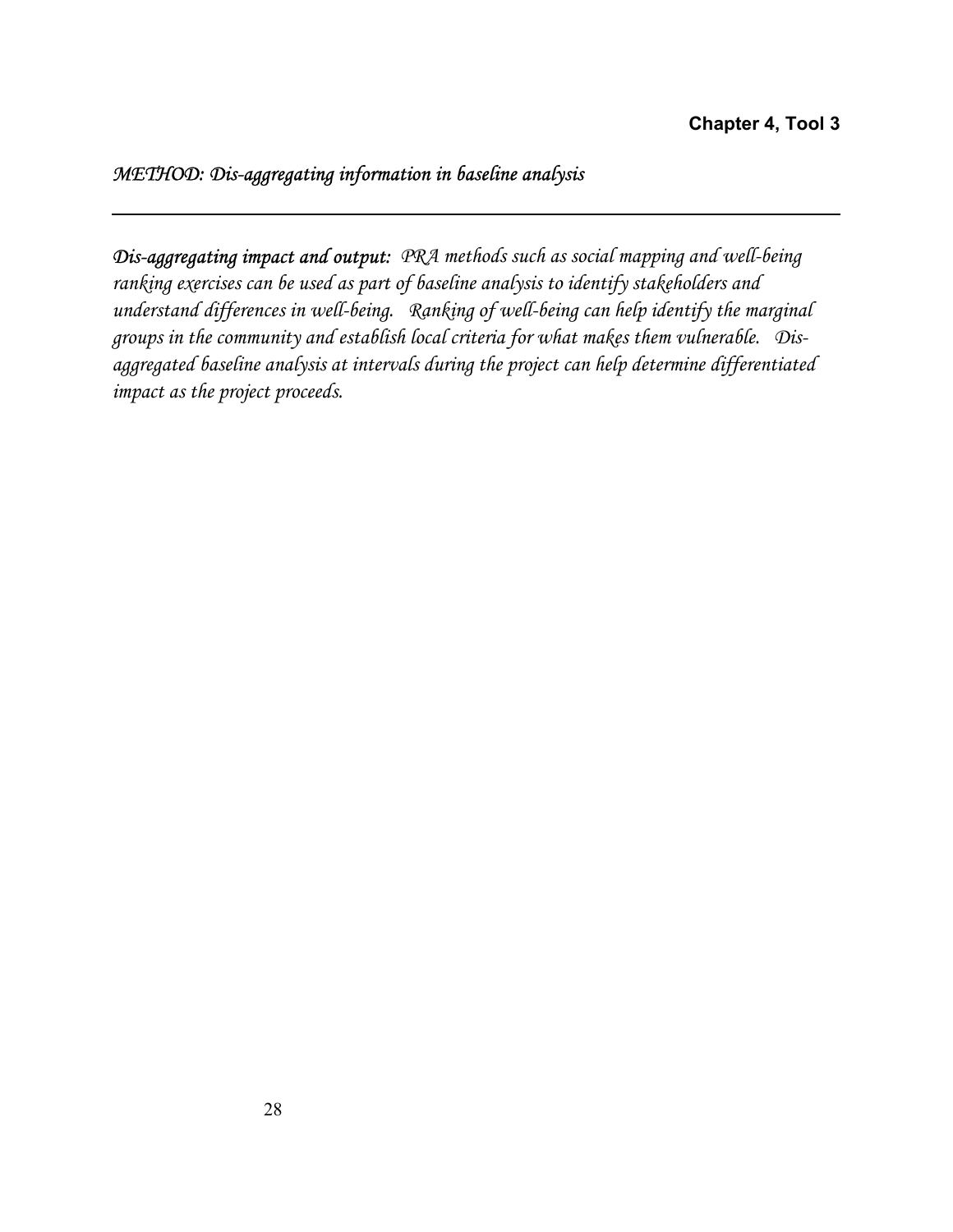### *METHOD: Options for measuring change without baseline information*

*Ideally, monitoring and evaluation processes have been integrated into the research strategy, and baseline analysis provide relevant information from which to measure subsequent changes. However, ongoing projects may not have incorporated monitoring and evaluation methods into the research strategy, and may not have collected the information needed for evaluation, or used different methods to collect this. In addition, it is difficult to compare projects which have used different methodologies and collected different information in baseline studies. This makes it valuable to consider baseline-independent methods for evaluating and comparing participatory research projects.* 

*Simple retrospective methods can be used to qualitatively measure community perceptions of change over the period of project implementation, which can establish an idea of baseline information. Pomeroy (1996) uses a method for ranking using 'ladders', which asks local people to rank on a ladder their perceptions of how local conditions have changed. Although this method is imperfect because it is based on community perceptions and memory, it gives a sense of perceived direction of change. This method can also qualitatively illuminate community criteria for what was successful in a project, which may be completely different from researcher perception of success, and can be used as a basis to measure project impact from the perspective of the community.*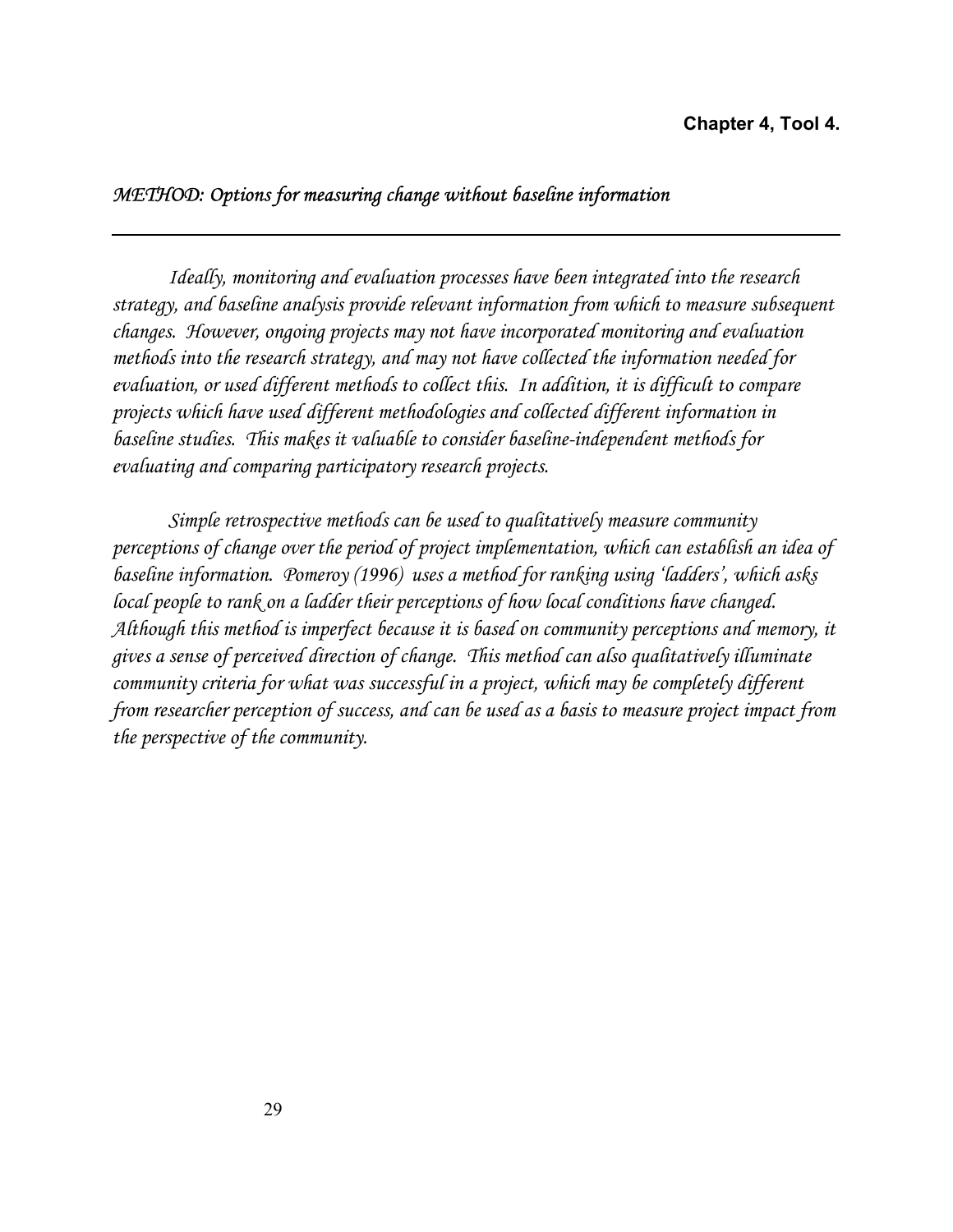### **4.3 Outputs**

Outputs describe the concrete and tangible consequences of participatory activities, as well as the occurrence of the research activities themselves (the steps in the process). Therefore, participation can be seen both as a process for meeting research objectives and goals, as well as an output of the research itself (Cummings 1997:26; Rocheleau and Slocum 1995:18-19).

Outputs include information (organized in a report, for example) such as baseline information about the community, information from community monitoring of biodiversity or of changes resulting from the project, documentation of indigenous knowledge of plant species or local management practices, and so on. Outputs also include tangible products, such as new techniques or technologies developed through from farmerresearcher experimentation, new management regimes for common resources, the creation of community institutions and organisations, community development plans, etc. Tangibles such as the number of people trained, number of farmers involved in onfarm experiments, and number of reports or publications of the research are also considered to be outputs.

For evaluation purposes, it is important to move beyond assessing the "production" of outputs (whether activities occurred or certain products materialised), and consider also the "quality" of the outputs (what was the nature of the activities, were all those interested in the project able to participate, are the outputs useful and for whom, and so on). Guiding questions for assessing the quality of outputs which commonly arise from participatory research are outlined on the next page (Chapter 4, Tool 5).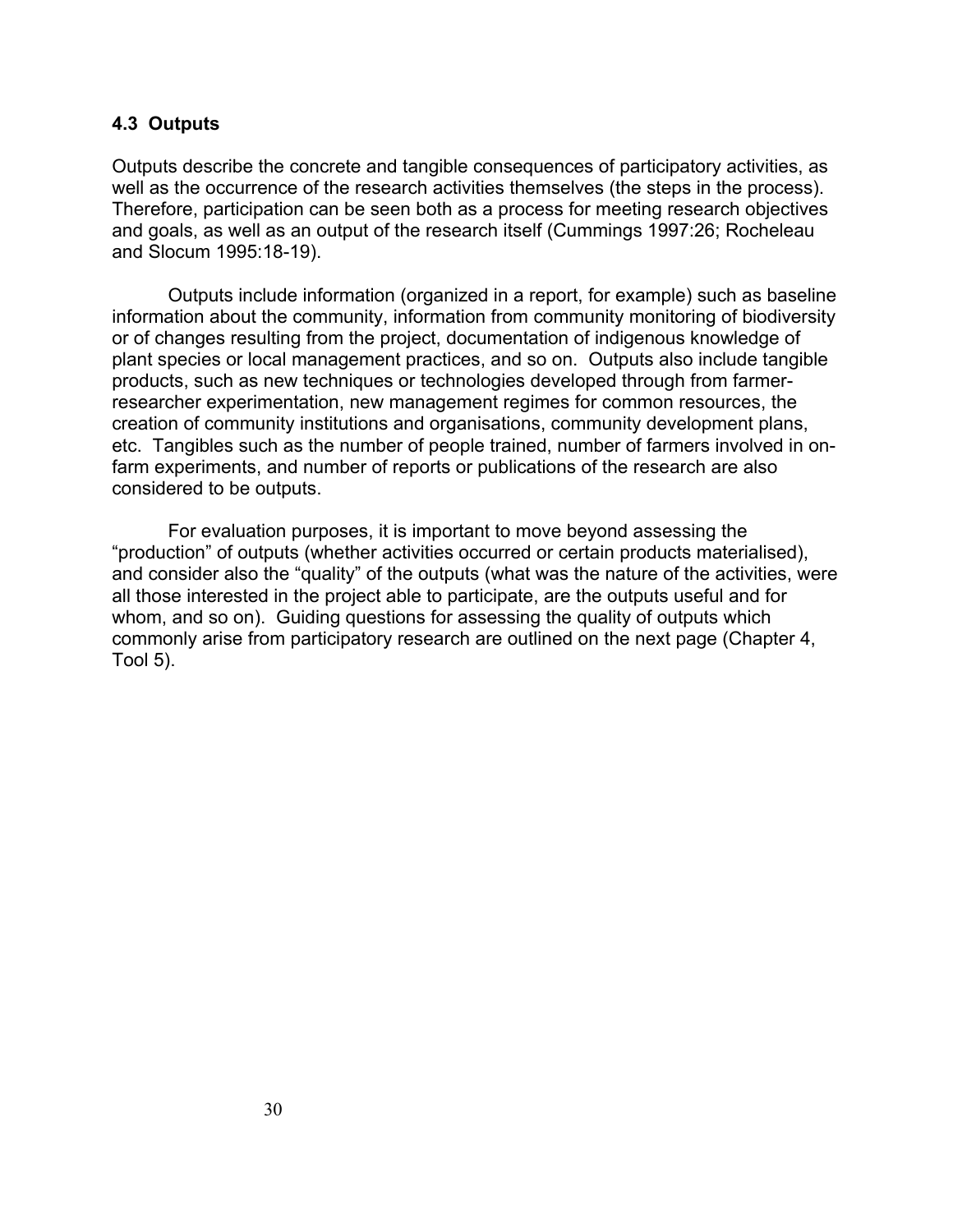### *GUIDING QUESTIONS: Assessing the quality of common outputs of participatory research*

### *Information on community situation (environmental and social), indigenous knowledge of the environment.*

*This information may have been documented in the form of social or resource use maps, reports or pictorial charts and graphs. Questions which may illustrate qualities of these outputs which will reflect on the participatory process include:* 

- *Whose knowledge and perspectives have been documented ?*
- *What was the research context in which the knowledge was generated ? (Were groups disaggregated when there were conflicting interests or power differences?*
- *Was this information collected from a variety of stakeholders or community groups?*

### *Identification, prioritisation and analysis of problems, and plans for how to address these.*

- *How were local people involved at these different stages, and who in the community was involved ?*
- *Whose knowledge and perspectives have been documented ?*
- *What was the research context in which the knowledge was generated ?*
- *How were issues prioritised and plans made whose perspectives do they represent and how was this negotiated ?*
- *How were conflicting interests managed ?*
- *Were important stakeholders identified and were their perspectives adequately considered in the plans ?*

### *New technologies or production systems developed in partnership with local people and researchers (agro-forestry, soil-conservation, farming systems, etc.)*

- *Are these based on priorities identified by local people and were local people involved in the development or experimentation process ?*
- *Are these still being used or adapted by local people ?*
- *Have local people adapted the experimental approach for other areas of their livelihood (evidence of improved capacity) ?*
- *Has the innovation been taken up by other people who did not participate in the study (evidence of reach) ?*
- *Have people been teaching each other ?*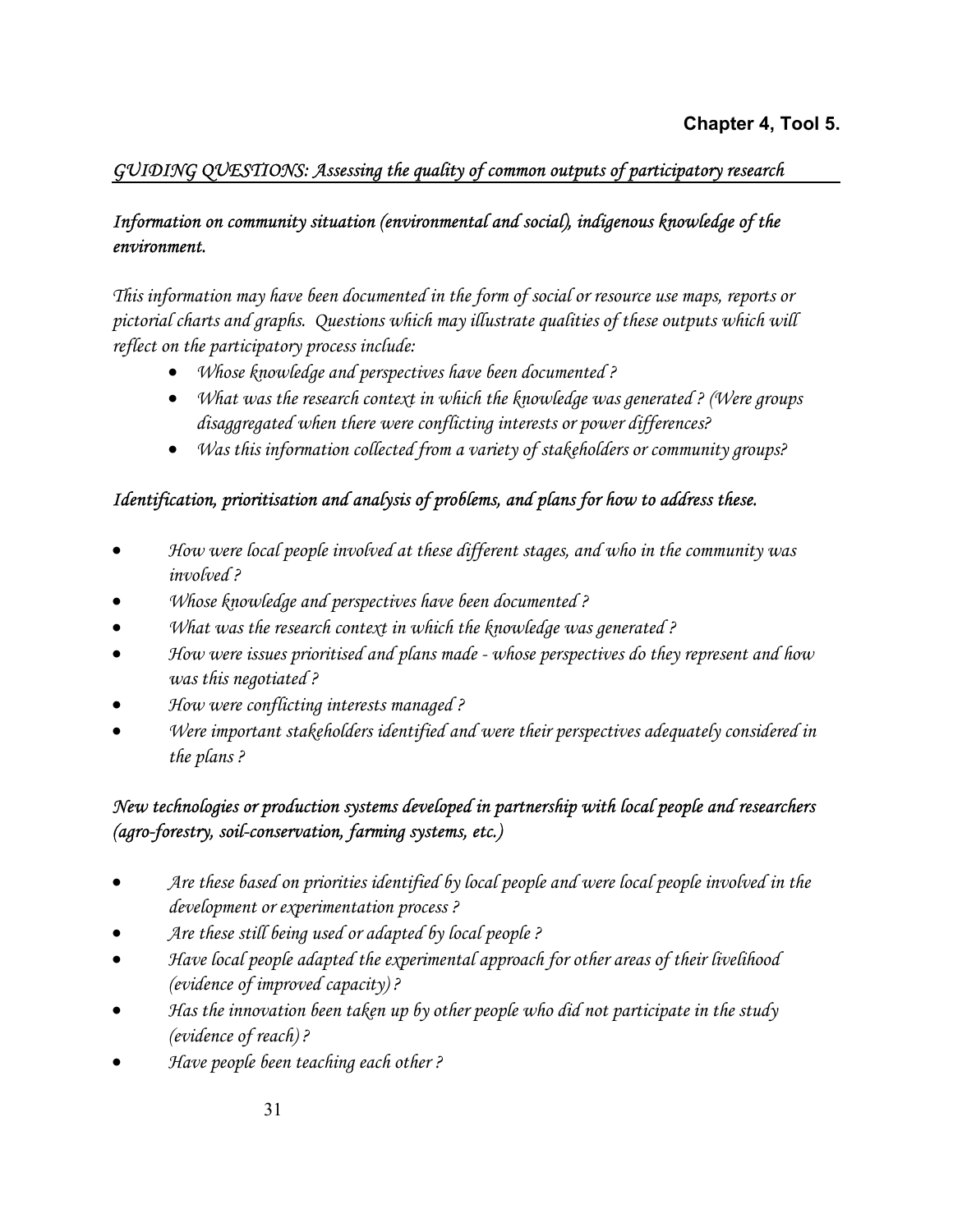### *Community-level institutions or organisations created or strengthened*

- *Who is actively involved and how did these people participate in the research?*
- *Is there an active leadership ?*
- *Whose interests are represented by the organisation or leaders ?*
- *Are the interests of less powerful groups represented ? (through active involvement or through spokes-people acting on their behalf).*
- *Are the organisations and leaders accountable to the community ? Are they representative of important stakeholders ? Are they legitimate in the eyes of the community ? What is the motivation for involvement ? How are conflicts resolved ? How are decisions made ?*

### *Community-based management systems*

- *Are local people able to systematically monitor the results of their activities and adapt activities which are not sustainable ?*
- *Are they able to enforce sustainable practices (how do they ensure compliance)?*
- *Is there equity in representation ?*
- *Is there an effective or improved forum or mechanism for conflict resolution concerning use of common resources ?*
- *Are methods for decision-making improved or more representative of various interests?*
- *Are less-powerful voices included in decisions ?*
- *Is there strength in the leadership ?*
- *Is there a system of accountability, and to whom is the system accountable ?*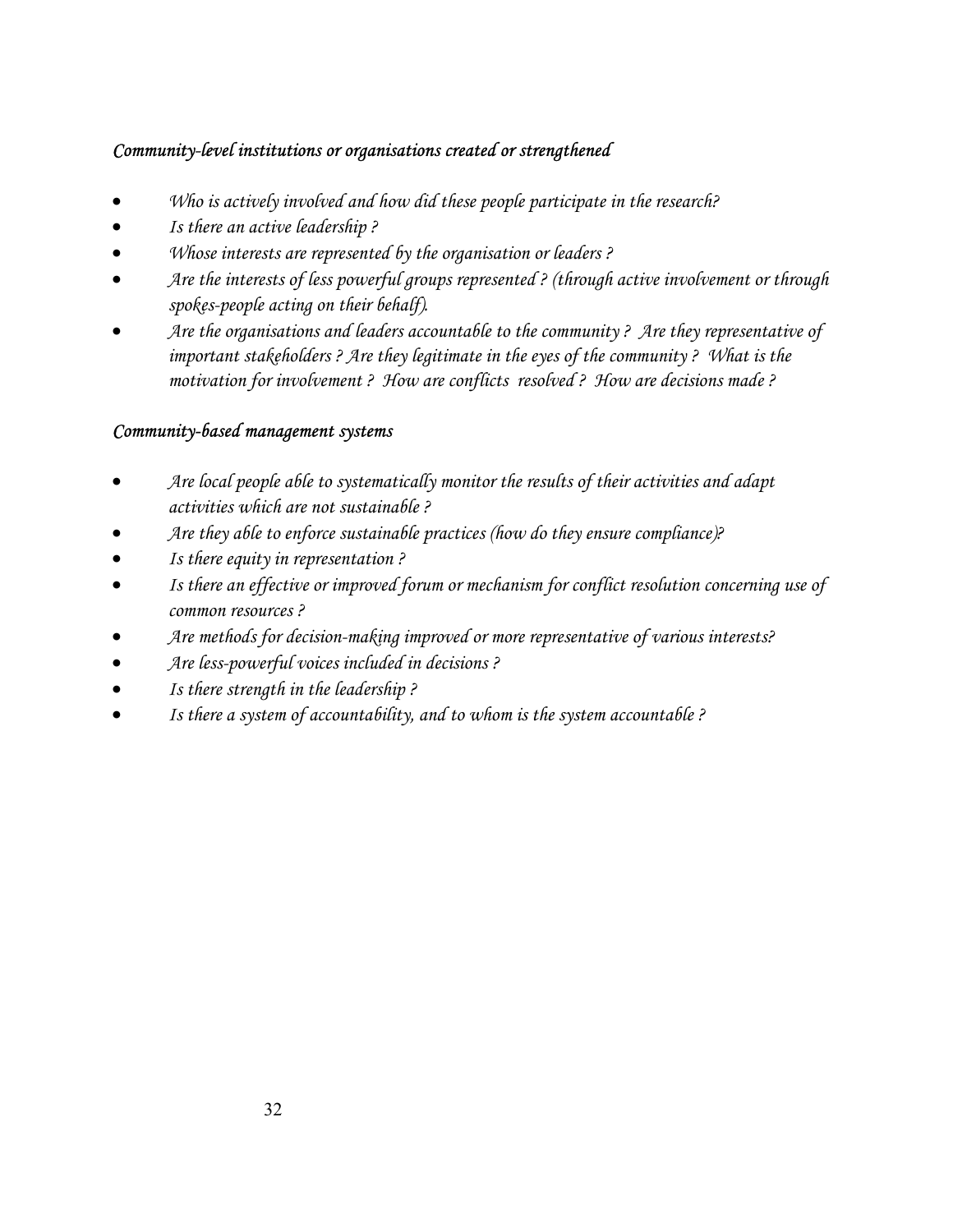### **4.4 Process and methods**

The participatory processes and methods developed through the research can be considered an output of the research, as well as a process for generating research results (Chapter 4, Tool 6). Monitoring and evaluating participatory methods and processes during the research is important in order to:

- Improve understanding of how different participatory methods, levels or scales of participation and representation shape research results.

- Encourage observation of signs or indicators of intermediate outcome and reach, and improve understanding of the processes which contribute to intangible outcomes such as capacity building or empowerment.

- Provide systematic information for improving project performance and strategy.

- Strengthen researcher capacity for using participatory methods by:
- increasing critical understanding of the limitations and benefits of the tools;
- nurturing explicit observation and awareness of the power and social relations which underlie participatory processes and influence whose perspectives are presented; and
- improving awareness of how participatory methods and context in which they are used, construct resulting information and actions.

- Improve researcher ability to choose and adapt appropriate participatory research methods, to encourage participation of special groups in the community, and to adapt to or take advantage of enabling or constraining influences.

The main participatory "process" issues which need to be monitored and evaluated include:

- The **"quality" of the information, participation and representation**, including the effectiveness of the methods and tools for enabling participation, representation, community capacity building and ownership of the process, and for generating the desired research results (see 4.4.1).
- The **relevance of the participatory approach** to the goals of the research, including the type of participatory research and level of community control over the process, the scale of who participates, and the ability of researchers to apply and adapt the methods according to the local situation and needs (see 4.4.2).
- The **potential** of the process **to lead to results which are trustworthy and**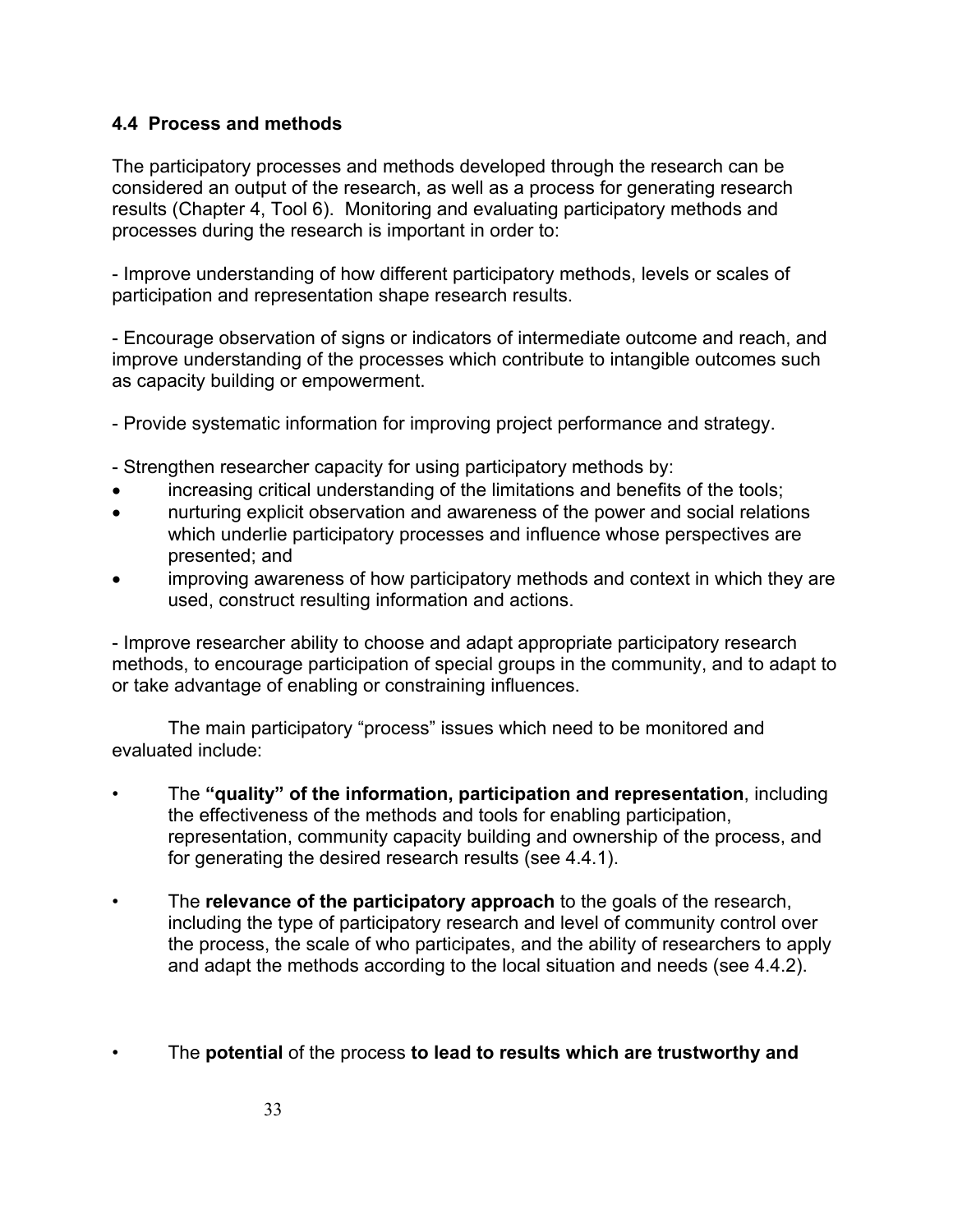**reliable** (see 4.4.3).

• The **potential** of the participatory process **to lead to local "empowerment" or social "transformation."** (see 4.5.1)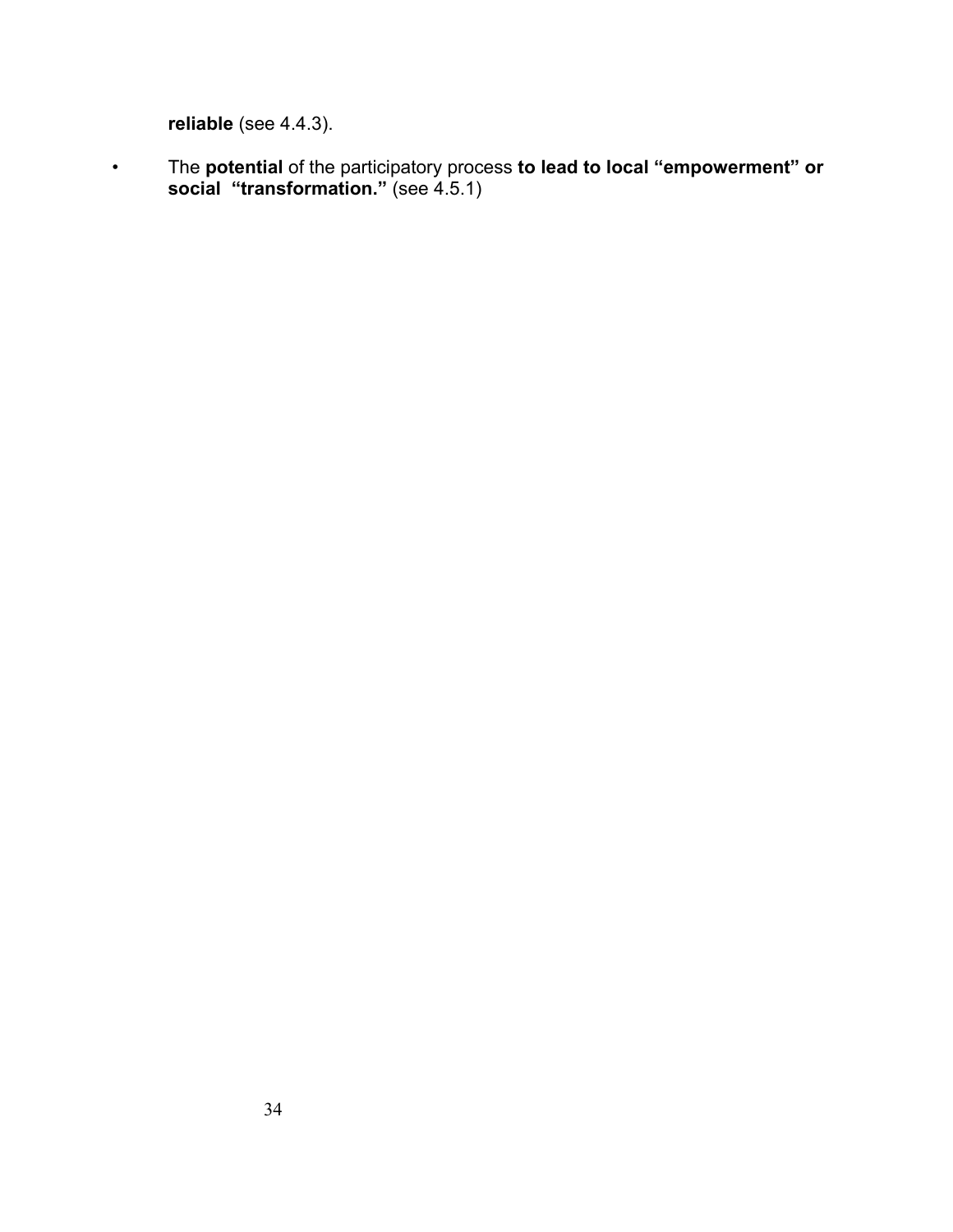*Monitoring and documenting the research process is important in order to keep a record of research activities and to help understand the results of the participatory exercises. It can be useful to identify a specific individual to observe, monitor and document the process, or a particular participatory activity. It is best if this individual is perceptive and has an understanding of social and gender relations, and is not biased in favour of any group. It is important to identify relevant information which should be documented so that the amount of information is manageable and can be analysed quickly. The criteria for assessing the process which are outlined in this guide provide some guidelines for the types of information which will be useful to monitor. However, ultimately this will depend on the specific research context and activity.*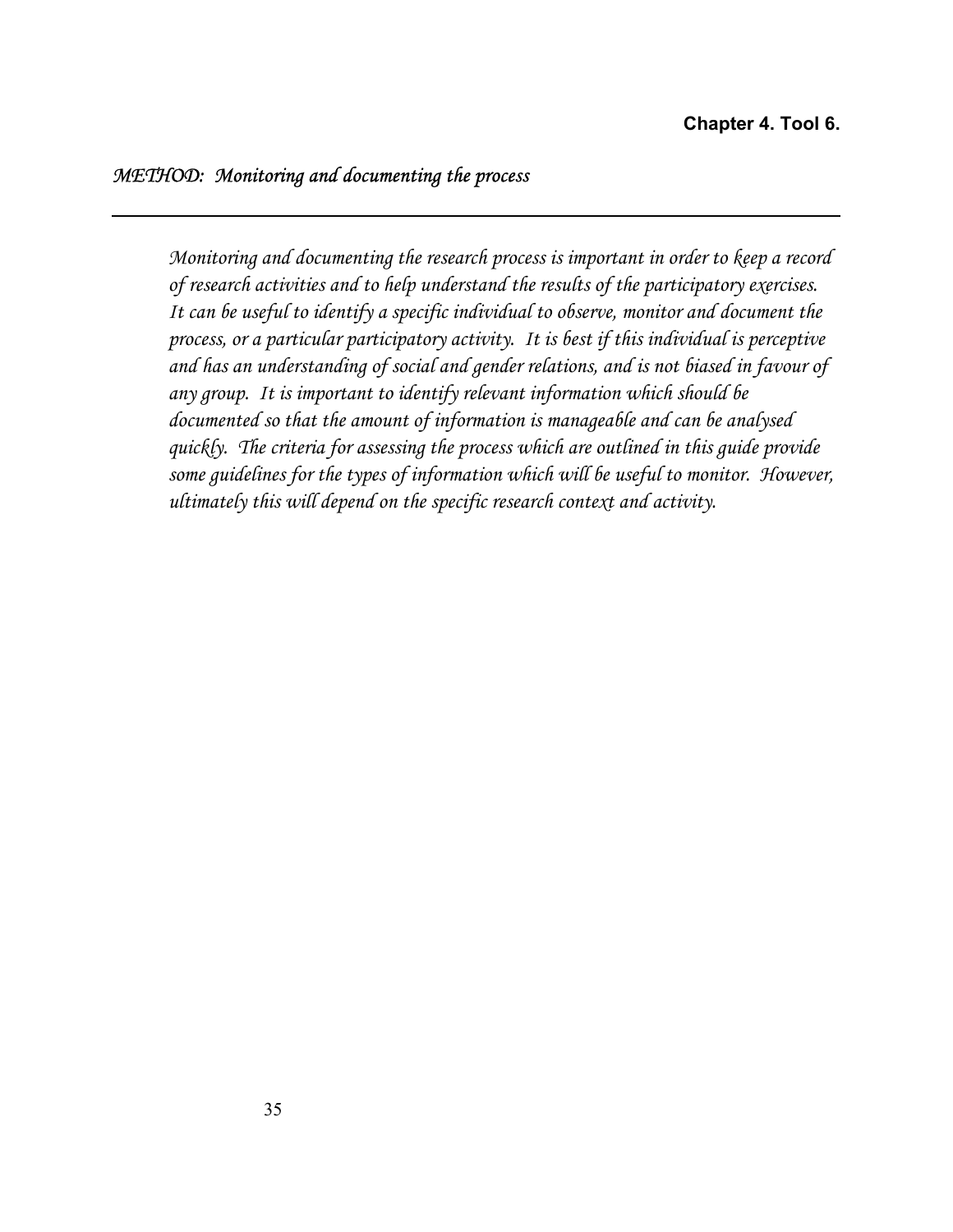#### **4.4.1 The quality of participation and representation**

The quality of participation can be assessed by considering the level of social analysis which informed the research, including the tools used for identifying key stakeholder and interest groups. This includes consideration of the usefulness of the research methods for managing conflict, for negotiating priorities between groups of disparate power, for involving different scales of stakeholders, and for enabling articulation of marginal interests when necessary (Chapter 4, Tool 7).

Not all stakeholders, community groups or individuals will want or need to have the same level of participation in the research (Chapter 4, Tool 8). However, those who will potentially be affected should at least be consulted or they may resent the research, withdraw from the process or actively undermine it. The appropriate amount of representation of the different subgroups in the research process can be assessed early on, based on "risks of non-representation" as well as on their stake in the outcomes of the research, and can be reassessed as the research proceeds.

Representation and "genuine" participation of different stakeholders can be monitored and documented for group participatory activities. Indicators for representation can include quantitative information such as "how many people" or "who" attends meetings. However, monitoring should also include selective and relevant qualitative information such as who is vocal, a brief critical description of the social dynamics of the event (especially conflicts), descriptive information of how decisions are made, how conflicts are managed and whose interests are served through the research process (Chapter 4, Tool 9).

It is sometimes useful to seek opinions of local people who are likely to have an interest in or be influenced by the research but who are not actively involved. This can reveal why people choose not to participate, and whether or not non-participants feel adequately represented in the research process. Interviewing people who are not involved can help researchers understand why people choose not to participate whether this is because of the participatory methods being used, because the research does not seem relevant, because they are not customarily involved in certain social activities, or for some other reason. This information will help researchers adapt the process to accommodate the needs of special groups in the community.

Researchers can carefully observe which participatory tools and methods are effective for enabling representation and for generating relevant information and results. Local people participating in the research can also provide important feedback about which tools they find understandable, with which they feel comfortable, and which enable them to articulate their perspectives. Participatory methods such as ranking exercises can be useful in identifying preferable and effective methods from the perspective of the community, and can provide important insights for adapting these methods for other areas. Such assessment can be dis-aggregated by social group in order to consider different perspectives, and will be useful for adapting the research to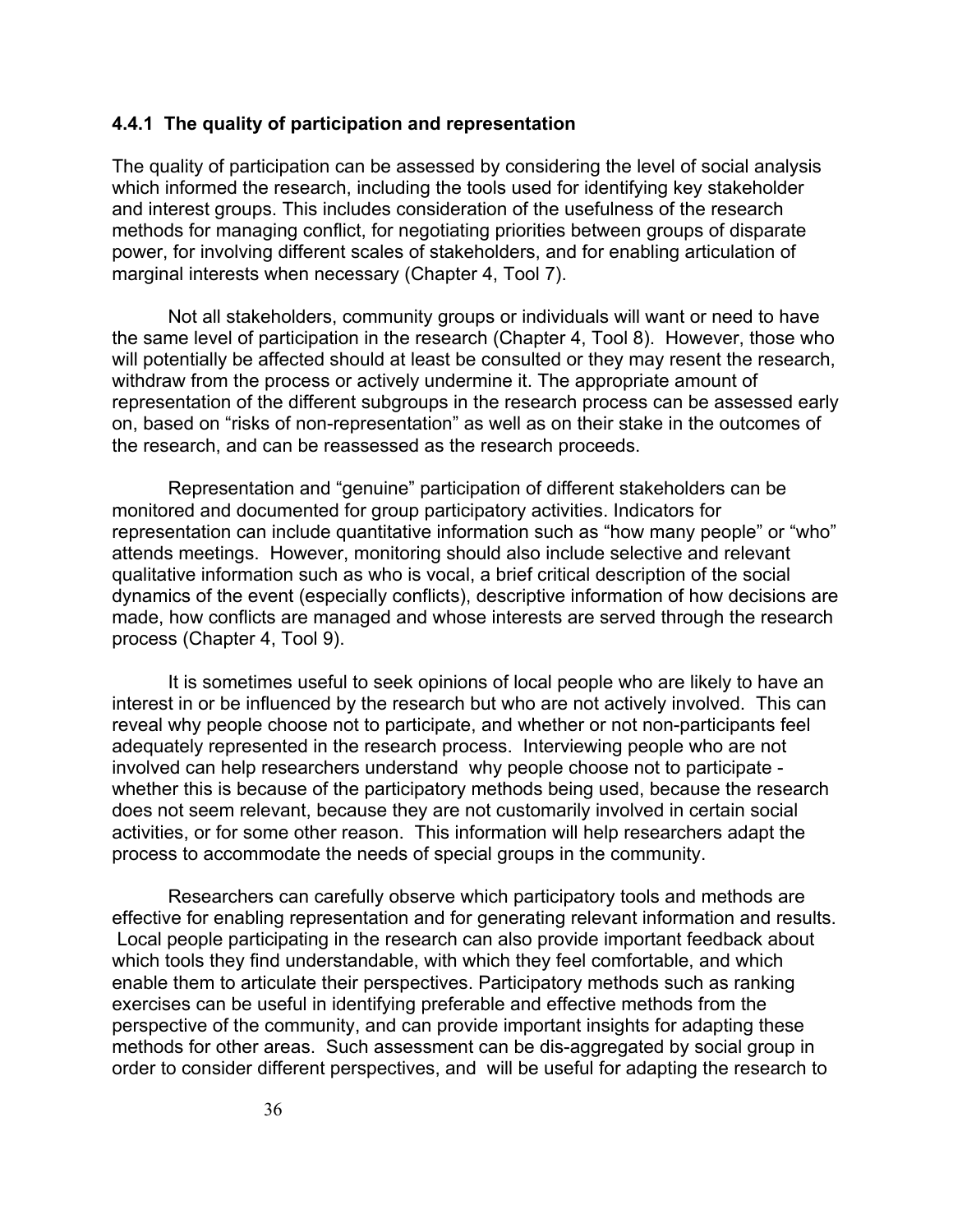make it more effective and representative (Goyder et al. 1998:18).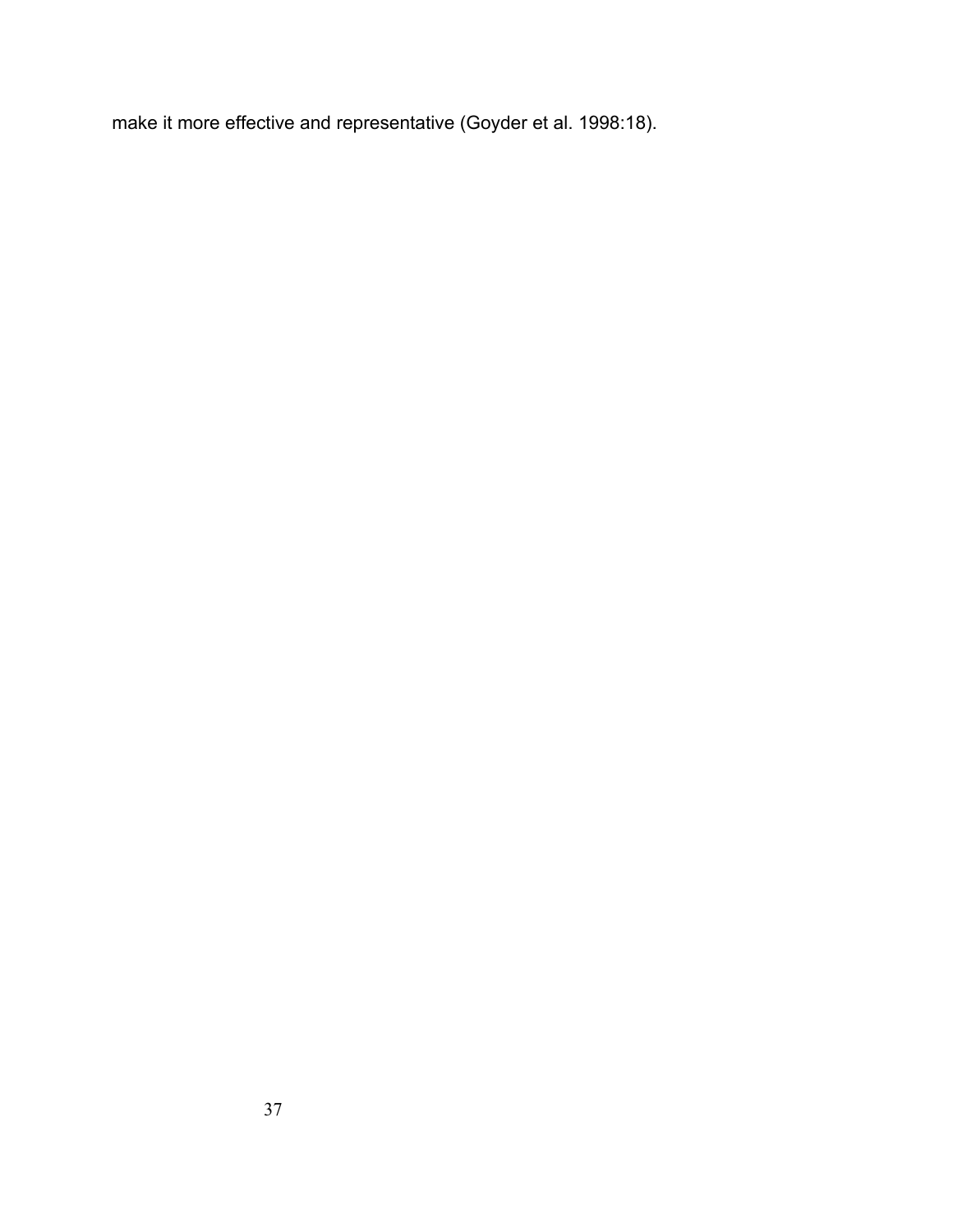## *GUIDING QUESTIONS: Assessing the quality of participation and representation*

#### *Stakeholder identification and evidence of social analysis*

- *Have important stakeholders and community "interest" groups been identified?*
- *Has there been an effort to understand and deal with power and social dynamics which construct the relationships between these stakeholders or groups?*
- *Has there been an attempt to understand the link between resource use and entitlements and relationships between different community groups and stakeholders?*

*Possible indicators: evidence that researchers are dis-aggregating methods when dealing with conflicting or sensitive issues, baseline information includes evidence of social and gender analysis, identification of different interests in the community and the relationships between these groups and natural resources.* 

## *Level of representation and dis-aggregation appropriate for the research*

- • *Have different interest groups at least been consulted?*
- • *Are those who wish to participate able to participate?*
- • *Are important views being articulated?*
- • *Are the methods being dis-aggregated when necessary to ensure that all groups affected by the research (including less powerful people) are able to express their perspectives?*
- • *When appropriate, are perspectives of different stakeholders differentiated in decision-making, in conflict management, in needs assessment and planning, etc.?*

*Possible indicators: different community groups are aware of the research and informed about the objectives, different groups are aware that they can participate, different groups have been consulted and their specific interests have been documented, different groups feel that their interests have been adequately considered, etc.* 

## *Scale of participation and representation appropriate to the research*

• *Is the "scale" of participation appropriate to the research question? (I.e. Is there participation of relevant stakeholders at different levels of governance or interest in the resource when this is appropriate ? (NGOs, companies, government, etc.)* 

*Possible indicators: awareness of the local government of research process and goals, evidence of consultations with government or NGOs, involvement of different scales of stakeholders in negotiation of solutions, special focus on bringing local interests into negotiation processes at*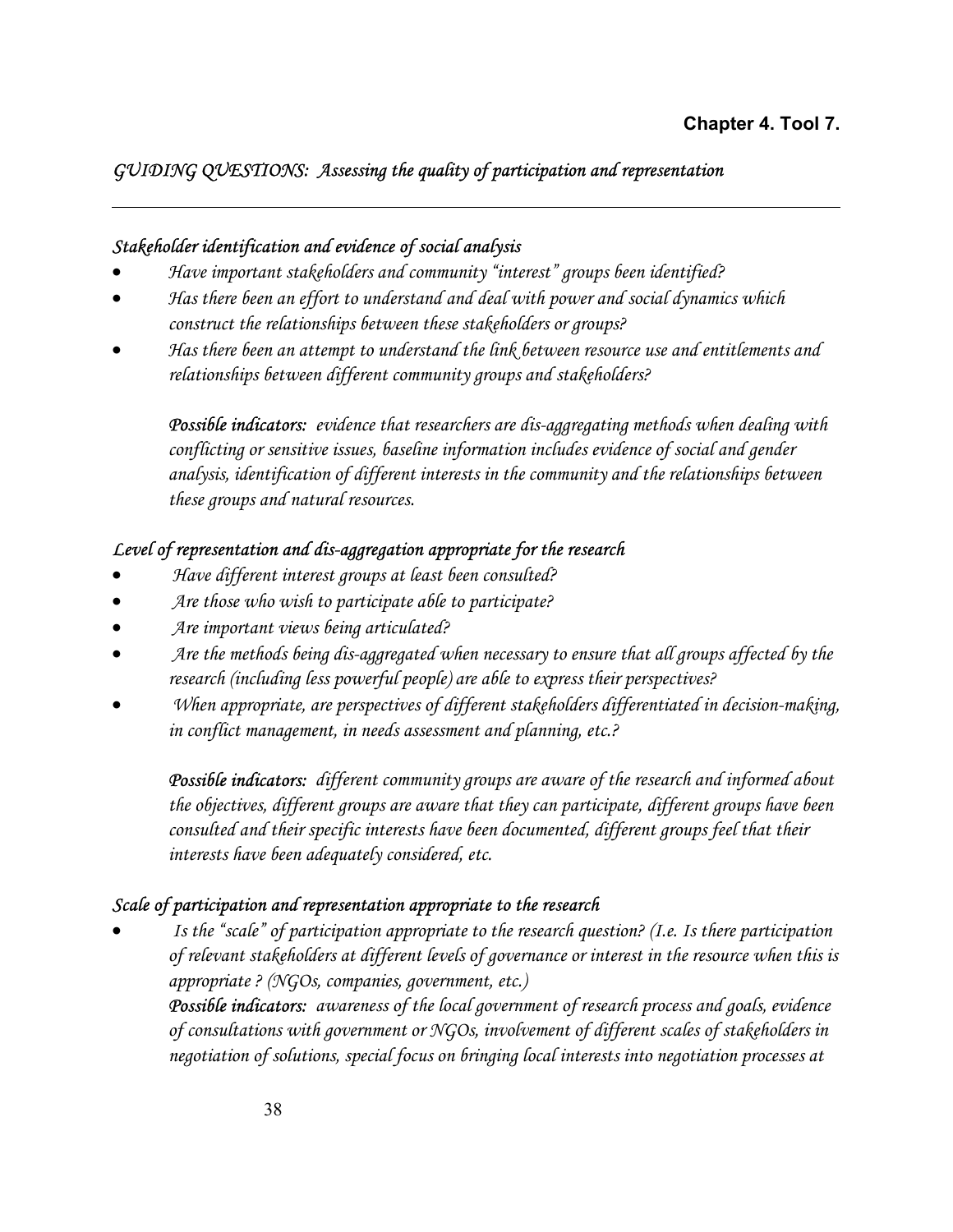*higher levels.*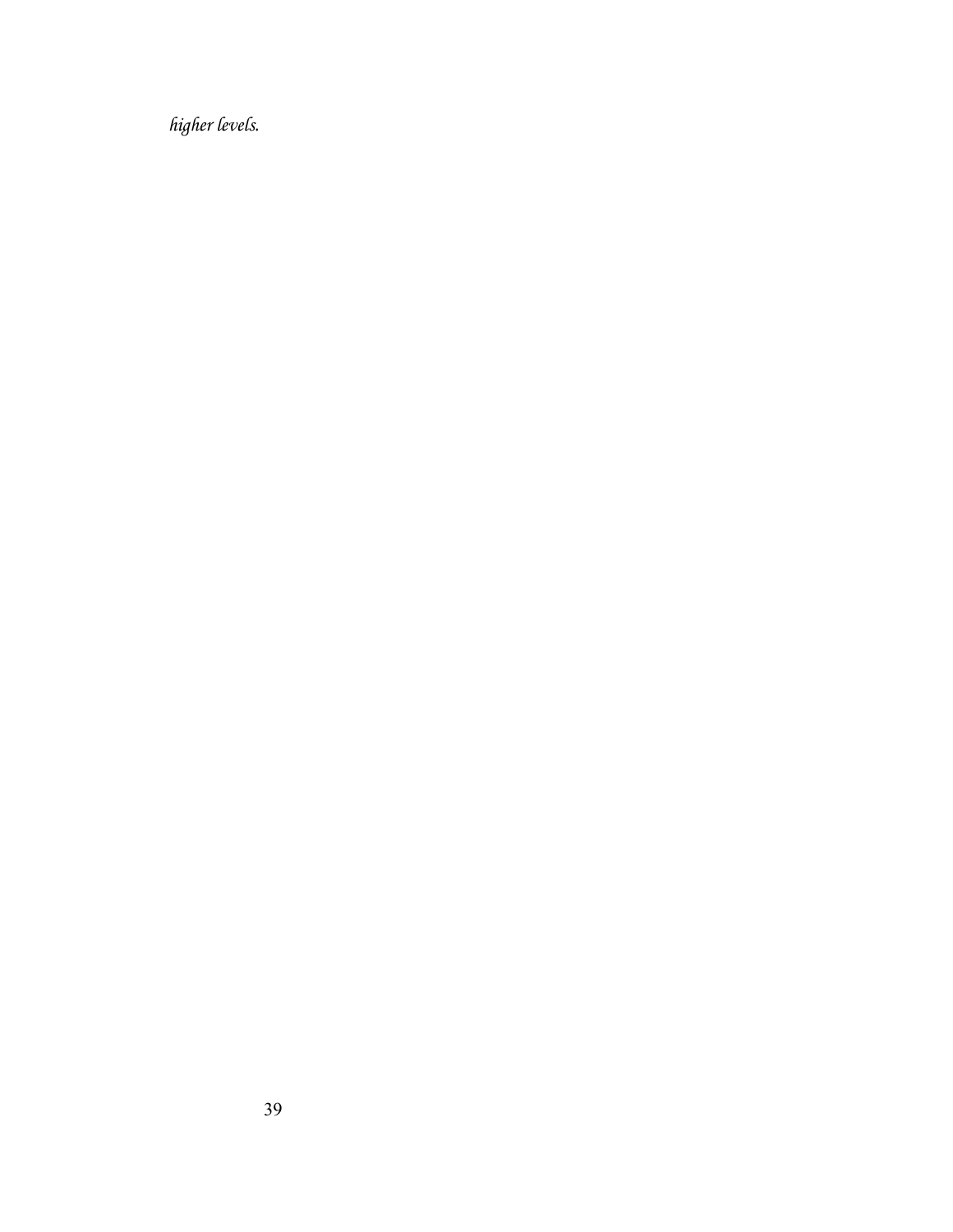#### **Chapter 4. Tool 8.**

#### *METHOD: Some methods for assessing representation in group activities*

*Semi-structured, open-ended interviews with different groups or individuals who have a stake in the research about why they do or do not participate, or why they have stopped participating can provide important perspectives on how people view the research, and whether or not they feel they are adequately represented in the process. It is important to also interview local people who are affected by the research but who are NOT participating in order to understand their reasons and if it is because of the methods and process being used.* 

*Participatory matrix ranking methods can be used to ask participants to compare participatory methods and score the level of participation of different social groups for different research activities and when different methods are used (Bandre 1998:47). These can also be used to help participants prioritise which methods they like best, which allowed them to say what they were thinking, and which they found the easiest to understand or the most confusing.* 

#### *Branching tree method for assessing group differentiation in the research process*

*One method which has been used for assessment of how extensively researchers have identified stakeholders and whether they have encouraged participation of different groups for different research activities uses a pictorial "branching tree" analogy. The "tree" is the research activity or question, the "tree branches" represent the stakeholders and groups of people who have been identified and involved, while the "sub-branches" represent subsequent divisions (ethnic groups, gender, etc.) or "sub-sets" of these groups (e.g., women with land and women without land). (Goyder et al. 1998:8). In addition to determining which social groups were included in different research activities, this method can be used to determine WHY these different groups were chosen to be involved, and therefore can help establish how distinct groups are interested in or affected by the research problem.* 

**Chapter 4. Tool 9.**

## *GUIDING QUESTIONS: Sample of questions which might be useful for semi-structured*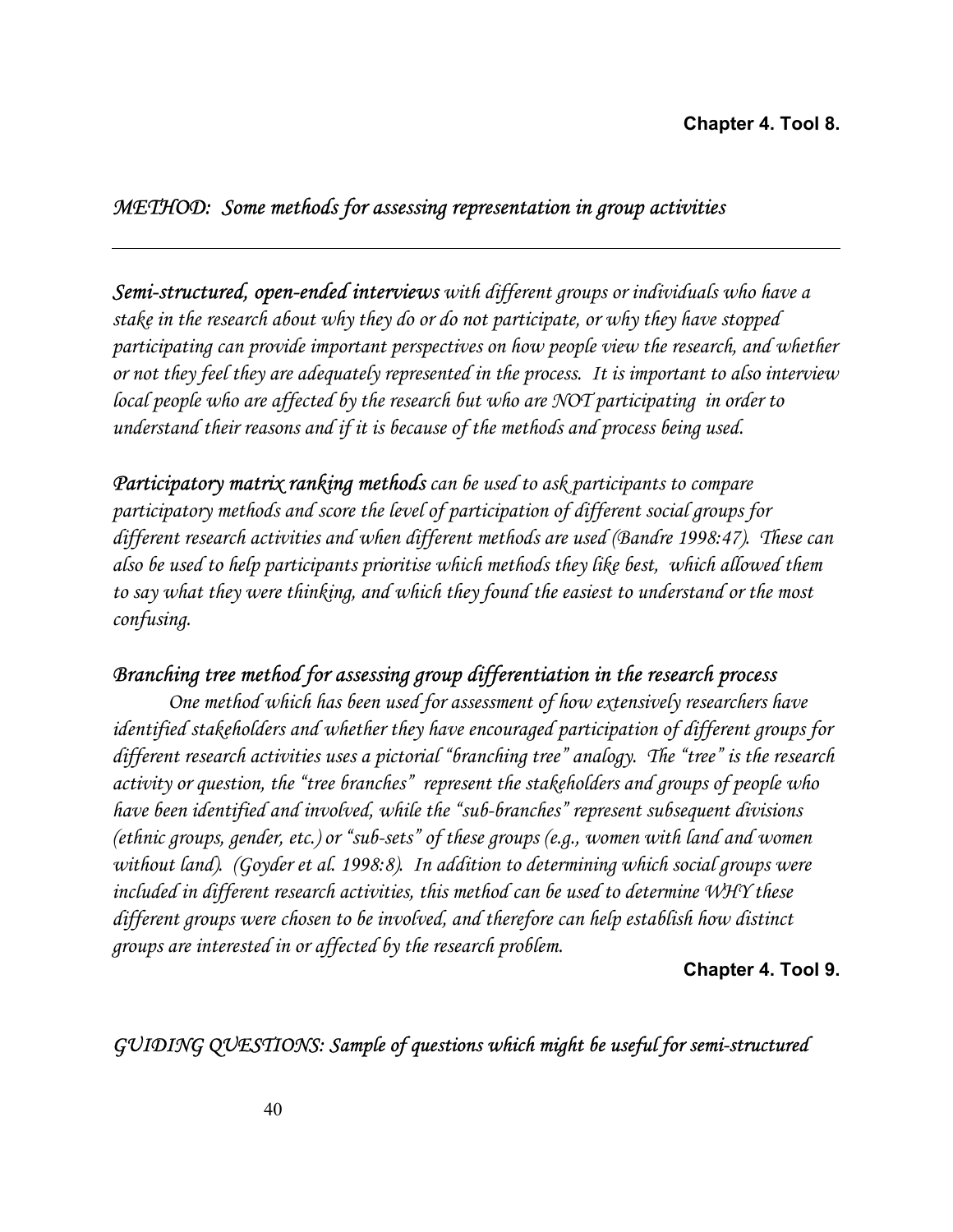# *interviews with local people in order to understand their perceptions of the research process (Adapted from Pomeroy 1996 et al.:24)*

- *1. Do you feel that you or any of the other local people had an influence on planning the research, on identifying research priorities, etc.?*
- *2. Do you feel that you or any other local people could influence changes in the research after it began?*
- *3. Did you attend any training sessions? Why? Why not? If yes, what was the topic and length of the training? (If training was part of the project).*
- *4. Did you attend any meetings where the research was discussed? Why/why not? If yes, how many?*
- *5. Are you involved in any of the organisations which were developed during the research, or which were involved in the research ? Why ? Why not ?*
- *6. What were the goals of the research project ?*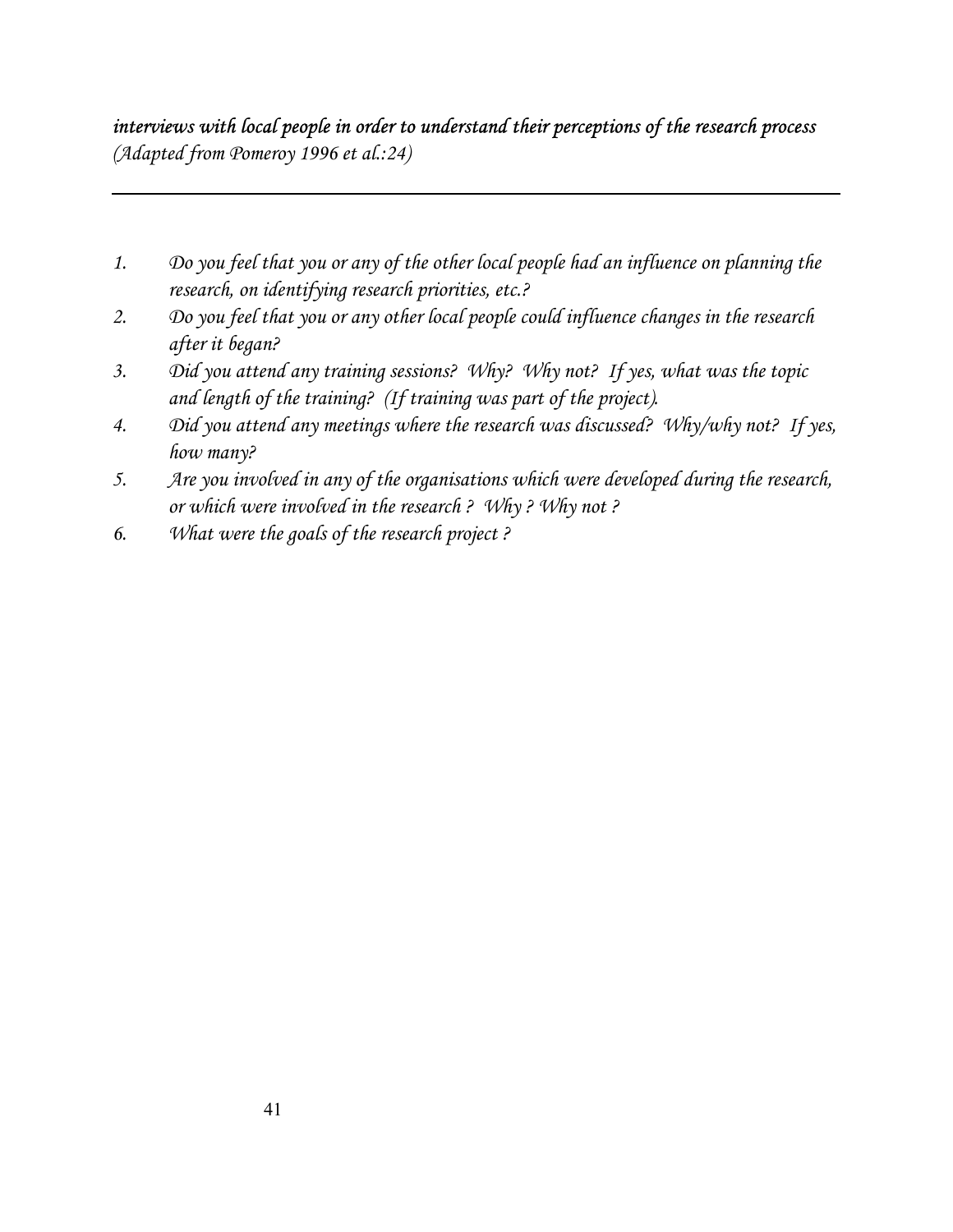#### **4.4.2 Relevance and appropriateness of the participatory approach**

Relevance or appropriateness of the participatory approach implies that the process is flexible to adapt to the local context and emerging needs, that the tools are suitable to the capacities of the researchers and community, and that the methods and tools allow the different groups affected by the research to express their perspectives and interests. It also implies that the researchers make an effort to include the scale of stakeholders necessary for the project to be effective (e.g. involving government officials if changing their policies in important in order for the research to have an influence).

Several issues are important in order to assess the appropriateness of the participatory approach to the research question and situation (Chapter 4, Tool 10). These include:

- **Type of participatory research and level of community involvement in and control over the research process**.
- **Transparency of the research**: Important for ethical reasons to help ensure that local people's consent to participate in the research is informed and based on realistic expectations of possible outcomes.
- **Motivation of local people and other stakeholders participating in the process**: In order to understand local people's motivation for participating in research, it is important to know whether participation is truly voluntary or if it is coerced (for example, the village headman may tell people they must attend the participatory exercises). Are people mobilised by the issues which the research intends to address? If not, perhaps the issues which the research is focussing on are not relevant to the local situation or are not locally defined. Do local people perceive realistic benefit from participating in the research ?

Local motivation to participate is also related to transparency. Are local people motivated to participate in the research, but at the same time realistic about what they can gain as a result ?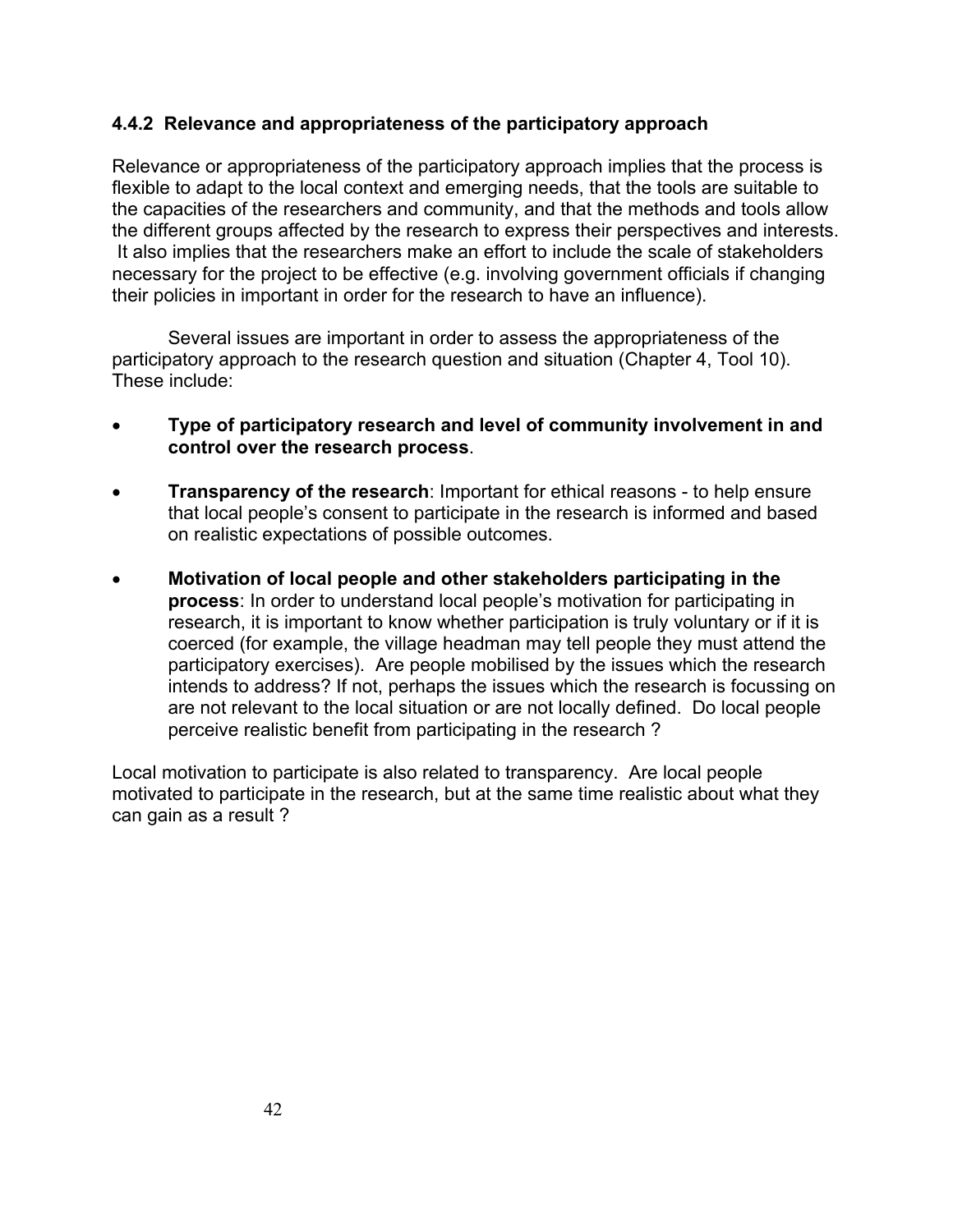# *GUIDING QUESTIONS: Assessing appropriateness of the participatory approach*

## *Type of participation*

- *What is the level of community involvement in and control over the research and is this appropriate for the goals of the research?*
- *Is the community benefiting from the research and who in the community?*

## *Transparency of the research process*

- *Are the researchers transparent about the limitations and scope of the participatory research activities?*
- *Are local people aware of these limitations or do they have unrealistic expectations?*
- *Are local people aware of the overall goals of the research and do they understand these goals ?*

 *Possible indicators include: local people are aware of the purpose of the research, participants are realistic about what they expect to gain from the process.* 

## *Motivation for participation*

- *Are local people participating and how?*
- *Why are people motivated to participate? Is participation voluntary or compliant?*
- *Do local people perceive that they are benefiting from their participation in the research?*
- *How is the research process benefiting from community participation?*

*Possible indicators include: Quantitative: number of people participating, number of representatives of different social groups which will be affected by the research participating. Qualitative: local people are animated about the research and process, local people articulate what they expect to gain from the research* 

## *Relevance of the methods and approaches to the local context*

• *Is there a process for local feedback into the research design?*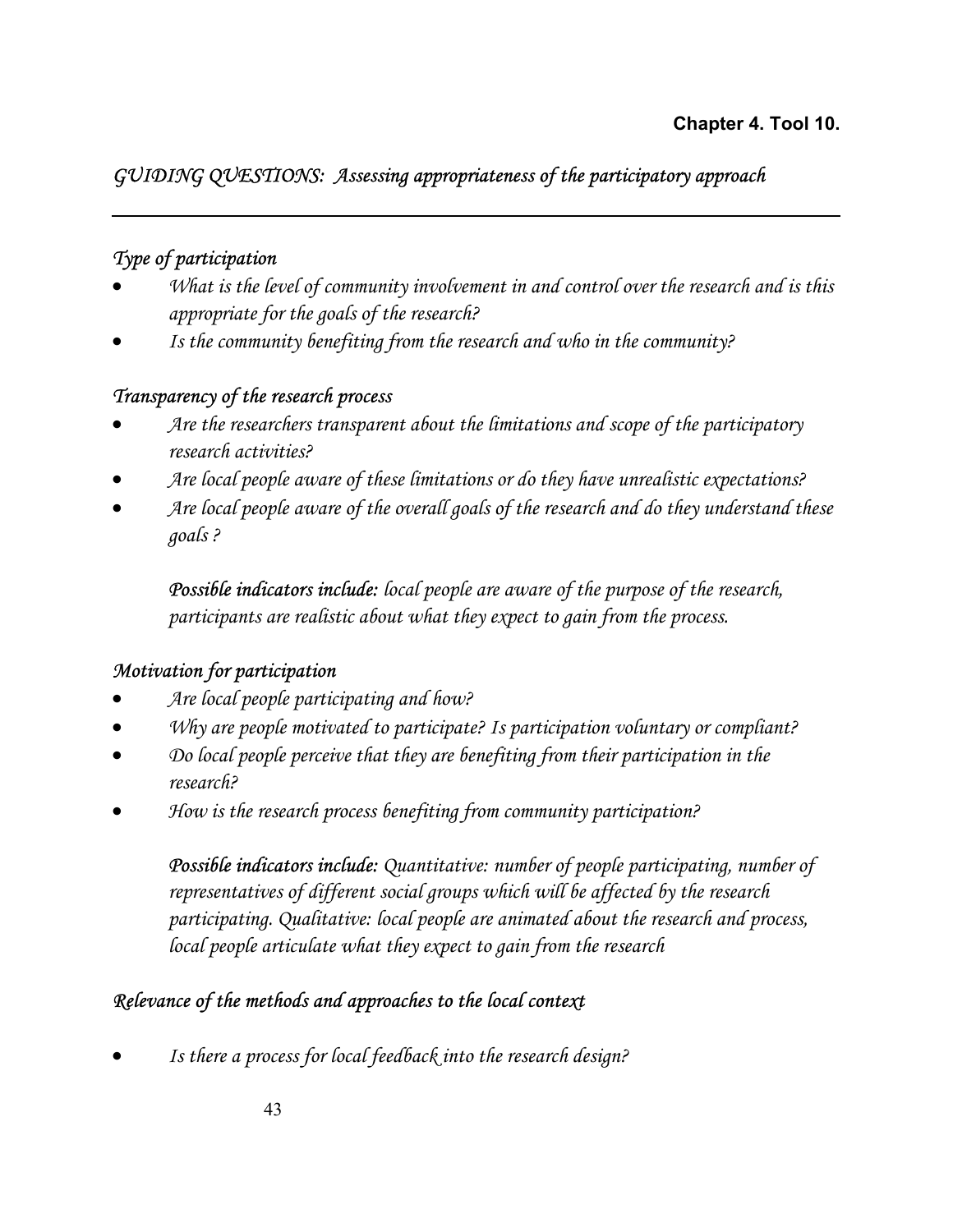- *Is there a systematic mechanism for occasional reflection and interaction between researchers and local people?*
- *Are the "results" from community participation informing the research design?*
- *Are the research goals and methods being redefined and adapted as the research proceeds?*
- *Are the methods and tools effective for encouraging participation and representation? For strengthening local capacity? For enabling community-ownership of the process? For reaching objectives and goals of research?*
- *Are field workers making use of information sources such as field notes, informal observations, etc., rather than relying on participatory tools to gather the same information?*

*Possible indicators include: regular information sharing meeting between researchers and community groups, evidence that researchers are changing research strategy according to information from participation, evidence that researchers are adapting preexisting methods and making strategic choices between PRA tools, evidence that researchers take local people's time into consideration*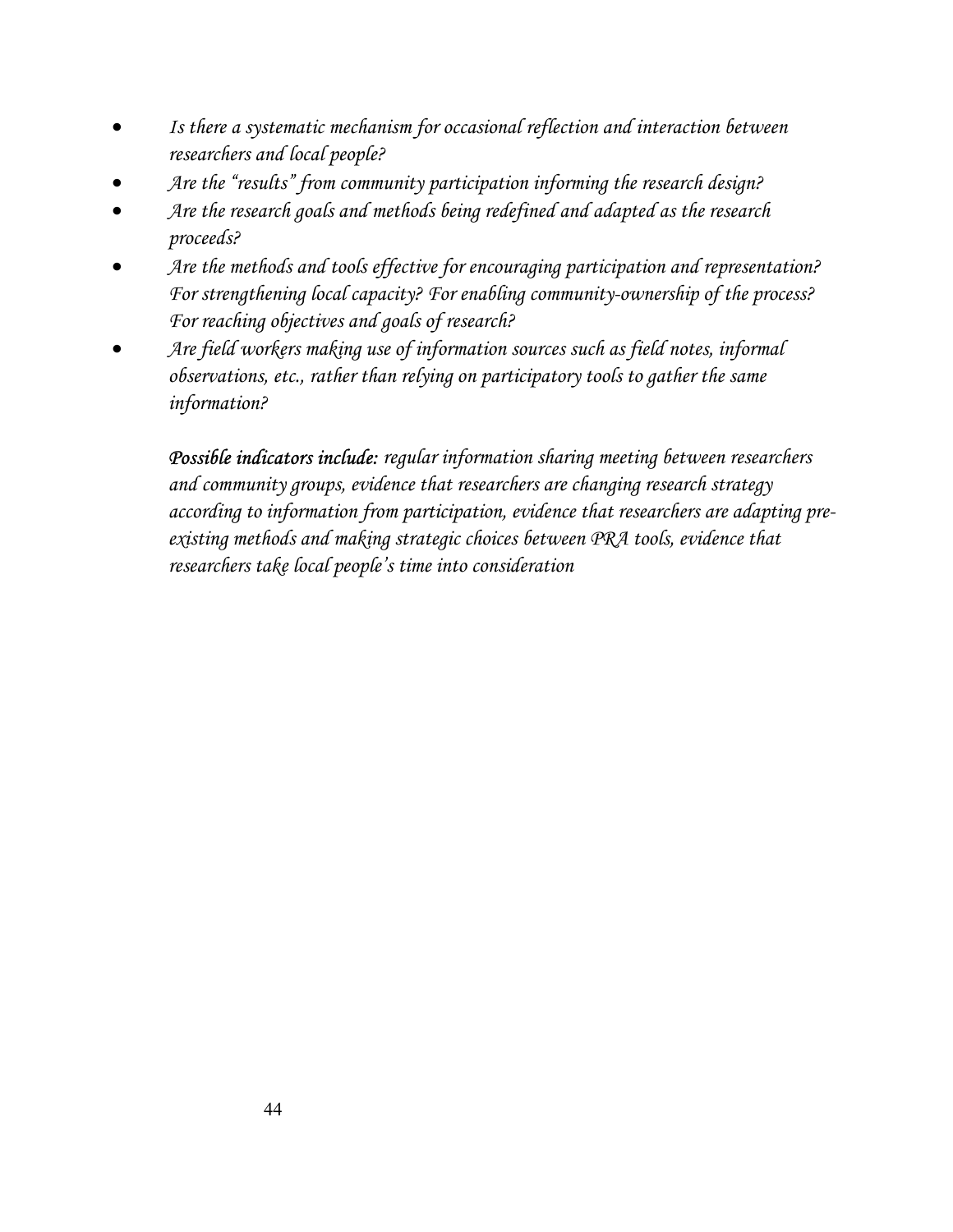#### **4.4.3 Contribution of the process towards trustworthiness of the research findings**

Participatory research has been criticised for lack of rigour and accuracy, for being subjective and for bias in favour of specific local groups or individuals (Pretty 1995:178). Researchers are sometimes called upon to justify the approach and establish credibility of the results. Key issues include:

- Can we be confident about the "truth" of the findings ?
- Can we apply these findings to other contexts or other groups of people?
- Are the findings reliable ? Would the results be the same if the research was repeated ?
- How can we be certain that the biases, motivations and perspectives of the researchers did not construct (create) the results ? (Pretty 1995:178).

Reliability of the research is implied if certain measures were included in the research process, and this can be considered when evaluating participatory research. Indicators of reliability are outlined on the following page (Chapter 4, Tool 11).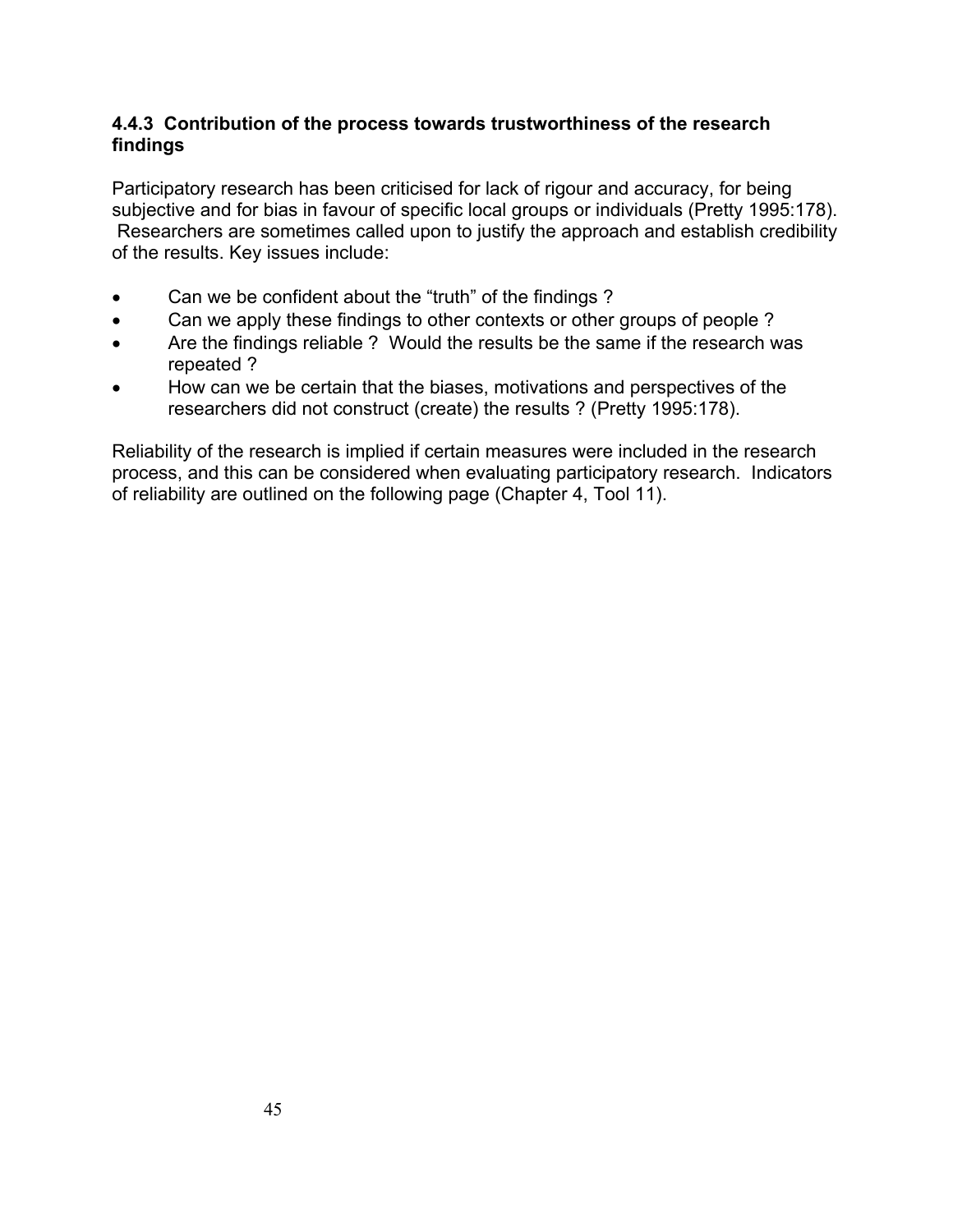#### **Chapter 4. Tool 11 .**

## *TOOL: Process indicators of trustworthiness of the research findings*

*(adapted from Pretty 1995:178)* 

- 1. Lengthy or intense contact between the researchers and local people, in order to build trust and better understand the research context and local social dynamics and institutions.
- 2. Triangulation of process and results by using different methods for the same data, or by having different researchers involved in collecting the same information.
- 3. Cross-checking the results of participatory research with local participants in order to ensure validity, and involvement of local people in analysis of results to ensure that the views represented are really those of the local people.
- 4. Peer or external review of results and research process.
- 5. Documentation of the research process, and keeping of daily diaries reflecting on the research process.
- **6.** Reports which include contextual descriptions and quotations from local people, in order to capture the complex social reality and include multiple local perspectives and experiences.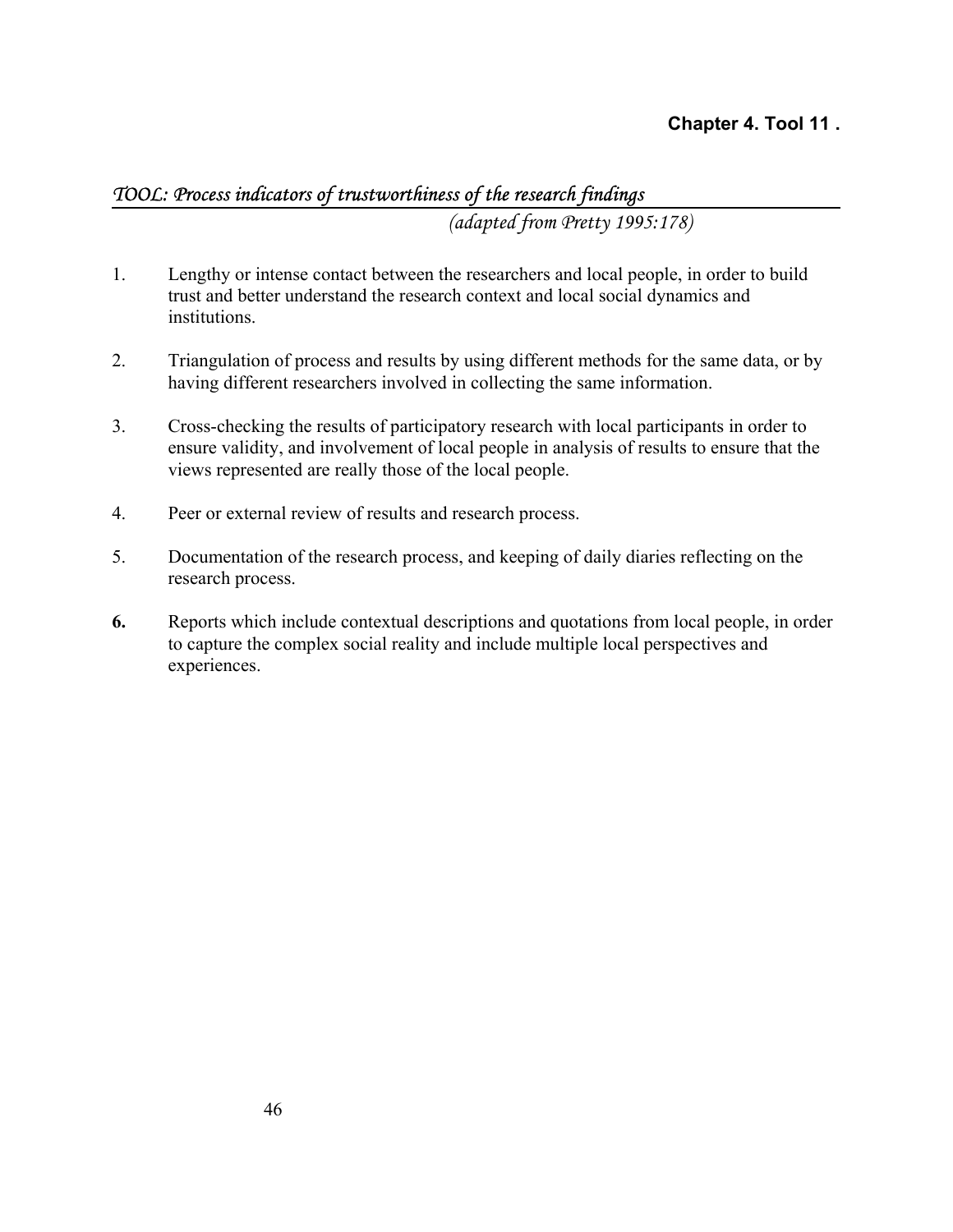#### **4.5 Outcomes (short term impacts) and impacts**

**Outcomes** describe the intermediate impacts which can be attributed, at least in part, to participatory research, and over which the research has some control. Outcomes result both from meeting research objectives (outputs) and from the participatory research "process" itself. They can be negative or positive, expected or unexpected, and encompass both the "functional" effects of participatory research, e.g. greater adoption and diffusion of new technologies, changed farming practices, changes in institutions or management regimes and the "empowering" effects, such as increased community capacity, improved confidence or self-esteem, and improved ability to resolve conflict or solve problems.

Desired outcomes of participatory research for natural resource management projects generally involve "social transformation" - changing people's behaviour to manage resources more sustainably, improving their capacity to make informed decisions about resource management and to adapt to external pressures, and increasing their ability or "power" to carry out their decisions.

Many outcomes of participatory research for natural resource management are diffuse and long-term, and notoriously difficult to measure or to attribute to a particular research project or activity.

**Impacts** describe overall changes in the community, negative or positive, and may include overall social and development goals. It is difficult to attribute the contribution of a participatory research project to impact since it is only one of many factors which influence community change. Desired impacts or goals of participatory research for natural resource management include sustainability of livelihoods and natural resources, empowerment of communities, decreased poverty, improved equity, etc. Because overall development impacts are often observable only in the long term and are influenced by many factors external to the project, it is more realistic for evaluation purposes to consider outcomes as "intermediate" signs of impact.

#### **4.5.1 Assessing social transformation**

For most participatory natural resource management projects, an important goal is changing how people interact with their natural environment - that is, changing people's behaviour. This is a form of social transformation, and requires that the research strengthens local individual and institutional capacity for managing and using resources productively and sustainably. Demonstrating community capacity to manage resources sustainably will also help increase legitimacy of local governance over resources in the eyes of the state.

Participatory research is thought to catalyse social change by increasing local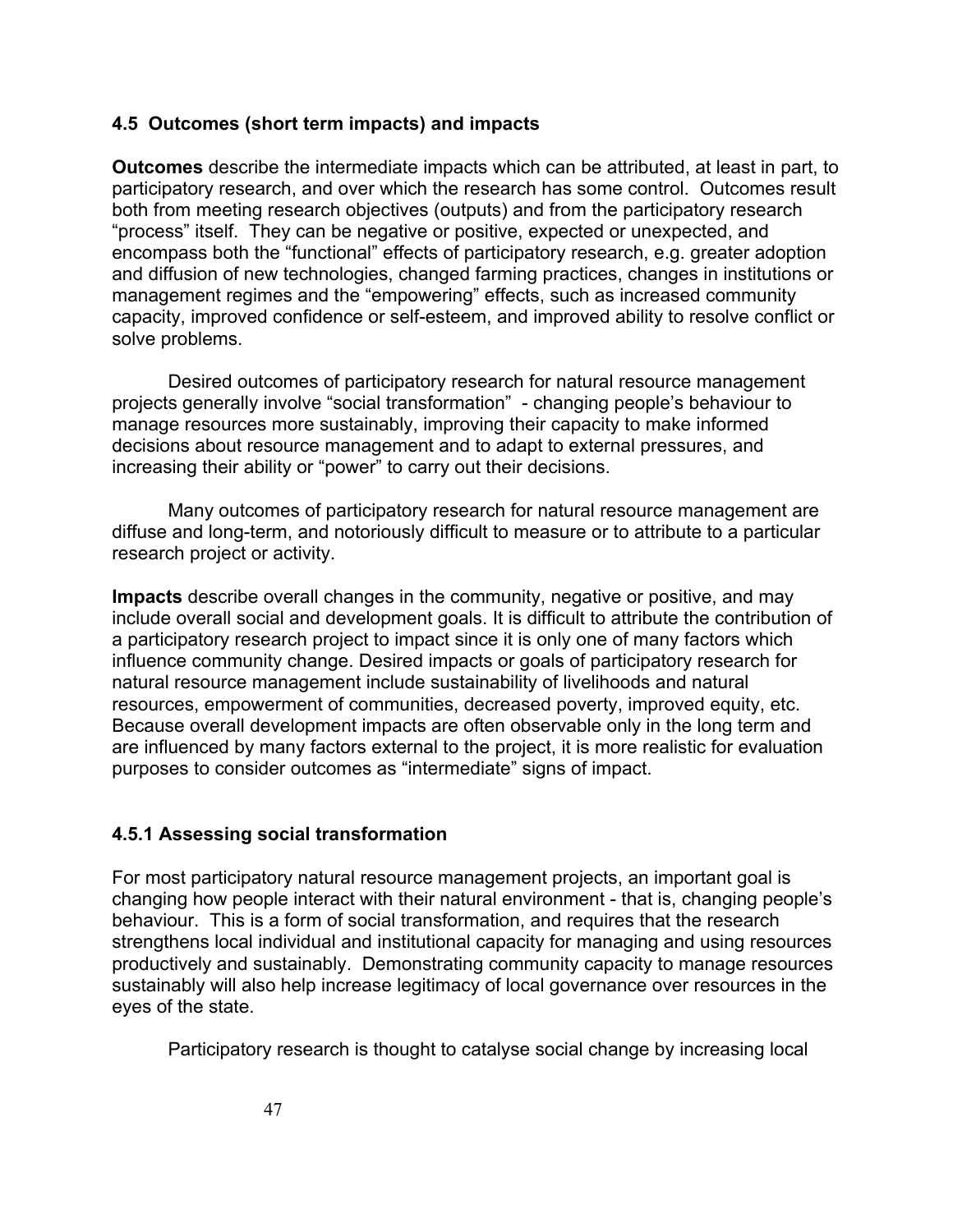awareness of problems and issues, encouraging them to collect, organise and analyse information relevant to their situation, mobilising them to develop their own options and plans for dealing with problems, and strengthening local capacity and options to act on these plans. The short term goal of mobilising local people to solve immediate practical problems is intended to lead to longer term shifts in power relations in favour of marginal groups within communities and between the community and governments (Selener 1997).

The goal of social transformation implies that the central issue for participatory research is not the tools, but control over the process of knowledge generation and use. Researchers must consciously promote the gradual shift of control over the research process into the hands of the community. When considering the "transformative" potential of the research, it is also important to consider "representation", in order to understand how the research has contributed to shifting power dynamics within the community.

Social transformation involving local "empowerment" and strengthening of community capacity is an important objective of participatory research for natural resource management (Chapter 4, Tool 12).

**Empowerment** can be measured by the degree to which local people or a specific group have:

- Improved capacity (knowledge, problem solving skills, etc.) to deliberate about choices of action;
- Broader options for concrete action; and
- Increased autonomy in engaging in these options.

An important component of "empowerment" at a community level is strengthening "social capital". This includes improving the networks between people within the community as well as between community members and outside groups (such as the government, NGOs, other communities) as well as strengthening local organisation and institutions so that communities are better able to act collectively.

**Capacity building** can be defined as "*nurturing of and building upon strengths, resources and problem-solving abilities already present in individuals and communities*" (Robinson et al. 1997:807). Capacity can be considered for individual, group, institutional or community levels. Stages or steps of capacity building are not linear, but interactive. These steps include increasing awareness, mobilisation, planning and organisation, learning and development of new knowledge, diffusion of knowledge and institutionalisation of knowledge and action. The resilience of strengthened capacity involves creating new behaviours which persist over time because they become institutionalised and become part of local norms and values (Robinson et al. 1997:807).

Participatory research methods can be monitored and evaluated based on their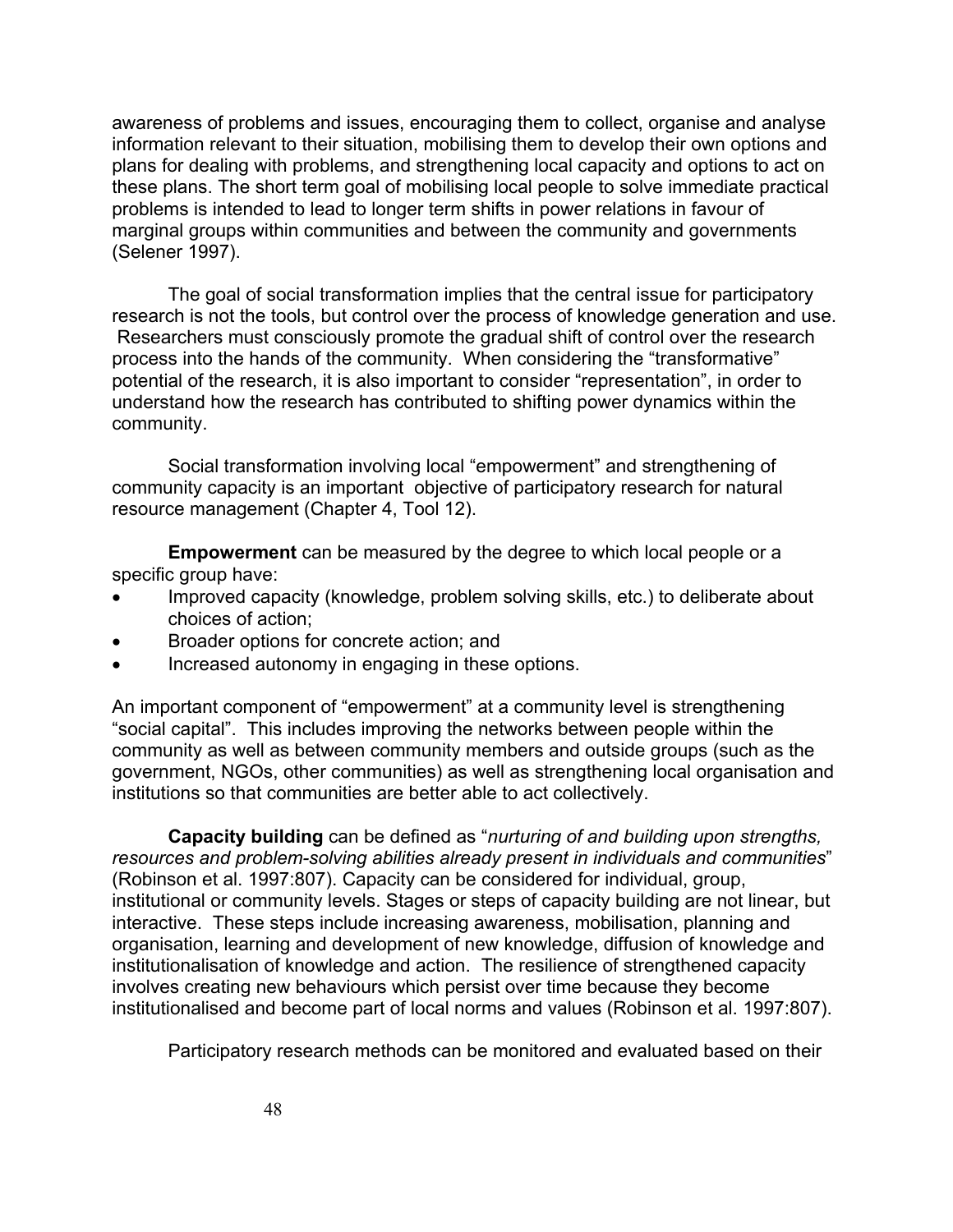contribution to strengthening community capacity in order to establish how different participatory activities generate awareness, knowledge, attitudes and skills, whether this learning is locally retained, the influence of the learning on those not directly involved in the activity, and whether or not the learning changes local behaviours and norms for how things are done, and the resilience of these behavioural transformations (Robinson et al. 1997:812) (Chapter 4, Tool 13, Tool 15).

Donor agencies are often interesting in how the research process has affected researchers and research institutions, as well as local communities. The transformative effects of participatory research can also be considered at the researcher level, by considering whether or not researchers' capacity to work with communities has increased, whether or not their attitudes towards local knowledge have changed, whether they are integrating participatory approaches into other research activities, and so on (Chapter 4, Tool 14, Tool 15).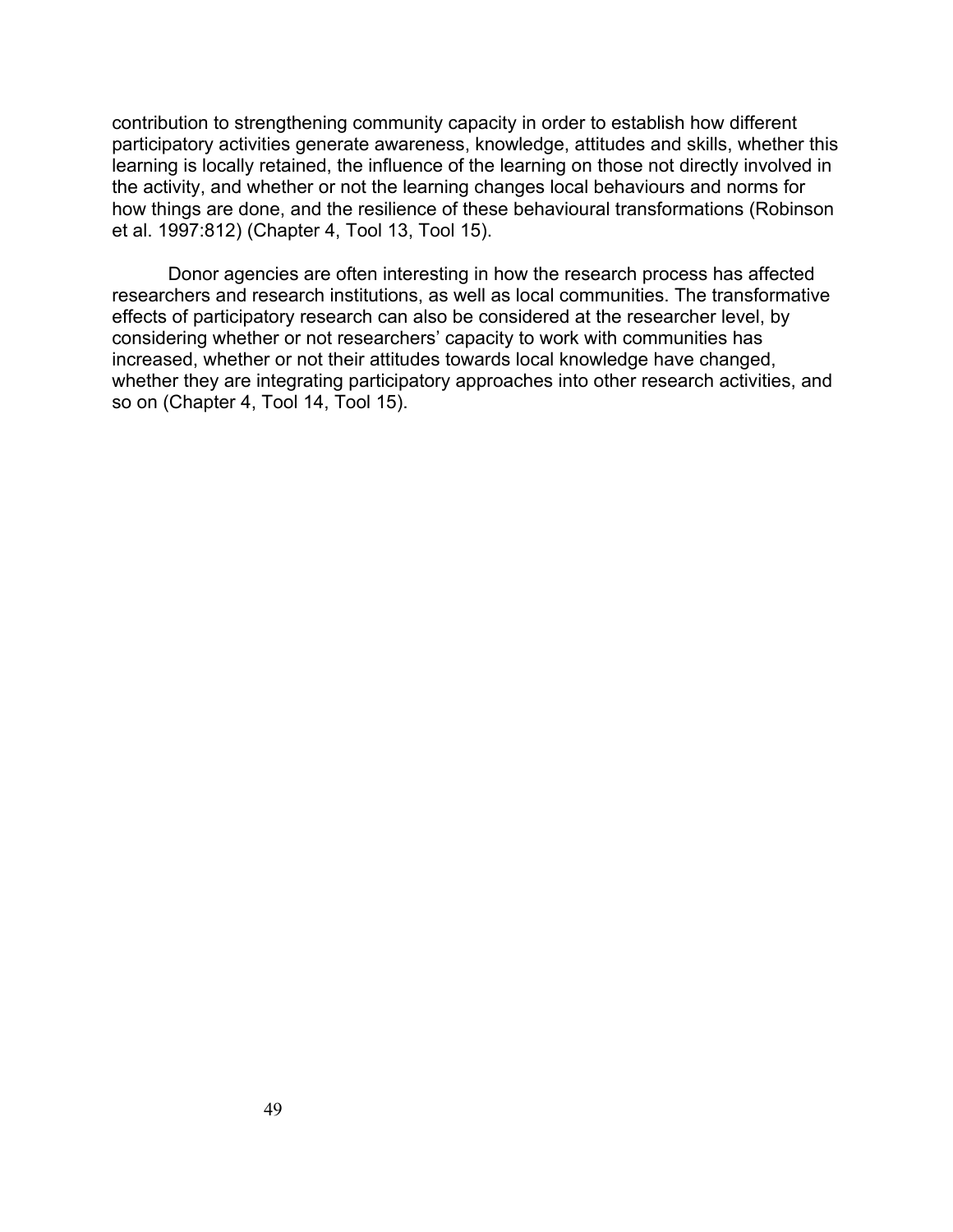## *GUIDING QUESTIONS: Assessing the potential of participatory research to result in social transformation*

#### *Strengthening local awareness of issues and options*

• *Is the research process increasing local awareness of issues and facilitating them to develop local options for improving their situation ?* 

*Possible indicators: local people are aware of environmental and social problems, local people can identify options for solving these problems* 

#### *Participation of local people in decision-making, planning and "action" to address problems*

- *Is the participatory process facilitating local involvement in decision-making and action to address problems ?*
- *Who in the community is involved and whose perspectives are being represented ?*

*Possible indicators: research decisions are being made by local people, farmers are determining research needs, different community groups feel that they have been involved in planning and decision-making, community groups are enthusiastic about plans and actions, community groups are motivated to act, local people relate the research to identified needs* 

#### *Perception of "ownership" of the process*

- *What is local perception about who the research is for ?*
- *Who controls the research questions and agenda, and to what extent are the issues and questions defined by the researchers ?*
- *Are local people involved in identifying and defining research priorities and plans ? In data collection and analysis ? In defining solutions and actions ? In monitoring results of their activities or experiments and in defining their own indicators and criteria for success?*

*Possible indicators: Local people refer to "their" plan or activity (not researchers' activity), local people understand goals and purposes of the research, local people act independently of researcher facilitation or encouragement*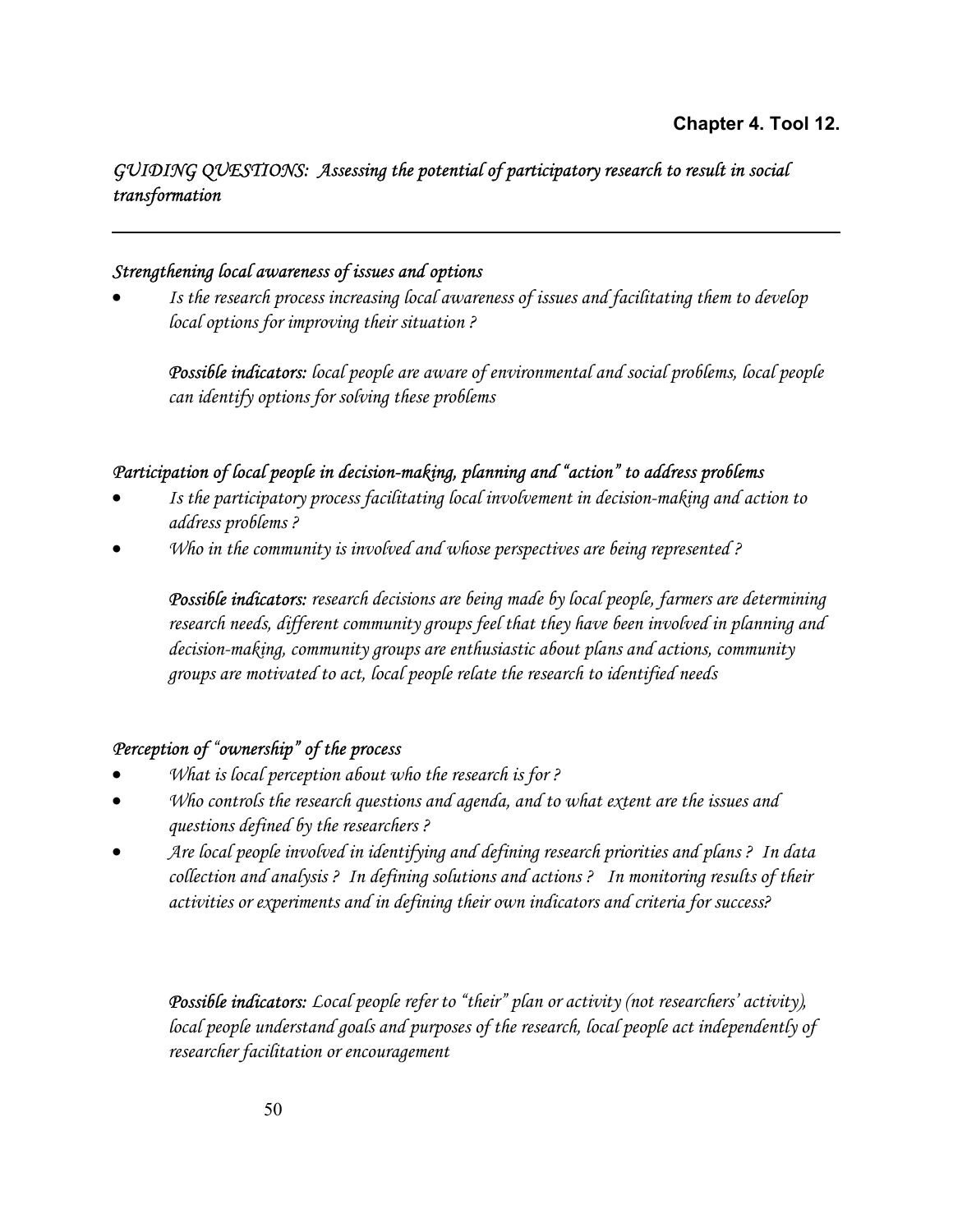#### *Strengthening existing individual and organisational capacities*

- *Has the research identified and made explicit existing individual and community capacities (existing resource management norms, decision-making processes, conflict management skills, etc.) ?*
- *Is the research process strengthening these individual or group capacities and organisational skills ?*
- *Is the process contributing to individual and community awareness of local problems and strengthening their ability to deal with them effectively ?*
- *Is the process strengthening community capacity and motivation to continue activities such as resource management, or is community motivation dependent on researcher facilitation ?*

*Possible indicators: Local people are aware of their abilities, evidence of increased confidence (becoming more vocal, organising to deal with problems), increased awareness of local problems.* 

#### *Creating linkages between stakeholders*

- *Have the researchers identified existing linkages, and areas where linkages need to be made in order to effectively address the research problem ?*
- *If appropriate to the research question, have the researchers been able to encourage participation of stakeholders at different levels of governance and create linkages between these stakeholders ?*
- *Have they been able to create forums or networks for negotiation or information sharing between these different groups, or between groups of similar interests (e.g. farmers) ?*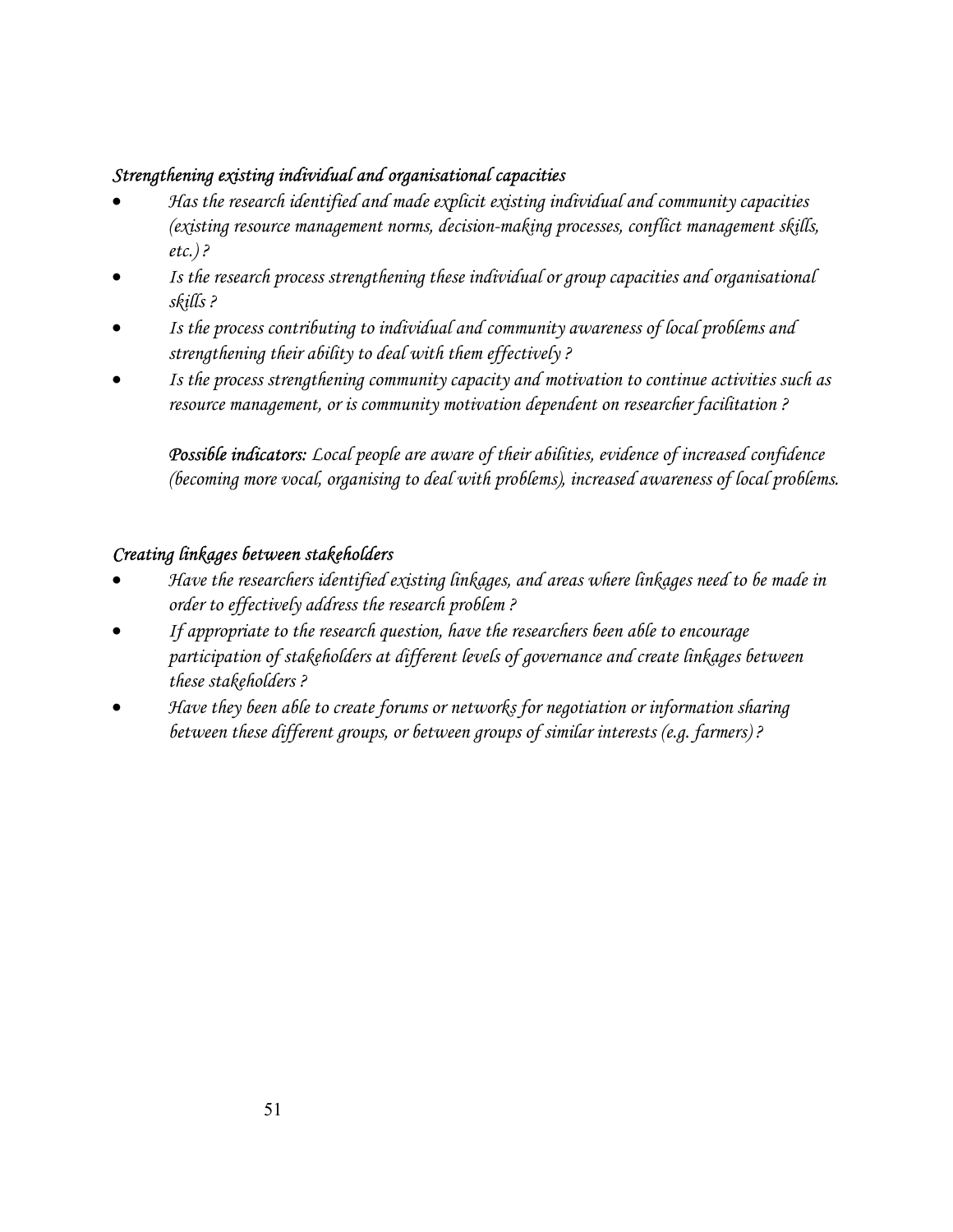#### **Chapter 4. Tool 13.**

## *TOOL: Levels and indicators of different stages of community capacity development (modified from Robinson 1997:816)*

#### *Level 1: Mobilisation*

- *Increased local awareness about linkages between local behaviour and local problems, for example connection between deforestation and soil degradation*
- *Expressed interest in developing solutions.*
- *Identification of problems and issues, and exposure to new ideas for how to manage them.*

#### *Level 2: Planning and organisation*

- *Prioritisation of problems*
- *Planning of activities to deal with problems (possibly development of a community activity plan)*
- *Undertaking activities or organising to deal with problems (implementation of plan)*

## *Level 3: Learning*

- *Development of new knowledge, skills, attitudes by those participating in the research process (e.g. improved ability to monitor environmental change, improved understanding of the situation of other groups within the community, improved ability to manage conflicts, etc.)*
- *Change in individual or group behaviour because of the learning (new farming processes adopted, change in common property resource use, greater consideration of marginal groups in community decision-making),*

## *Level 4: Diffusion (Reach)*

• *Dissemination of awareness of issues among non-participants, beyond scope of research*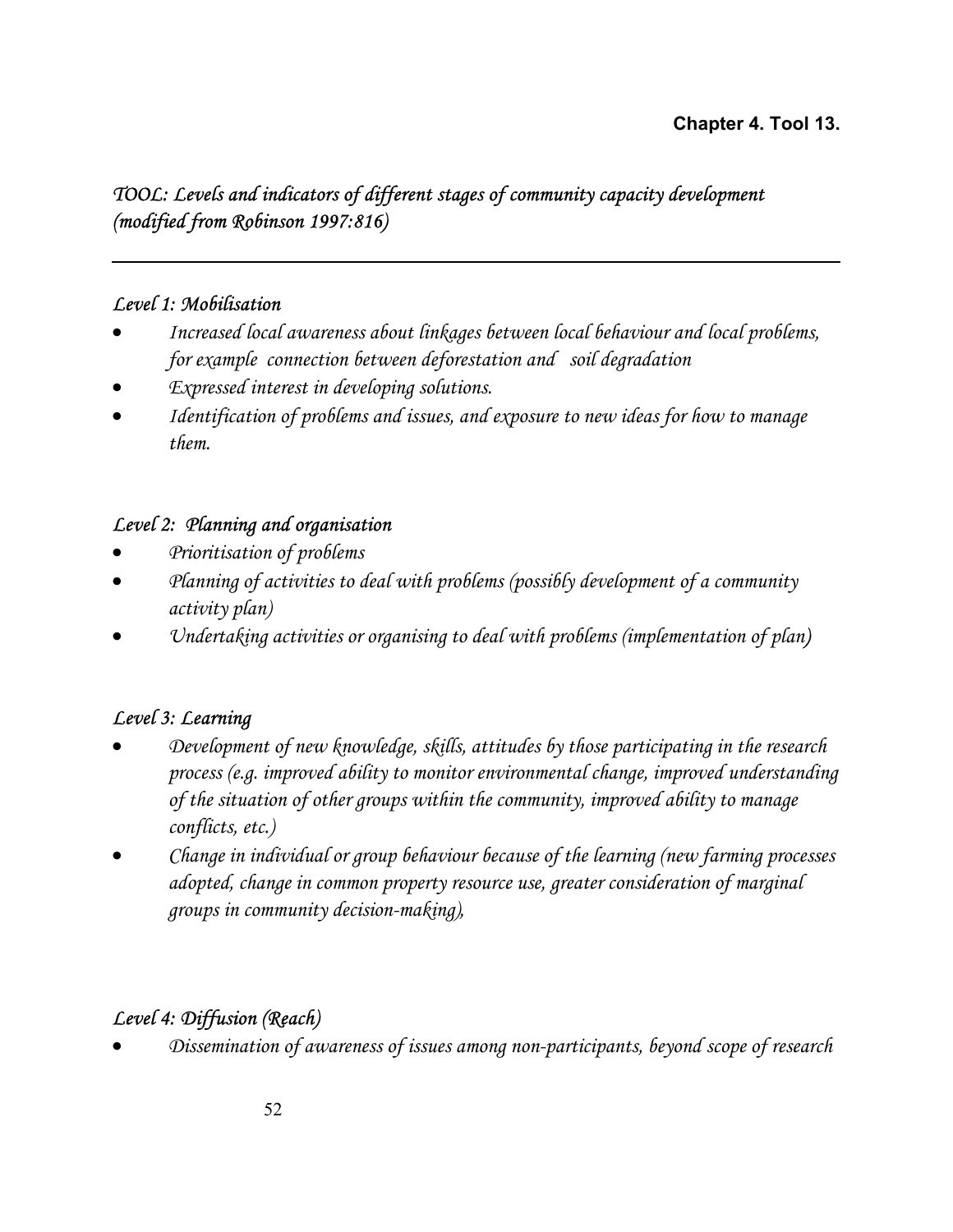*activity* 

- *Influence on attitudes and behaviours of other individuals*
- *Change in the way things are done (diffusion of new technologies among farmers not participating directly in the research, increased adoption of participatory approaches among other researchers)*
- *Evidence of farmers learning from farmers,*

# *Level 5: Institutionalisation*

• *Change becomes institutionalised - becomes integrated into local norms and traditions.*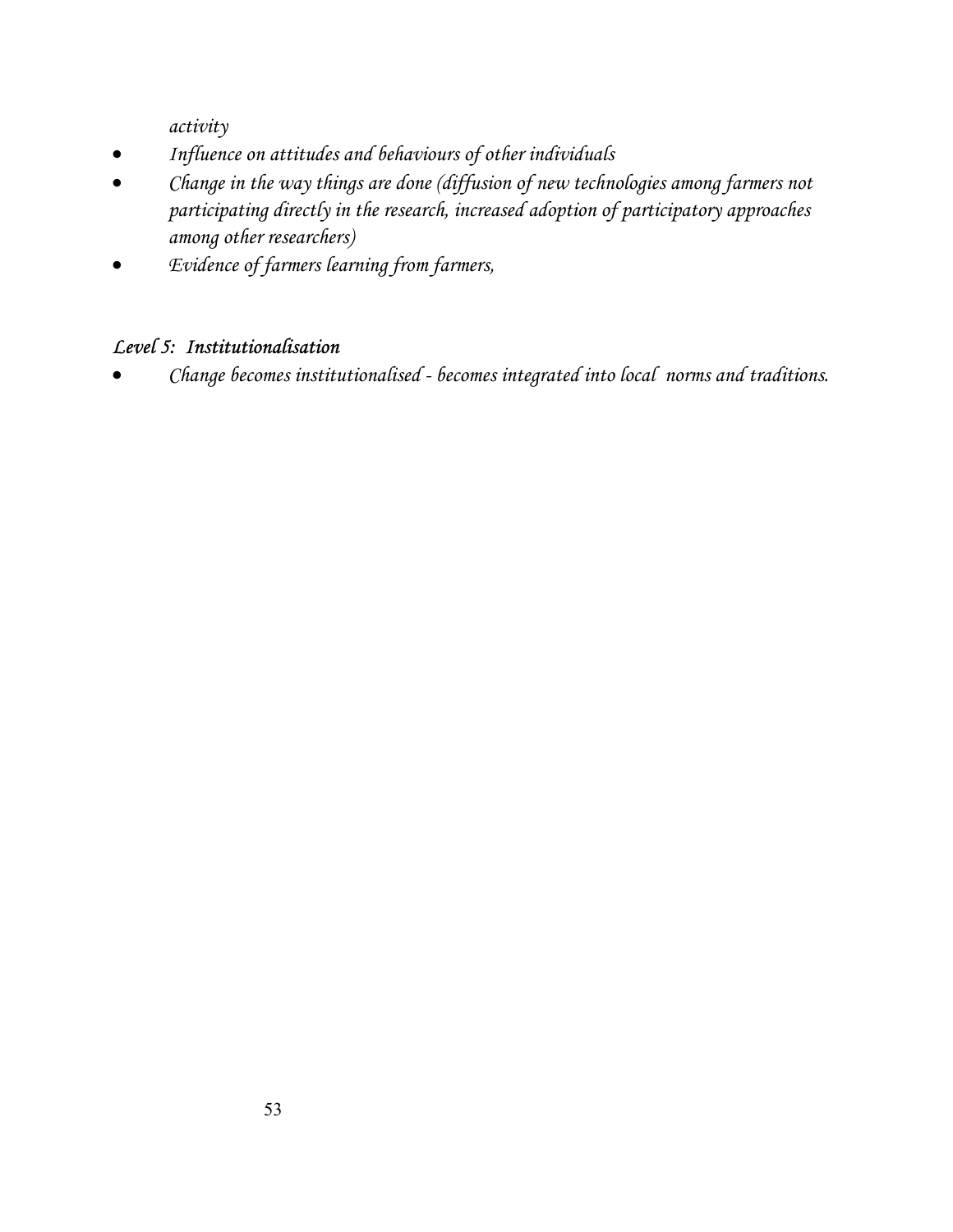# *TOOL: Levels and indicators of different stages of researcher capacity development (modified from Robinson 1997:816)*

#### *Level 1: Mobilisation*

• *Awareness of and desire to learn about and use participatory research methods, awareness of the importance of indigenous knowledge and perspectives.* 

#### *Level 2: Planning and organisation*

• *Planning research activities with community, planning iterative research processes, integrating participatory approaches and social analysis into research proposals, etc.* 

#### *Level 3: Learning*

- *Development of new knowledge, skills, attitudes by those participating in the research process (e.g. greater respect for traditional knowledge, improved ability to select appropriate participatory research tools, greater understanding of when and why to disaggregate social groups, )*
- *Change in individual or group behaviour because of the learning ( researchers learn to adapt methods in order to encourage representation, researchers make effort to use participatory methods in other research projects)*

## *Level 4: Diffusion (Reach)*

- *Dissemination of awareness of participatory approaches and social analysis to researchers not involved in the project (presentation at conferences, etc.)*
- *Influence on attitudes and behaviours of other individuals (participatory methods become more accepted by the research institutions, researchers incorporate participatory approaches into curriculum)*
- *Change in the way things are done (increased adoption of participatory approaches among other researchers)*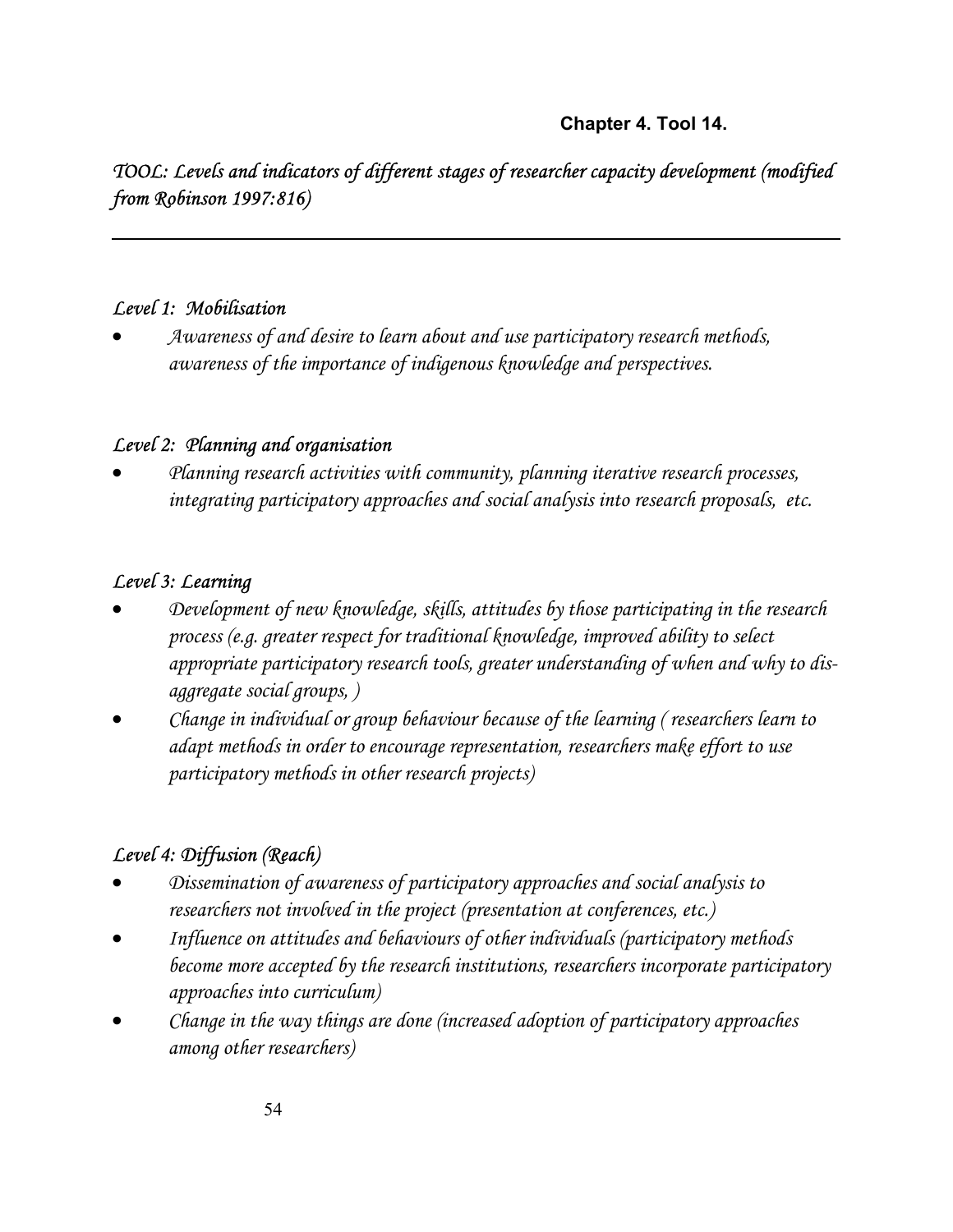## *Level 5: Institutionalisation*

• *Change becomes institutionalised. Participatory methods and social analysis become standard components of certain projects.*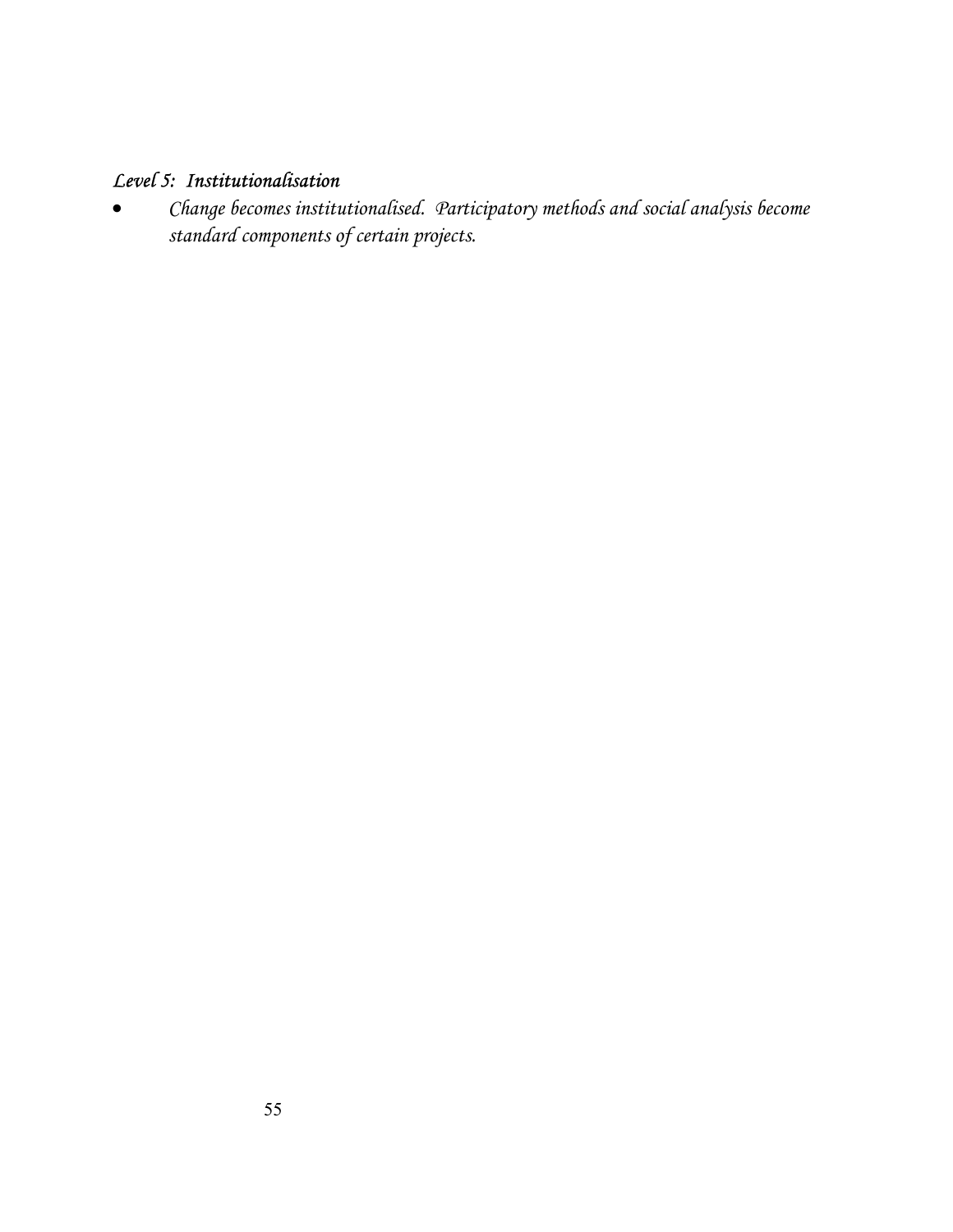## *GUIDING QUESTIONS: Assessing "empowerment" and "capacity building"*

#### *"Empowerment" and capacity building at the community level:*

- *Is there increased awareness of issues, problems and options to address these?*
- *Are local people better able to make informed decisions about natural resource management?*
- *Are they able to formally monitor change?*

- *Is there an improvement in their ability to make collective decisions and to "equitably" resolve conflicts between different groups in the community?*
- *Is there an increased ability to act collectively for community interests?*
- *Do they have an increased understanding of different needs in the community?*
- *Do they have the institutional and individual capacity to effectively adapt their management processes for farm or common resources according to changing external and internal pressures?*
- *Have local organisations or institutions been strengthened?*
- *Have social networks been strengthened?*
- *Are local people aware of and better able to access outside resources and assistance?*

*Indicators of capacity building: Increase in decision-making, involvement of marginal groups in community decision-making, ability to access government funds, strengthened ability to assert rights over resources, improved understanding of local social and environmental conditions, improved ability to manage conflict* 

## *Capacity building at the researcher level:*

- *Are researchers more conscious of social relations and how this affects the research?*
- *Are they better able to adapt participatory tools and approaches to fit the context and the information needs of the research and the people?*
- *Are they better able to facilitate participatory processes to enable different perspectives to be articulated?*

## **4.5.2 Sustained change**

"Sustainable" use of natural resources is a key goal for participatory research for community based natural resource management projects. In order to address this, it is important to think about WHAT it is that we want to "sustain", and "how" do we know if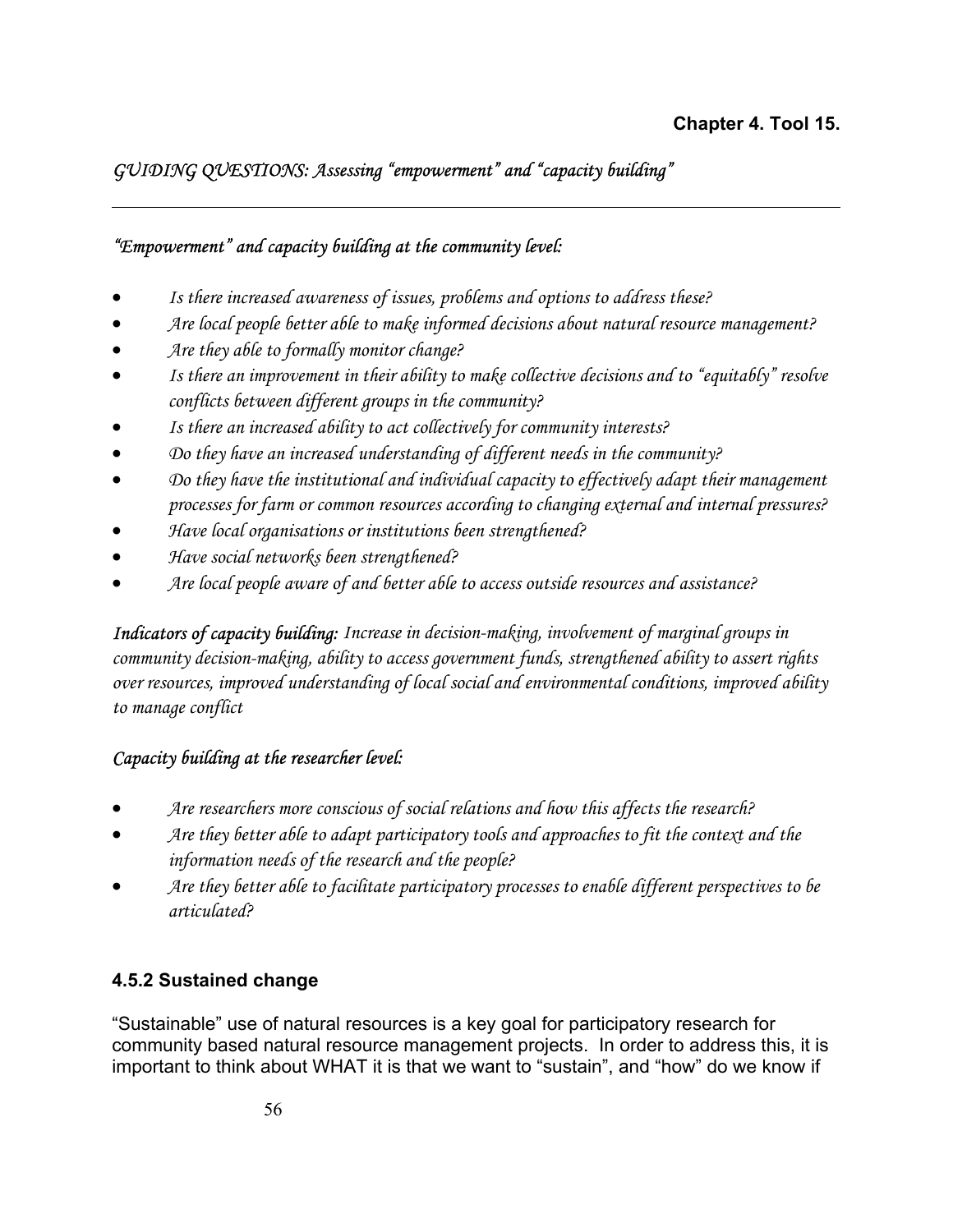we are moving towards this.

Communities are positioned in a quickly changing global and natural environment with new and evolving external and internal pressures on their resources. The key to encouraging local sustainable use and management of resources, therefore, is to build local the capacity to measure and assess change and to make informed decisions based on this information, to sharpen the understanding of biological and social issues relevant to sustainable natural resource management, and to improve or create local institutions and organisations to manage the resource base. The ultimate goal is to support local, sustainable and equitable resource use in the current context, while at the same time improving local capacity to adapt to changing conditions and pressures in a way which continues to support sustainable and equitable resource use in the future.

In this context, "sustainability" requires the establishment of resilient and selfsustaining local organisations and institutions which collectively manage natural resources, which support representative decision-making, which can manage conflicting interests, and which are locally accountable. Ostrom (1991) has provided a framework for assessing local resource management organisations or institutions (see following page, Chapter 4, Tool 16).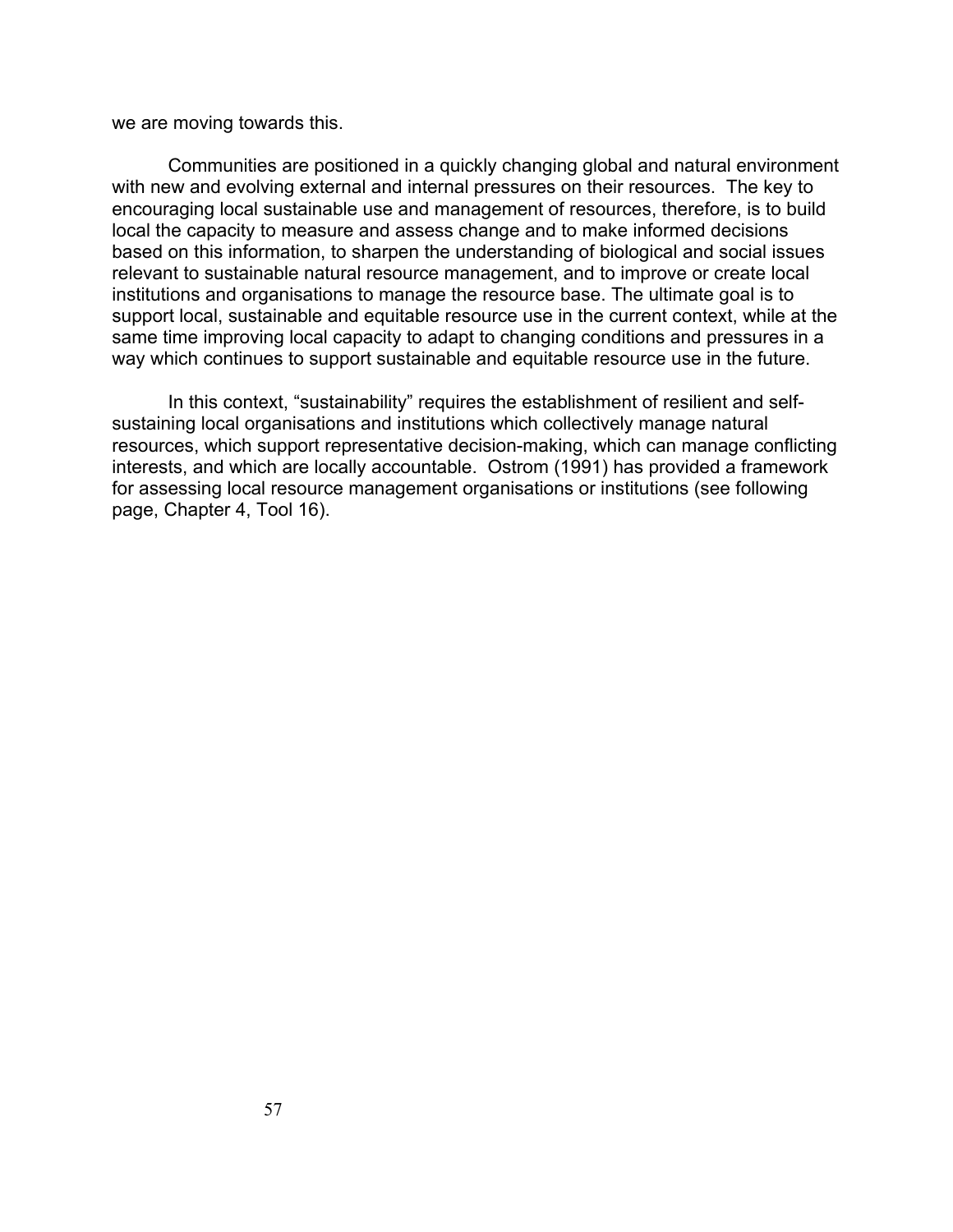*TOOL: Framework for assessing durability and sustainability of local management institutions (adapted from Ostrom 1991)*

#### *Framework for successful community organisations for natural resource management:*

- *1. Clearly defined boundaries and membership*
- *2. Rules which are appropriate to local conditions*
- *3. Potential for collective modification of the rules by those affected*
- *4. Self-monitoring by users*
- *5. Conflict management mechanisms and evidence of successful conflict resolution*
- *6. Recognised user rights to organise*
- *7. Graduated sanctions*
- *8. Nested management units*
- *9. Evidence of participation of all stakeholders when appropriate*
- *10. Demonstration of necessary skills by all relevant stakeholders*
- 11. Evidence of user community or other local community demonstrating empowerment.
- *12. Evidence of no more than acceptable levels of non-compliance with resource use controls*
- *13. Evidence of ability by the stakeholders to control speed and direction of change.*

*In addition to this, enabling contextual factors for successful operation of sustainable local resource management institutions include:* 

*1. Acknowledgement that participation in natural resource management is legitimate and desirable by all stakeholders* 

*2. Participatory resource management scheme approved by the user community and key power groups, and evidence that governments and powerful groups respect the local management system* 

## **4.6 Reach**

The concept of **reach** cross-cuts all of the products of participatory research.Reach describes the scope of who is influenced by the research combined with who "responds" or acts because of this influence (for example, the number of farmers attending a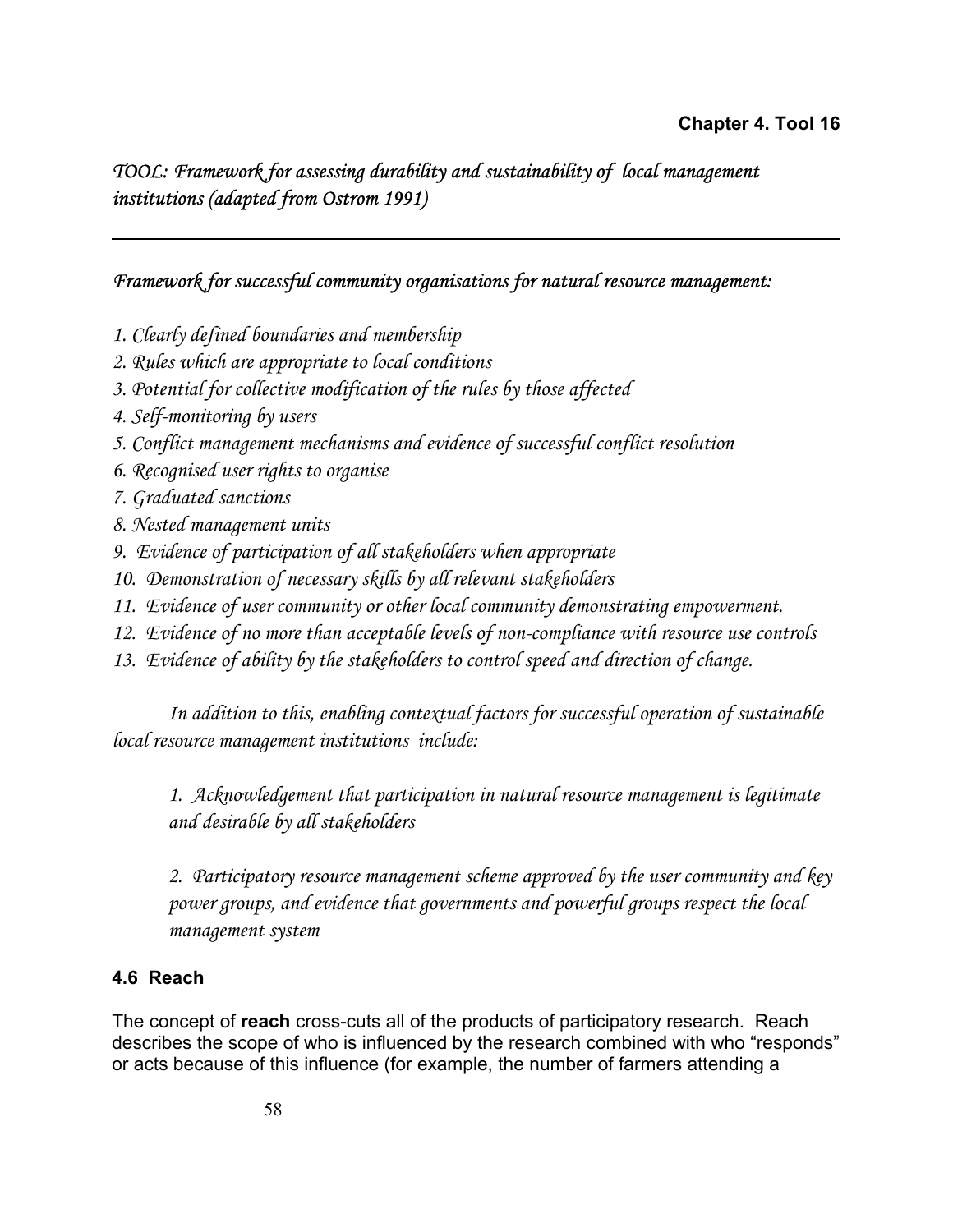workshop who adopted the learning into their own farming systems) (Chapter 4, Tool 17).

Reach is closely related to the concept of equity. Participatory research is assumed to improve reach to disadvantaged groups and communities by including them in defining research priorities and in capacity-building activities, and by mobilising them to act in their own interests, rather than treating them as passive objects intended to benefit from the research results.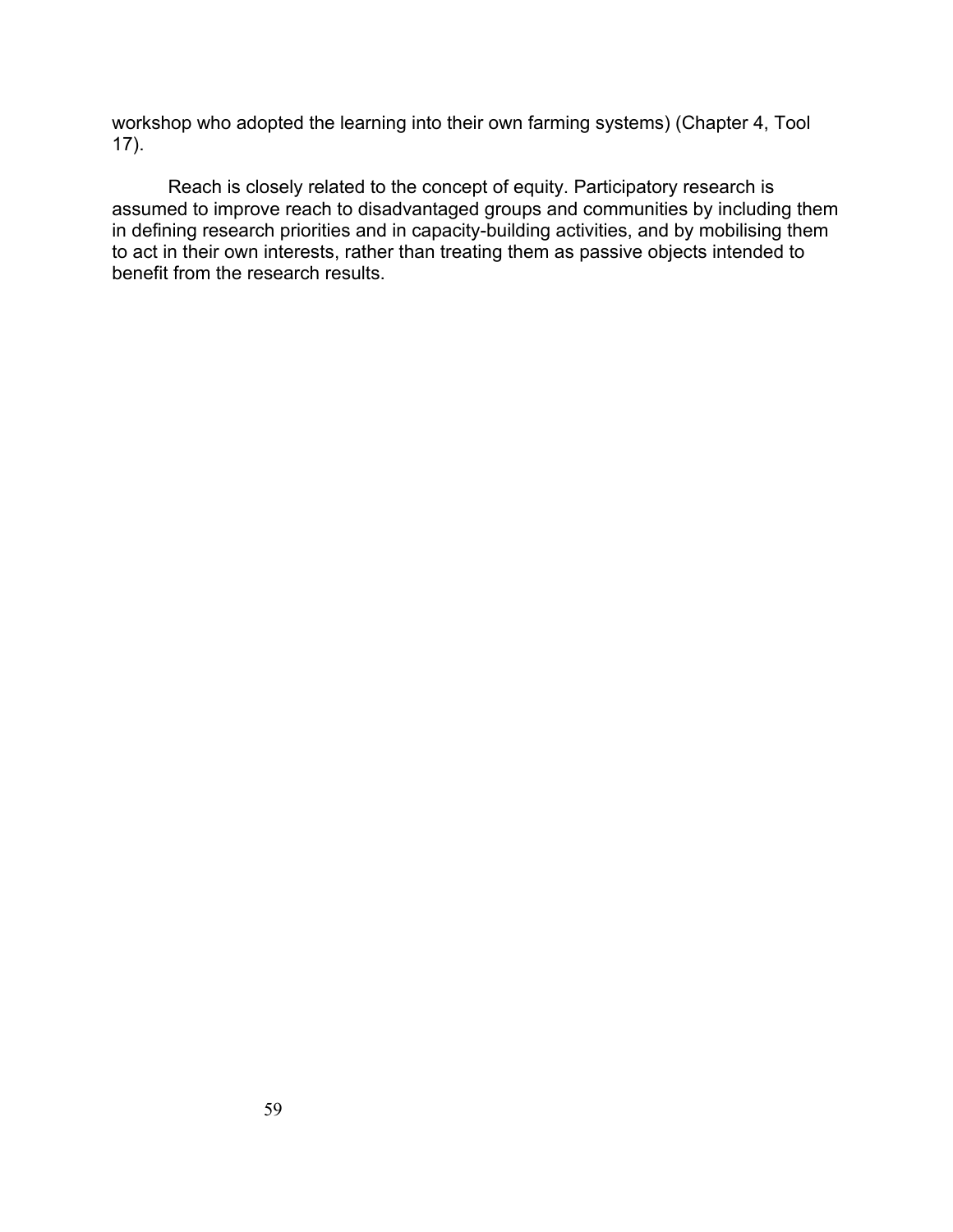## *METHOD: Method for establishing spatial reach*

*One method which has been used to determine the spatial reach of a project is to measure outcomes at increasing distances from the initial research site or implementation, e.g. for understanding how wide-spread adoption of new agricultural practices has spread to determine if farmers are applying or modifying these methods at different distances from the initial implementation or experimentation, or for understanding the spread of awareness about different environmental issues. Pomeroy (1996) used this method to determine the spatial reach of community-based coastal resource management projects by measuring change in communities located at varying distances in concentric circles from where the project was implemented.*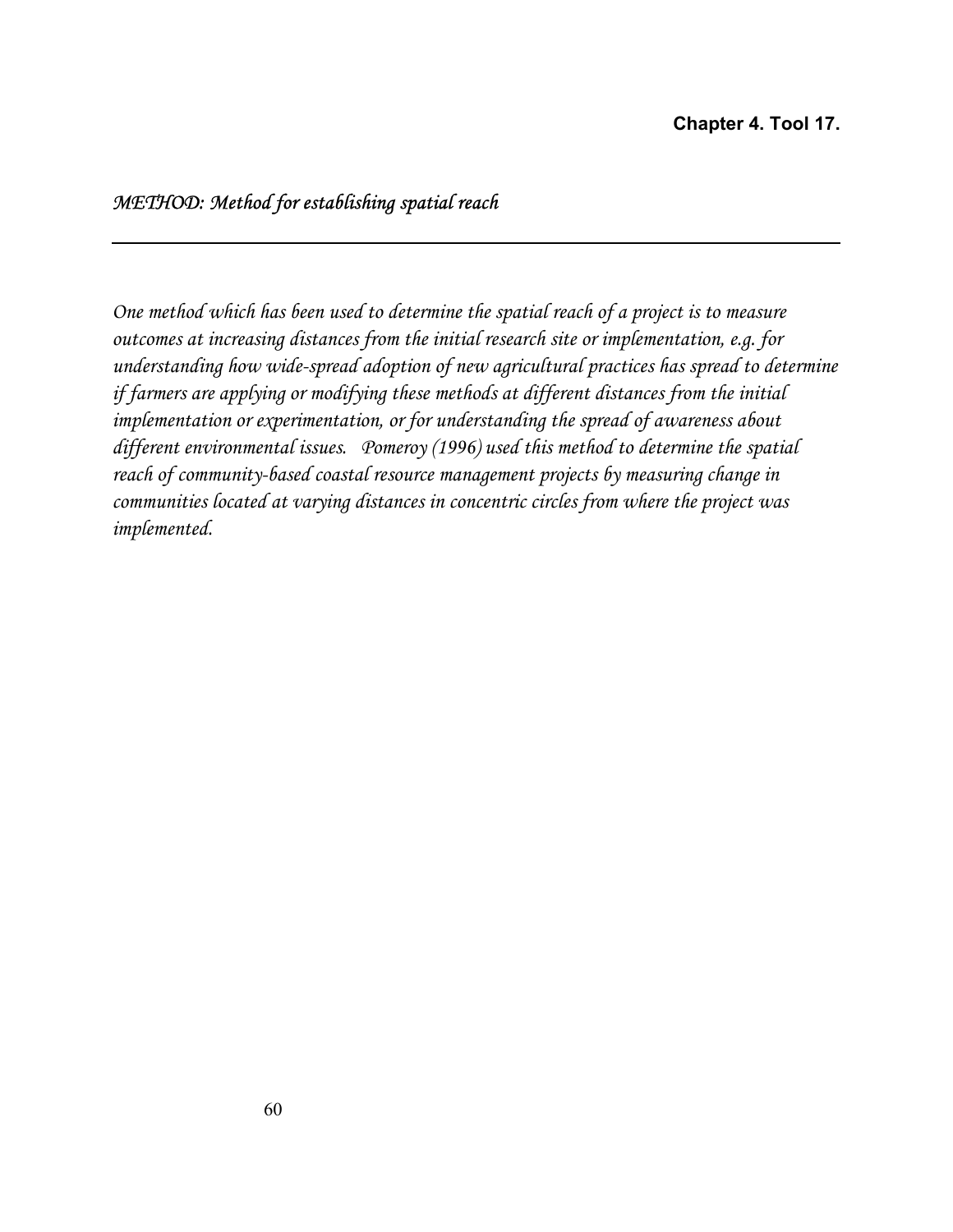#### **4.6.1 Integrating Stakeholder and community analysis into evaluation**

Projects that are carried out at the "community"level require a careful analysis of which people make up the community and in what ways. It is useful to think about the following kinds of people:

- Individuals and groups who can influence project outcome because of the power they hold, their ability to influence opinion, the useful knowledge or skills they possess (including leaders within the community, government officials, or other groups);
- Individuals or groups who will be directly influenced by the research (including less powerful groups who may not be able to participate actively, but whose perspectives need to be considered); and
- Individuals or groups who are ready or able to play a leadership role in natural resource management, social and environmental monitoring, problem solving and conflict management, co-developing new farming systems.

Local people will organise and divide themselves differently around different issues, based on commonly held interests. These groups are often, but not necessarily, based on social identities such as gender, ethnicity, wealth, occupation, and so on. Although it is useful to keep these criteria for difference in mind, it is often important not to assume cohesiveness according to pre-determined lines of difference.

Different stakeholders (within and outside of the community) will have different perceptions of project outcomes, which outcomes are most important and how they are affected positively or negatively by the research. These different groups often have different indicators and criteria for project influence depending on their values, interests, level of involvement in the research and the extent to which they have been directly affected (Chapter 4, Tool 18).

When assessing participatory research, it is important to ask whose perspectives are needed in order to understand the outcomes of the research and in order to answer specific evaluation questions. If the purpose of the evaluation is to understand how participatory research contributes to social change and to progress towards social and gender equity, empowerment and/or poverty alleviation, for representation in decisionmaking, in community natural resource management structures, etc., it is important to ask "who" has been empowered, "who" exactly has benefited from research aimed at poverty reduction, "who" is more involved in local decision-making, and so on, and "how" have marginal groups and women been affected or reached.

For evaluation questions relating to reach and equity, it is important to define and understand the perspectives of the different interest groups on how they participated in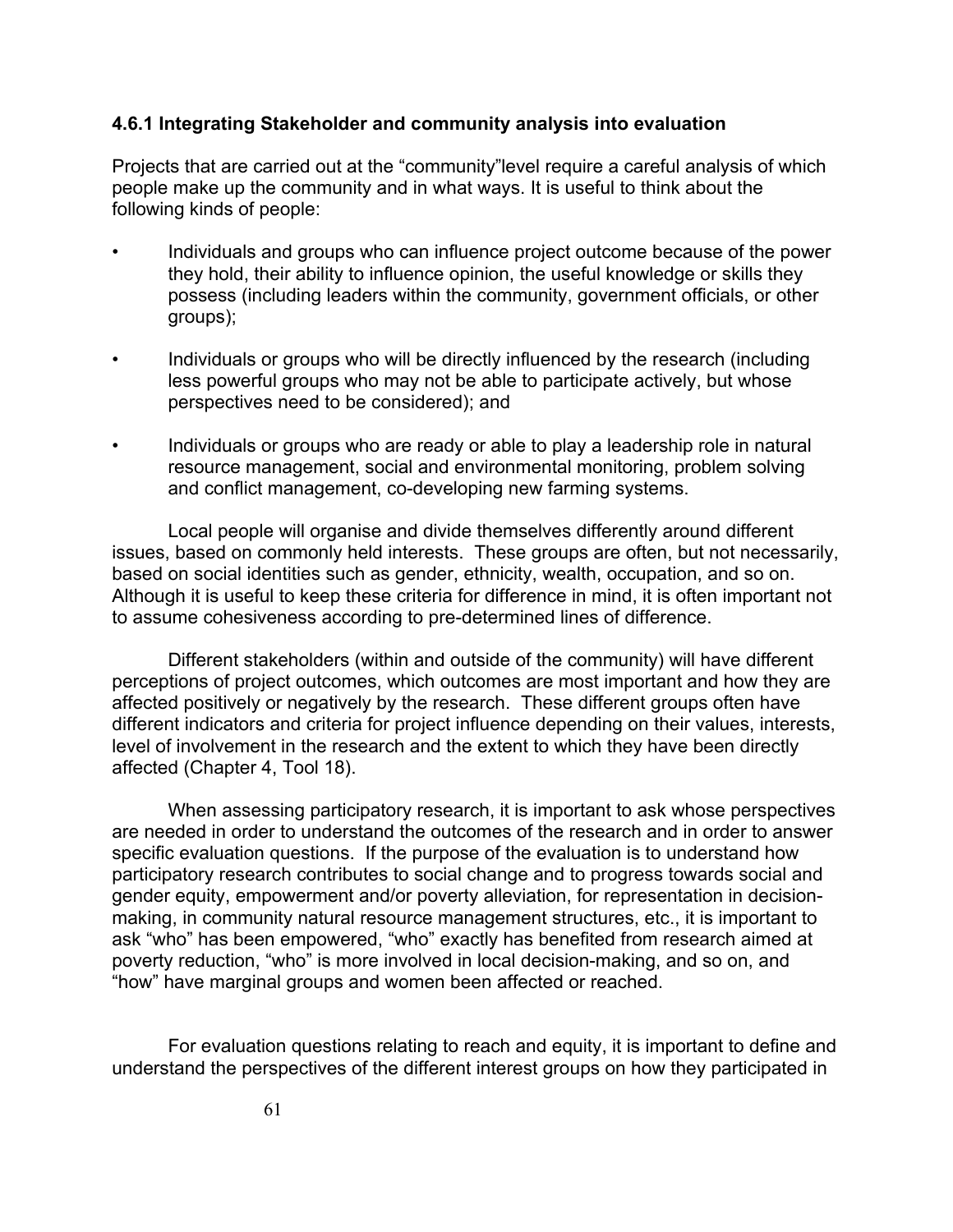the research, how they have been influenced and what the project outcomes were, and to disaggregate this information according to social group.

Understanding outcome from the perspective of different groups requires an open-ended, qualitative approach which does not limit evaluation to pre-defined indicators (Chapter 4, Tool 19). The process of getting a comprehensive understanding of the outcomes of a participatory research project may call for involving various stakeholders and community groups in negotiating the terms of reference and indicators for the monitoring or evaluation process.

A comprehensive process of representation of different groups in evaluation is not always necessary or cost effective, depending on the nature of the natural resource management project and the goals of the evaluation. If the goal of the evaluation is to consider improvements in farming systems from experimentation with farmers, it may not be relevant to ask non-participants. However, if the goal of the evaluation is to understand "reach", "diffusion" and uptake of new technologies beyond the participants, obviously a wider group of people need to be consulted.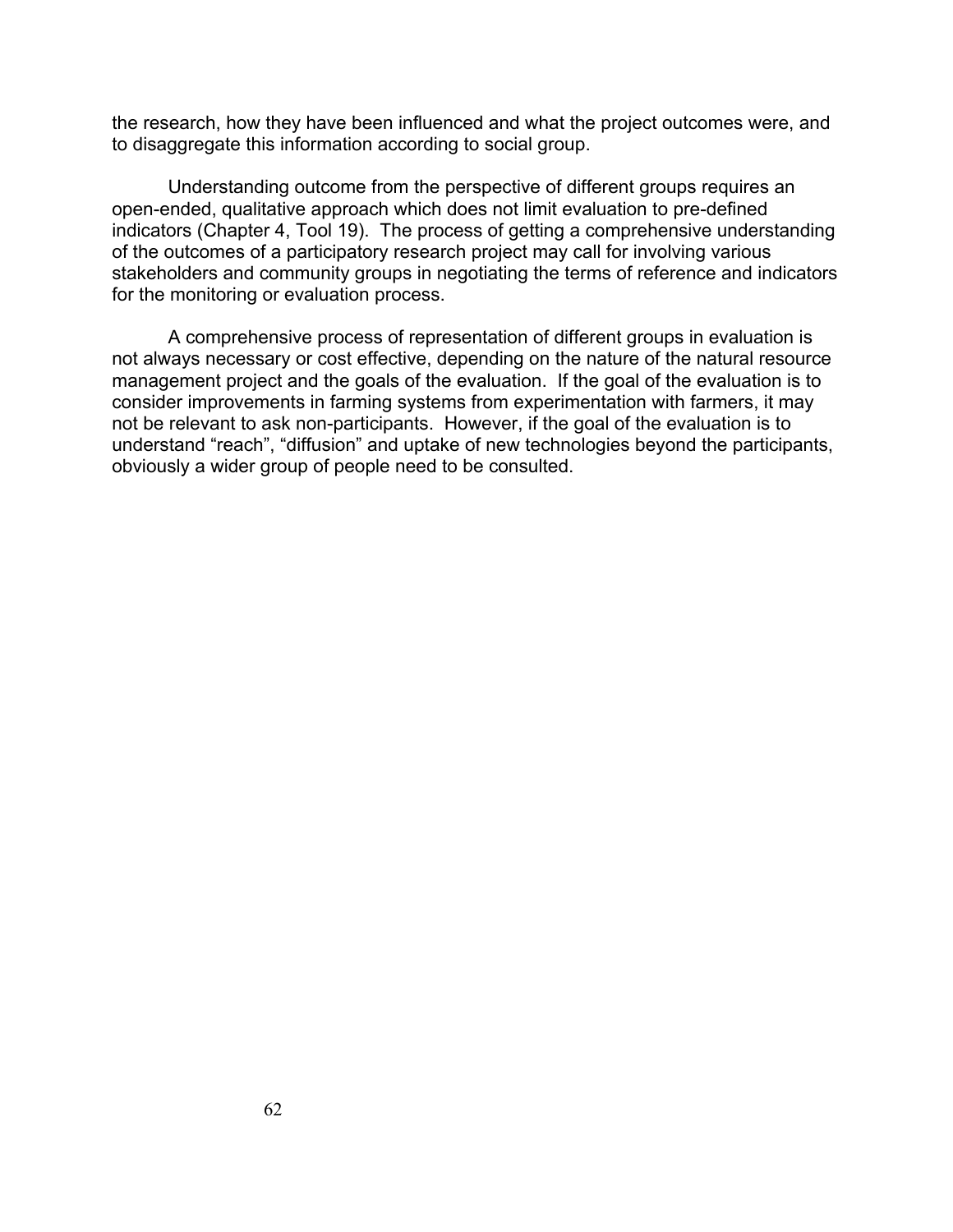# *METHOD: Identifying different stakeholders or user groups by using a "contrast" or "maximum" variation sampling procedure*

*One approach for determining how local people divide around a resource-use issue and to ensure that important groups are identified is to ask each individual to identify another user who they think will have the most different perceptions about resource issues than their own. This can be done at the end of an interview, once the individual is comfortable with the researcher. The process of interviewing and identifying new respondents with contrasting views and interests is then repeated until it becomes redundant or until several main themes of resource use emerge and are repeated. These themes each represent a stakeholder group. After groupings are established, members of the same stakeholder group are brought together to discuss whether or not the researchers have accurately documented their views.* 

*The different views collected are the basis for subsequent negotiation, decision-making, and action planning between the stakeholder groups identified. This approach enables researchers to identify groups with conflicting or different values without asking direct questions which may be socially unacceptable to answer. For example, the image a community may want to portray to outsiders may be that of "homogeneity" and "agreement", which in fact may mask underlying disagreements or conflicts about resource use. (Ravnborg 1996:194).* 

*This method for identifying different views can also be applied to evaluation, in order to obtain different perspectives on project outcomes*.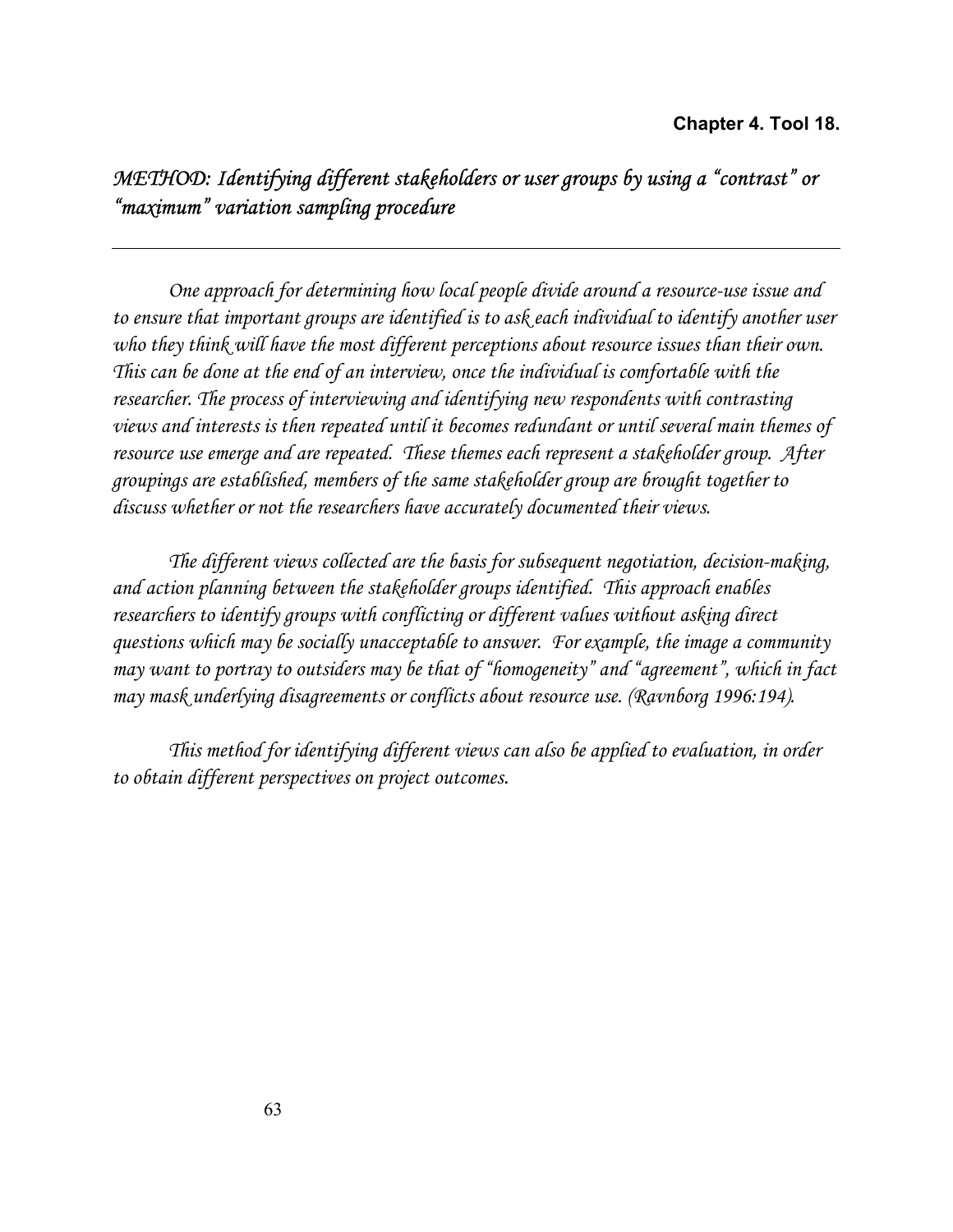## *METHOD: Using well-being ranking to differentiate between community groups*

*Identifying stakeholders and understanding differences in well-being can be accomplished using PRA methods such as social mapping and ranking exercises. Such exercises can be used to differentiate between villages, households and individuals. Ranking exercises to identify local "hierarchies" of well-being in the community will also enable an understanding of local indicators of well-being (based on local values) which can subsequently be used for monitoring and evaluation. Community indicators for well-being are not static and will change as community socio-economic and environmental conditions change (perhaps as a result of the project), and as the community is exposed to external value systems.* 

*Participatory baseline analysis of well-being can help identify who the marginal groups in the community are, and establish local criteria for what makes them vulnerable. This can help establish stakeholder groups to be targeted by the research, as well as provide a social "map" for subsequently being able to differentiate the impacts and benefits of the project as the research proceeds and after the project is finished. Therefore, this information is important in order to understand how the project has influenced "equity" and to disaggregate research outcomes for different groups (Which groups in the community participated and/or were influenced by the research? Was the target group influenced and involved? Who benefited from improvements from the project? How have gender relations been affected? Were the most "marginal" groups reached?* 

*Possible uses of well-being ranking include:* 

*1. Poverty programming and targeting* 

*2. Establishing level and trends of socio-economic equity* 

*3. Understanding local dimensions and indicators of wealth and poverty. What characteristics and social relations enable or hinder prosperity ? What characteristics intensify poverty ?*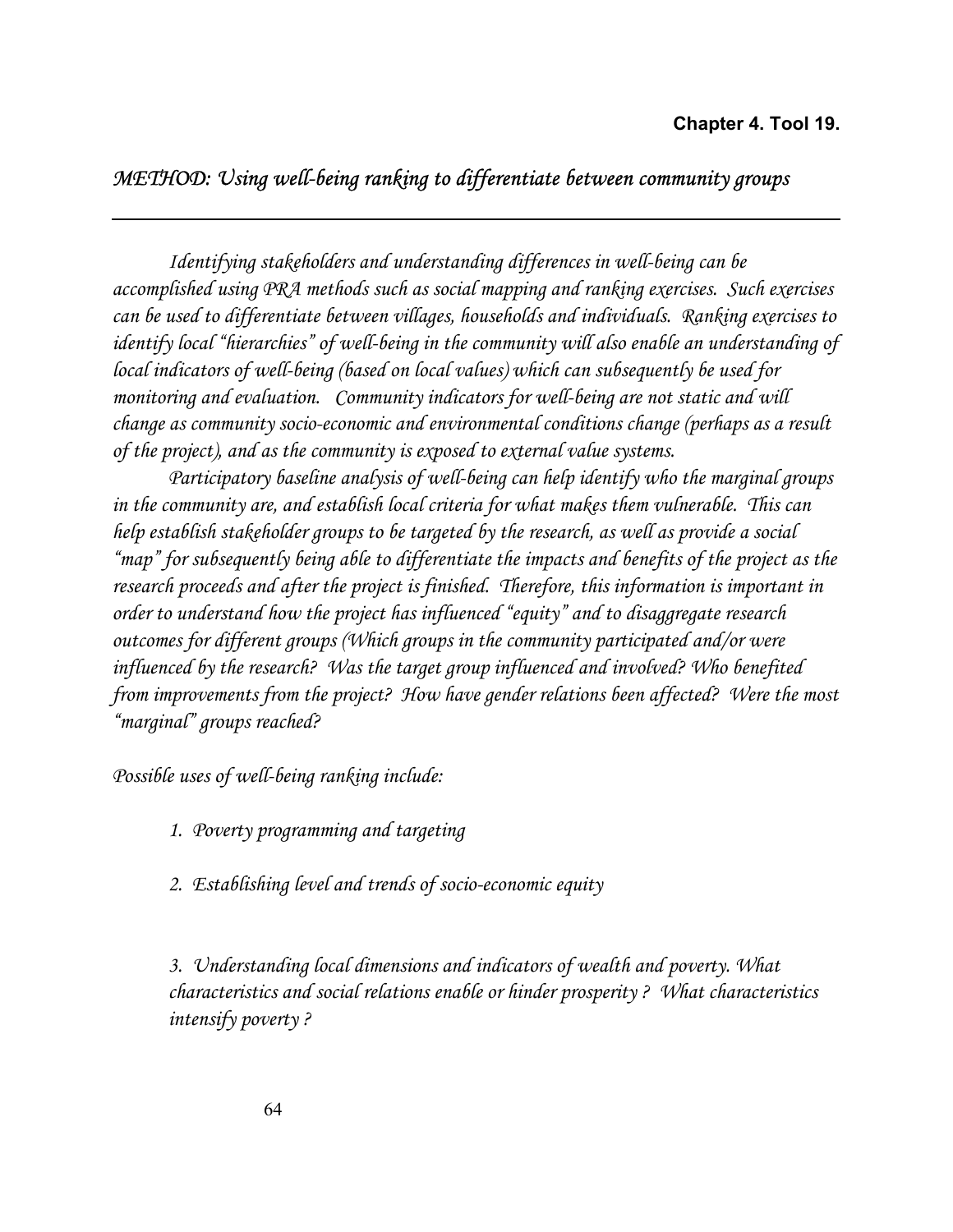*4. Providing basic social information which will be useful to assess who is benefiting from the project and disaggregating outcome by social and gender identity (important when evaluating desired impacts such as equity, empowerment, and decreased poverty and improved livelihoods among marginal groups).* 

*Documentation of the reasons and criteria for defining categories as being different and for mobility between categories is as important as the ranking of the priorities and factors. Documentation from participatory ranking exercises often focuses only on the "order" of the items (people, households, food items, etc.) but disregards the more important rationale for why the "items" were ranked in these groupings.*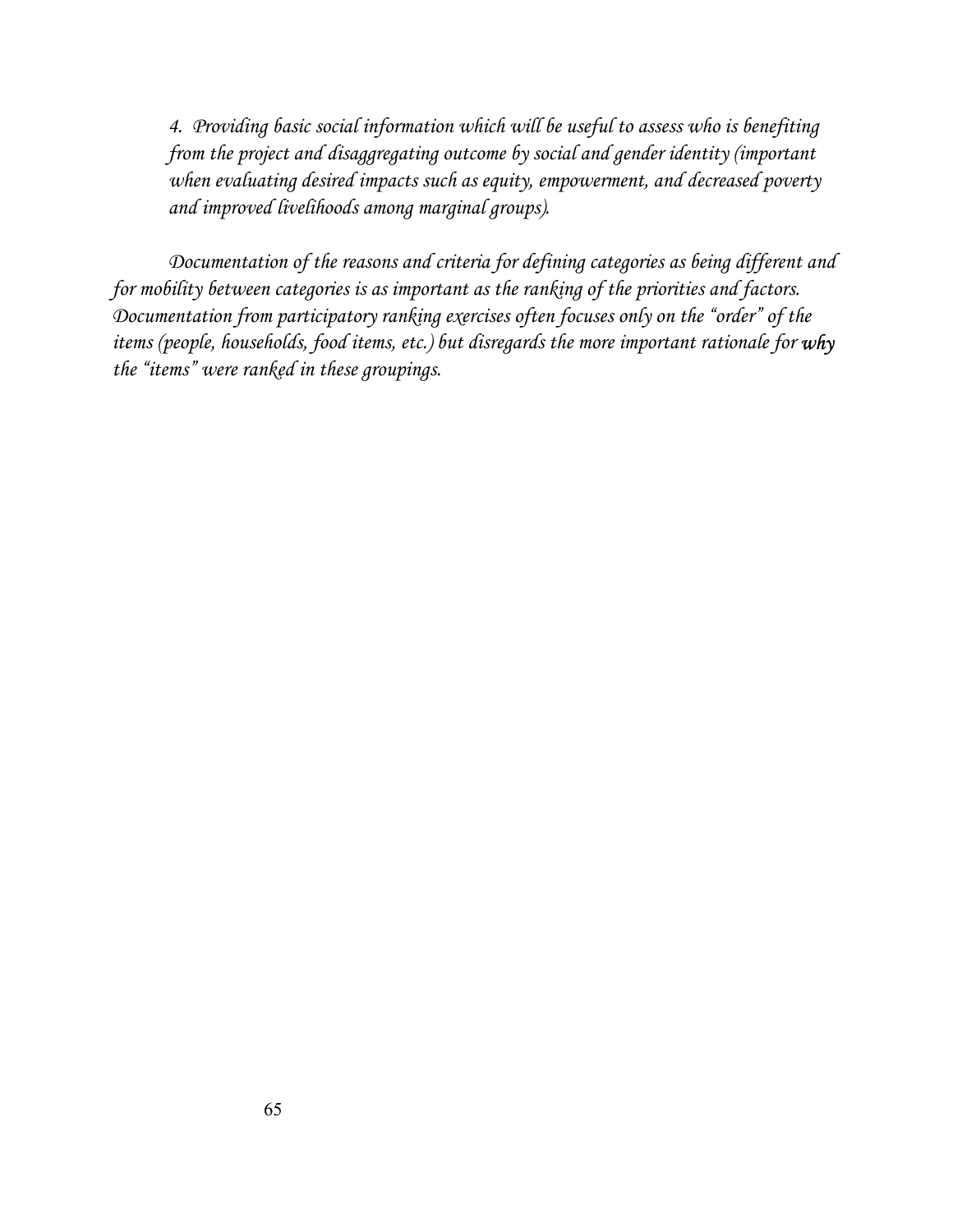# **5. WHO monitors and evaluates ?**

#### **5.1 Role of researchers**

During the project, systematic monitoring and evaluation of participatory research can be carried out by researchers, who can directly learn from the results and use this to adapt research design. The information collected can help researchers track the participatory research process - who is participating and who is being influenced directly by the research - and to track intermediate signs of output and outcome. This helps researchers know the direction of change initiated by the research and to know if the research is moving towards meeting the objectives. Information from monitoring can be fed back into project design to help improve and adapt the methods and research strategy and to improve project management. This approach is known as "adaptive management."

#### **5.2 Role of the community**

It is often important for researchers to involve the community in monitoring and assessing the research process in order to capture local perspectives on the intermediate results, on the usefulness and representativeness of the participatory research tools, and to involve local people in research design. Participatory monitoring and evaluation (PM&E) provides useful tools and methods for involving local people in monitoring and evaluation.

PM&E can be used to help local people develop monitoring and evaluation skills for measuring social and environmental change and can contribute to strengthening local resource management capacity by giving local people the tools to monitor the effects of their management practices and change them accordingly. This is important for community empowerment and for encouraging local sustainable resource use and management by enabling local people to make more informed management decisions.

Researchers should take care to be selective about when and how they involve local people in monitoring and evaluation, since this does not necessarily benefit the people directly and has an opportunity cost in terms of local people's time which should not be undervalued. If local people are involved, it is important that they clearly understand the objectives of the PM&E process, that they help define indicators which are meaningful to them, and when possible, that they experience direct benefits from their involvement.

#### **5.3 Role of external evaluators**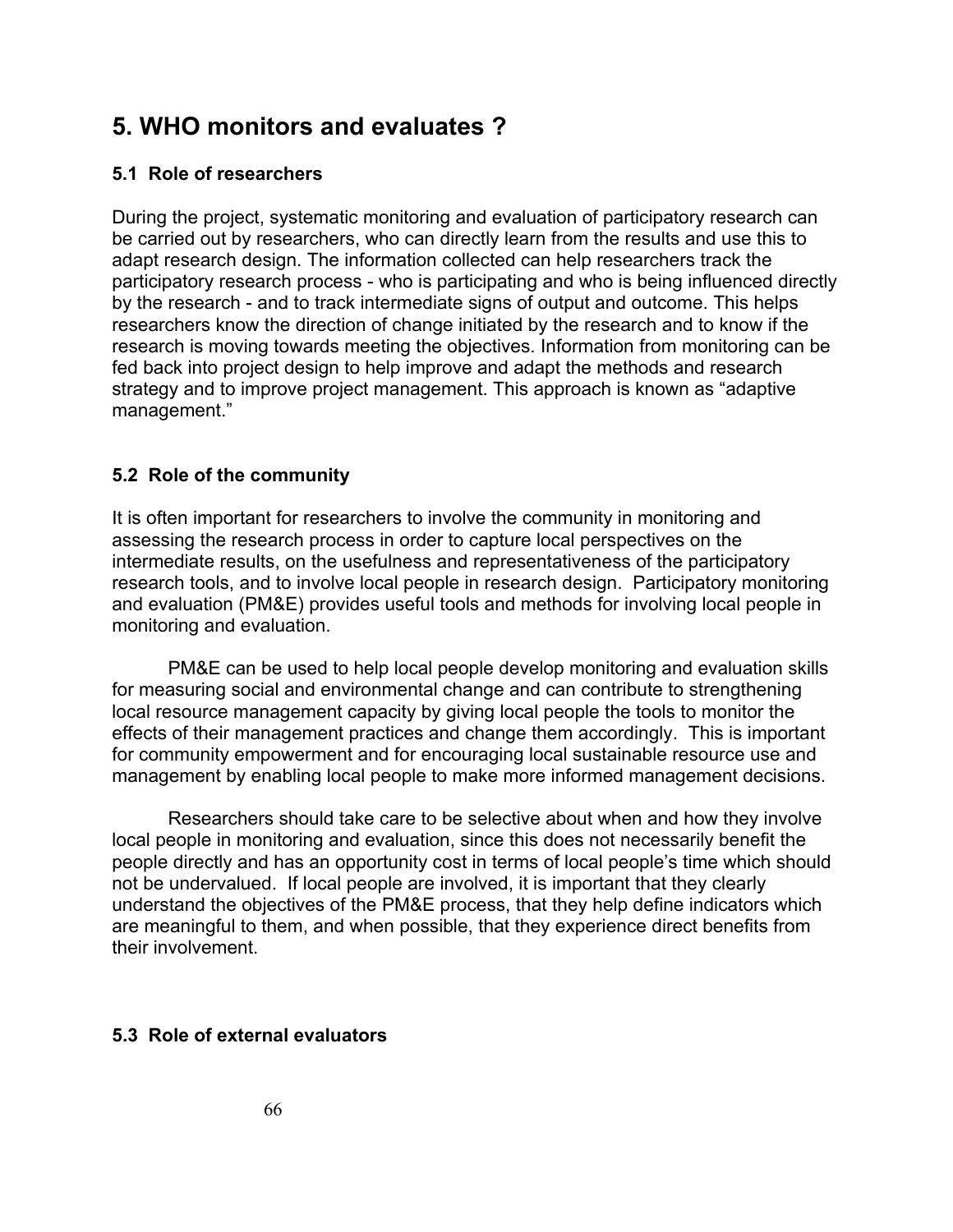In addition to on-going participatory monitoring and evaluation facilitated by researchers, external evaluations during the project provide important outside feedback on how the research can be improved. This may also involve participatory monitoring and evaluation methods in order to capture community and special group perspectives and to understand issues of representation. The results of participatory monitoring and evaluation can complement and enhance external evaluations. Participatory evaluation exercises facilitated by an external evaluator in on-going projects can combine "external" evaluation with training of researchers in evaluation tools and PM&E and can be an entry point for encouraging more systematic monitoring and introducing an adaptive management approach in the research.

 $\mathcal F$  It is now possible to compare the answers to the For Whom ? and Who ? questions and start defining concrete tasks. This brings us to the next chapter.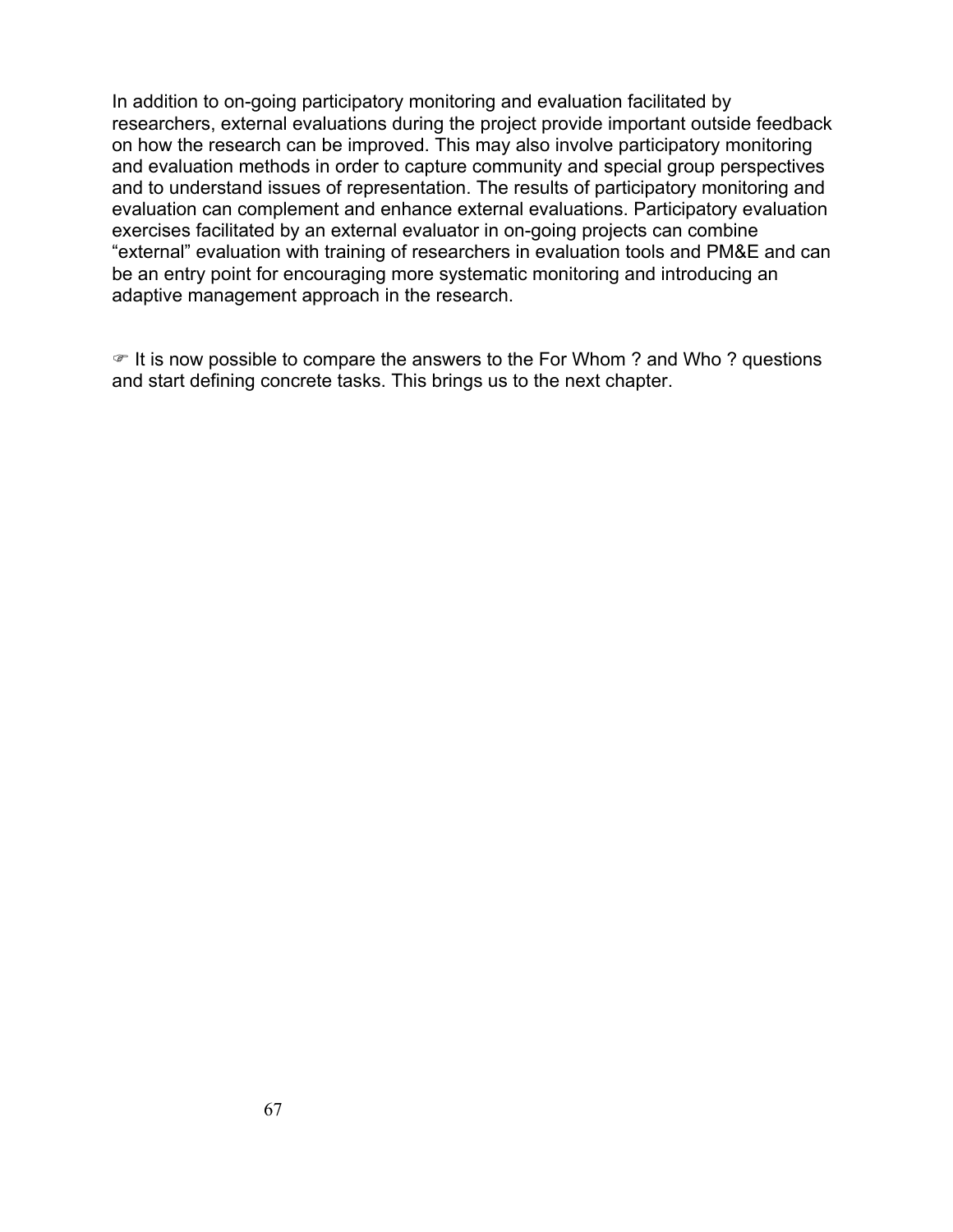# **6. WHEN do we monitor and evaluate ? (the project cycle)**

Participatory research can be monitored and evaluated at different stages of the project cycle, and different stakeholders may be involved in each stage. We normally distinguish three phases in a project cycle: pre-project, in-project and post-project.

#### **6.1 Pre-project phase: proposal development stage**

Participatory research at the stage of proposal development can be assessed by examining the context (environmental, social, political) and purpose of the project in order to roughly anticipate what level and scale of participation and representation is appropriate or feasible. The main issues to consider for this include a) institutional and researcher capacity and motivation, b) appropriateness of the participatory methodology, c) contextual constraints and associated risks, and d) ethical issues. These are described in detail in the following sections (Chapter 6, Tool 1).

#### **6.1.1 Institutional and researcher capacity and motivation**

Assessment of the existing capacity and experience of the research team and institution for undertaking participatory research, as well as their motivation for using a participatory approach, is important to establish training needs and to judge the feasibility of the research strategy. For example, If this is the researchers first experience using participatory methods, it may be more appropriate for them to use more "consultative" methods rather than trying to facilitate capacity building, empowering or decision-making processes with the community because of the possible risks to the community if these are not handled carefully.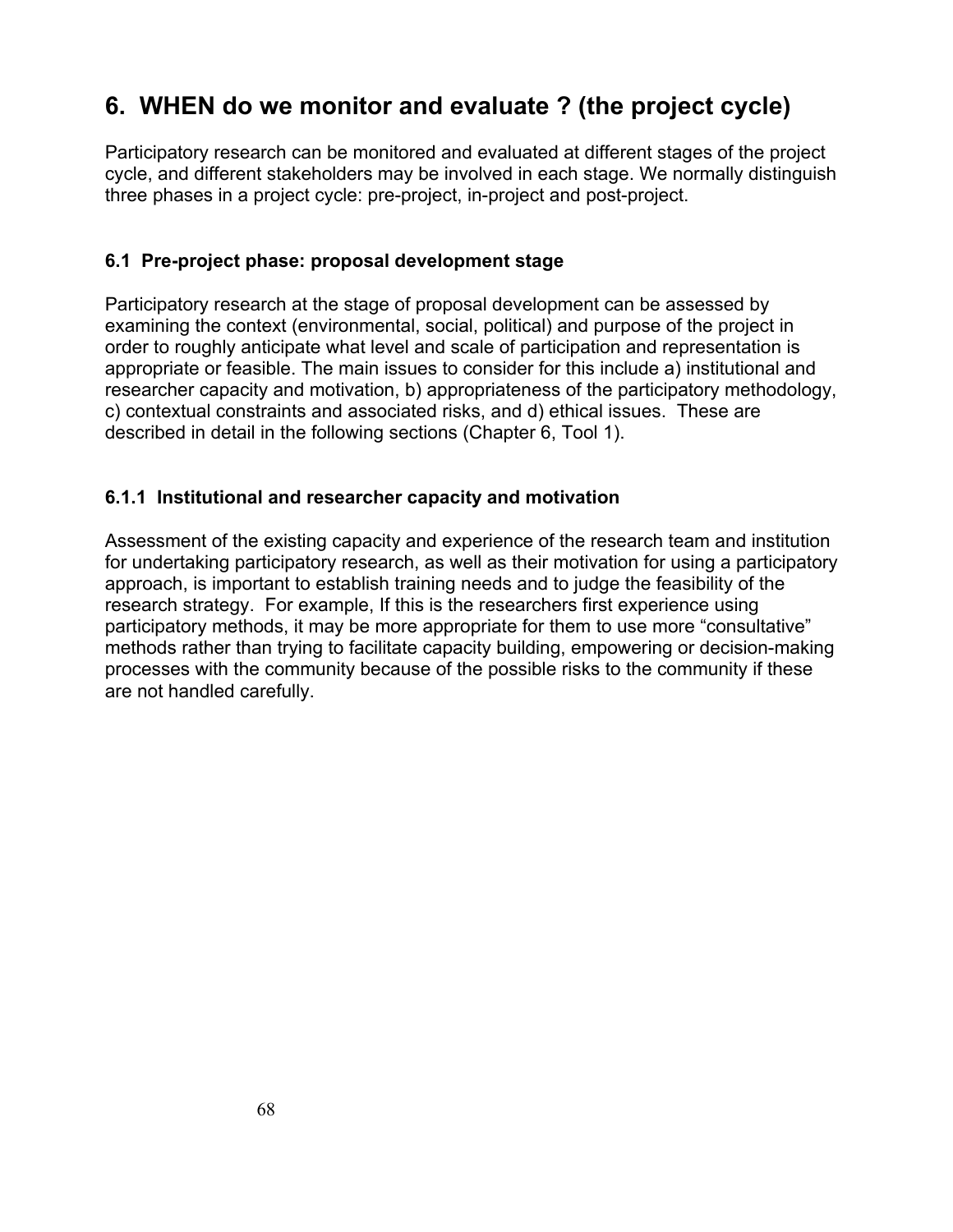**Chapter 6, Tool 1.** 

## *GUIDING QUESTIONS: Pre-project assessment of the capacity and motivation of researchers and institutions*

- *What past experience have the researchers and institutions had with participatory research projects , with using participatory research methods and with social and gender analysis ?*
- *What kind of training have the researchers had ? Have they had training or experience in social or gender analysis, participatory tools such as PRA, evaluation, community group facilitation ?*
- *Are social scientists (anthropologists or sociologists) represented on the research team? Does the research team include female researchers?*
- *Is the structure and management of the research institution supportive of participatory approaches?*
- *What types of participatory research approaches is it realistic for the research team to apply effectively ?*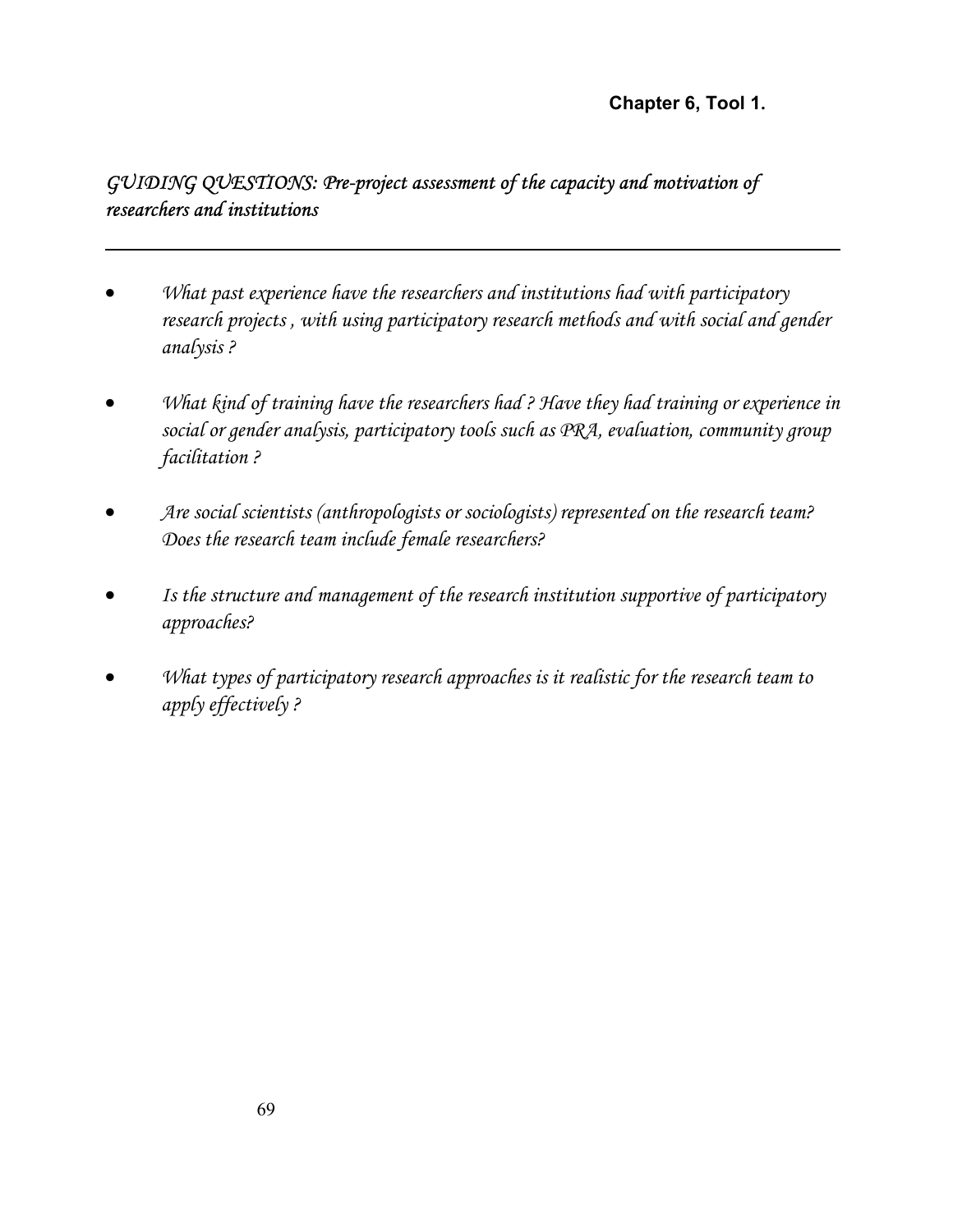#### **6.1.2 Appropriateness of the methodology**

The quality, appropriateness and feasibility of the proposed participatory methodology can be assessed for its relevance to the stated research objectives, for its suitability given the social, environmental and political context, and according to the capacity of the researchers and institutions. Guiding questions for the assessment of the approach and methodology are presented on the following pages (Chapter 6, Tool 2).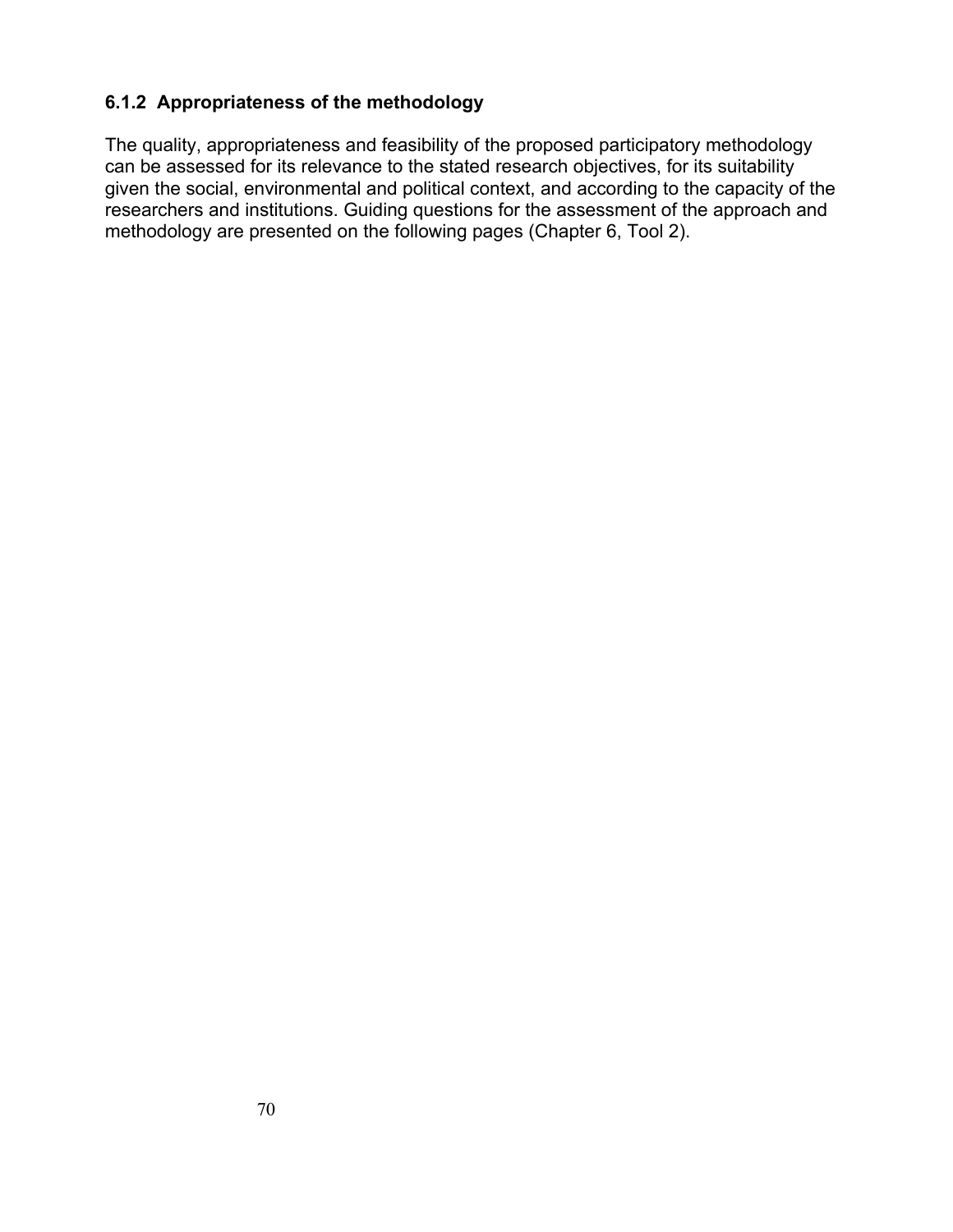*GUIDING QUESTIONS: Pre-project assessment of the participatory approach and methods*

## *1. How do the researchers understand "community", "gender" and "participation" in the project proposal ?*

*The proposal should reflect an understanding of community heterogeneity, gender and social relations, and power dynamics. Project Officers should be wary of jargon - of broad uses of the terms "gender", "PRA", "community", if these are not defined and especially if there seems to be no integration of the concepts behind these in the research rationale and the methodology.* 

#### *2. Why is the participatory process needed ?*

## *3. What types, level and scale of participation is useful or feasible in the context of the research?*

#### *4. How will the research, and importantly local people benefit from participation?*

*The proposal should demonstrate a clear link between the participatory processes,*  research objectives and intended outcomes. There should be appreciation of the different *scales of stakeholders (community, NGO, government) who may need to be involved in order for the research to be effective, and a mechanism for how to involve them in the research. If the research is intended to be transformative, the proposal needs to be explicit about how the participatory research process will be used as a mechanism for increasing community awareness of their problems, participation in problem solving, and there should be a clear mandate for encouraging community ownership over the research.* 

*5. Is there an attempt to identify the stakeholders or resource user groups in the project, and which stakeholders/community groups need to be involved in order for the research to be equitable and effective? How has this been decided ?* 

*6. What scale(s) of stakeholders need to be involved in order for the project to have the desired outcome ?* 

71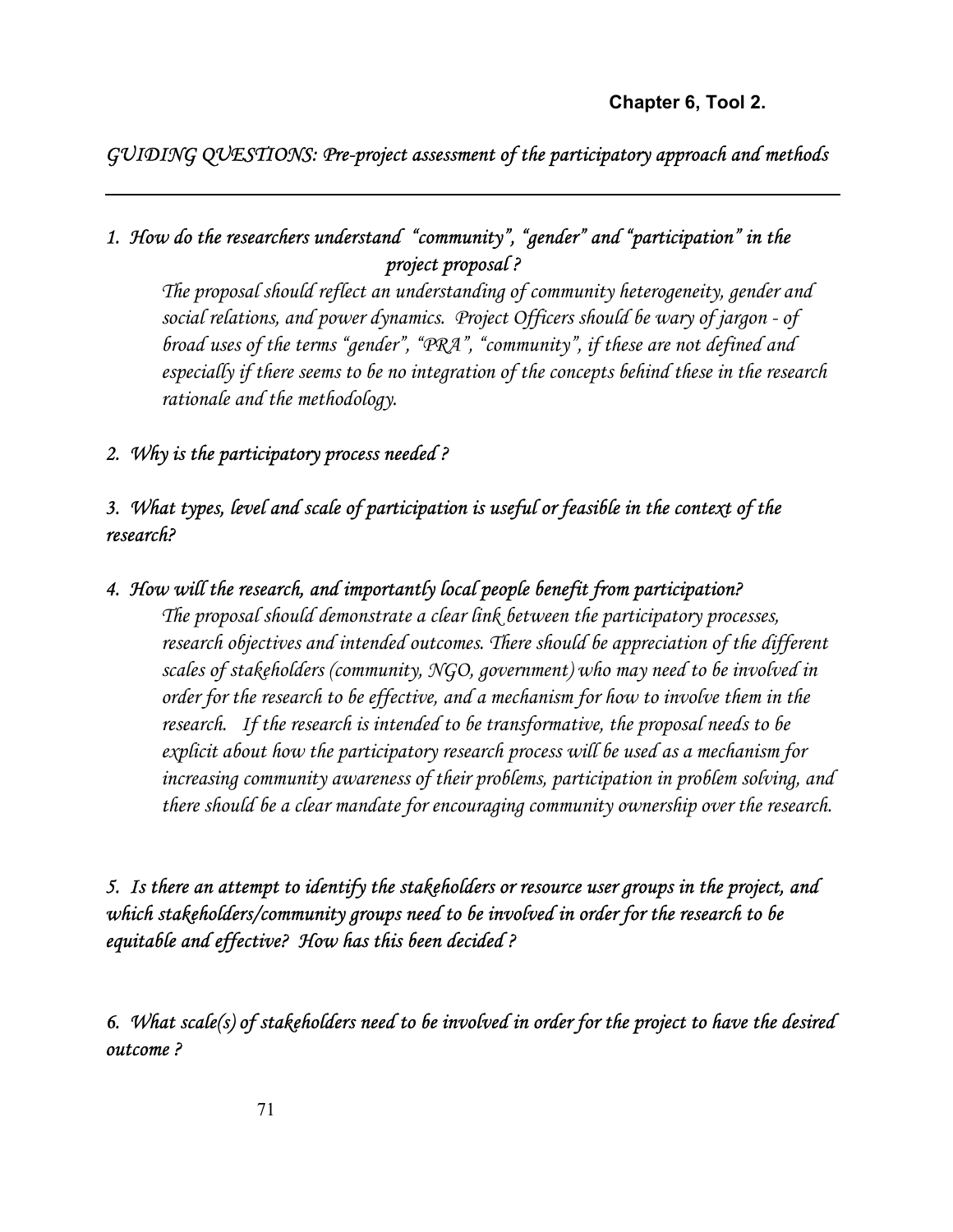## *7. Have the influences of gender and power relations been considered ?*

*The proposal should outline a process for identifying and negotiating the interests of different stakeholders who will be influenced by the research or who need to be included for the project to be effective. Bias should be given to the priorities and needs of the marginal groups and communities.* 

## *8. Is there an intention to assess the micro-political context and relations power in the local community as part of the baseline analysis ?*

*9. How are these relations likely to influence the research methods ?* 

*10. How do the researchers plan to address this ? (e.g. through disaggregation of methods)* 

## *11. If the process plans to involve stakeholders of different scales (community representatives, government, etc.), how will power differences be handled ?*

*The proposal should show awareness that while not all groups will be able to participate in the research, special measures may need to be taken in order to access the perspectives of certain individuals or groups who are likely to be affected by the research.* 

# *12. Does the project strategy include a mechanism for feedback of information from participation ?*

## *13. Is there flexibility in the methodology to adapt methods if they are not effective in allowing representation and participation of certain groups ?*

*The proposal should include a process for systematic monitoring and "feed-back" of information from the community and researchers into the research in order to adapt goals and methods as the research progresses. As part of this, there should be a mechanism for communication between local people, researchers and other stakeholders who the project needs to reach to be effective (government, NGOs)*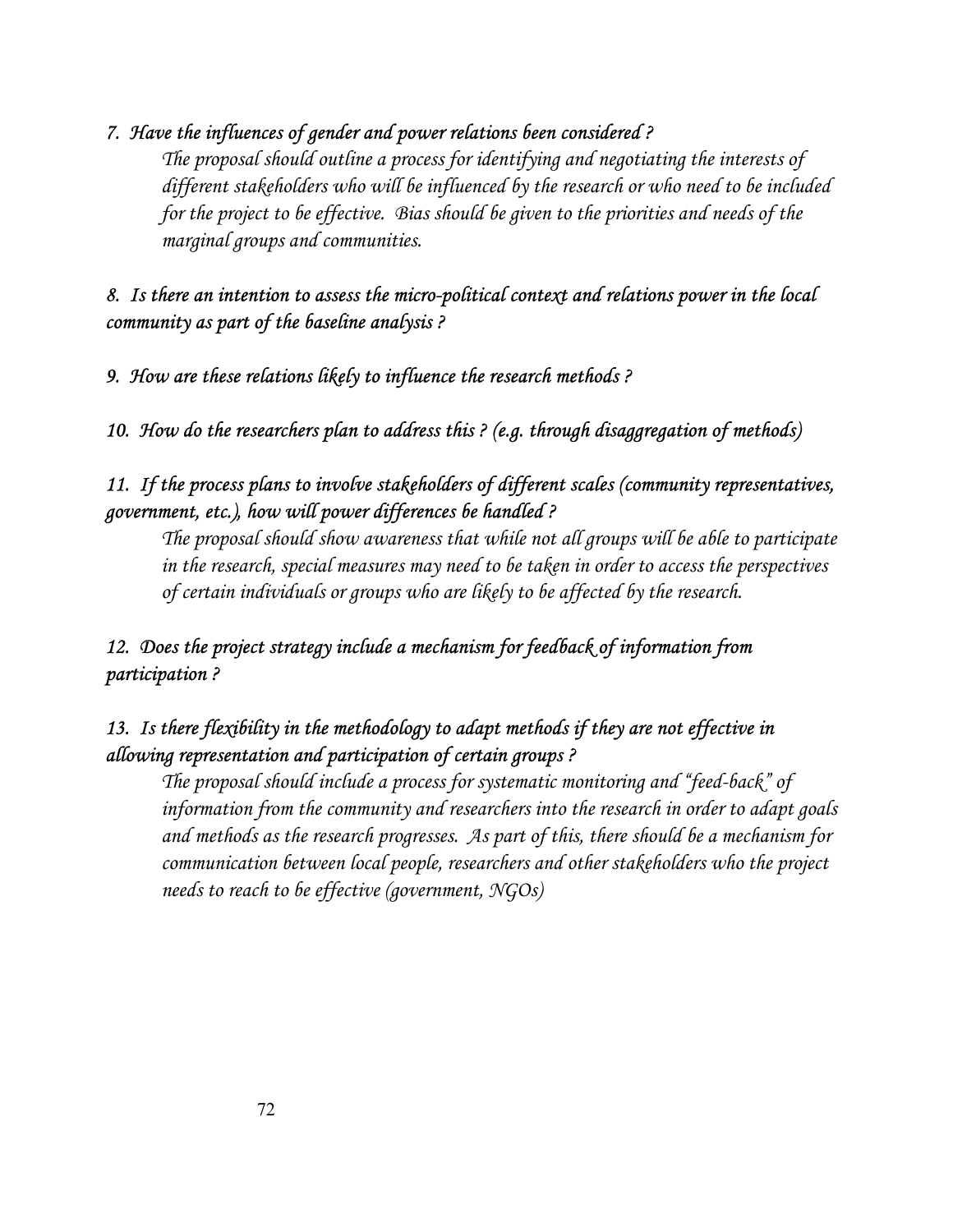#### **6.1.3 Contextual constraints and associated risks**

Although participatory research can result in significant benefits for local people and marginalised groups, there are certain risks associated with this approach. Risks concerning participatory research can be considered from two perspectives:

- risk that the research will not be able to meet its goals, and

- risk that the research (in meeting the objectives or through the process) will unintentionally cause harm to the community or to specific groups within the community.

For example, research aimed at sustainable community management of common resources may be manipulated by more powerful stakeholders and may unintentionally neglect representation of marginal groups or women. In consequence, these groups may lose access to important resources.

The social risks of participatory research need to be carefully anticipated during proposal development and monitored throughout the project to ensure that specific groups are not significantly disadvantaged by the research. Careful anticipation of social risks involved in the research can help establish the need for care in identifying the different groups who might be affected by the research and disaggregating methods when necessary. Potential risks from participatory research and from "not" recognising and involving stakeholder groups can be anticipated before the project begins, and can be ranked (high, low, likely, unlikely, etc.) (Sawadogo and Dunlop 1997:601) (Chapter 6, Tool 3).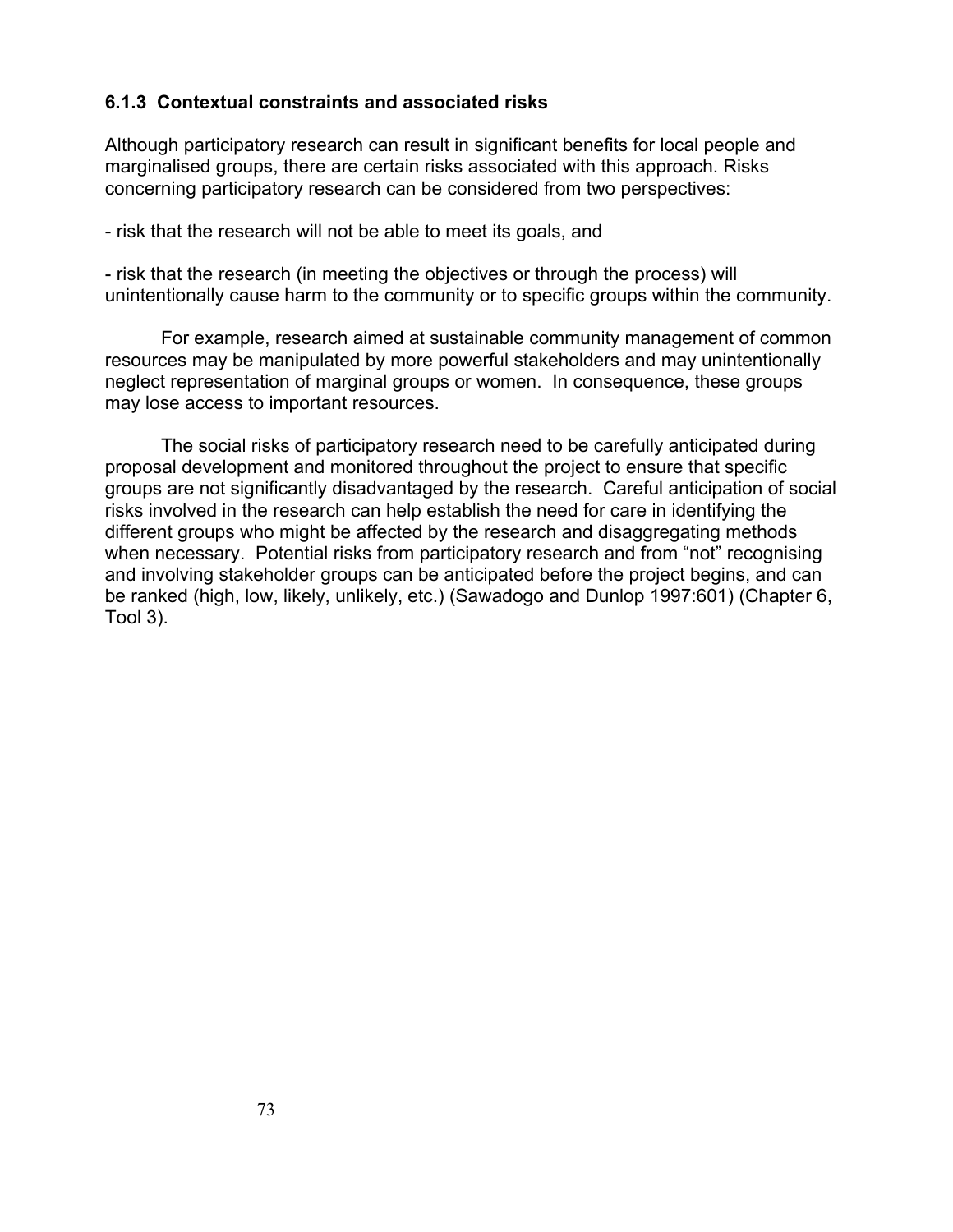## *GUIDING QUESTIONS: Risk assessment of participatory research in the context of the social and political environment of the project*

*1. Is there a risk that not involving certain stakeholders will provoke them to obstruct the research process ?* 

*2. Are there security and livelihood risks to local participants if they become involved in an empowering process of which the ruling group may not approve ? (because of national politics and governance, community leadership, local patronage relations which place certain groups in subordinate positions, etc.) How will the project handle this ?* 

*3. Are there political and security risks both to researchers and project staff if the participatory process is perceived as a threat to the political or local establishment ?* 

*4. Is there potential for the research approach to further disempower certain groups in the process of enhancing the resource rights and livelihood security of the "community" ? Who stands to benefit from the approach and how, and who may be further disadvantaged ? Who is enabled or constrained ? Whose economic circumstances or security of tenure is at stake ? This consideration is especially important if the project deals with common property resources, and when there are conflicting uses, needs and interests in the resources.* 

*4. What are the potential risks to the community resulting from the misuse of participatory research methods by inexperienced researchers ? Examples of such risk could include:* 

*a. Exacerbating or initiating conflict in the community by making power relations explicit or by unknowingly directing benefits of the research to specific individuals or social groups,* 

*b. Further marginalising certain social groups by not understanding how the research and participatory process might affect them negatively, by not recognising them as important stakeholders to include in the process,* 

*c. Accidentally aiding elite members of the community in increasing their power, access and rights over resources through legitimising their claims through "participatory" activities such as boundary and resource mapping, tree-planting which may effectively lead to land privatisation.* 

#### **6.1.4 Ethical issues**

Creating unrealistic expectations for concrete development interventions at the community level is a common problem for participatory research projects, and causes disappointment and suspicion in the community. This can also have negative consequences for future work of the research institutions by affecting their acceptance in communities. This issue should be addressed in the proposal. There are several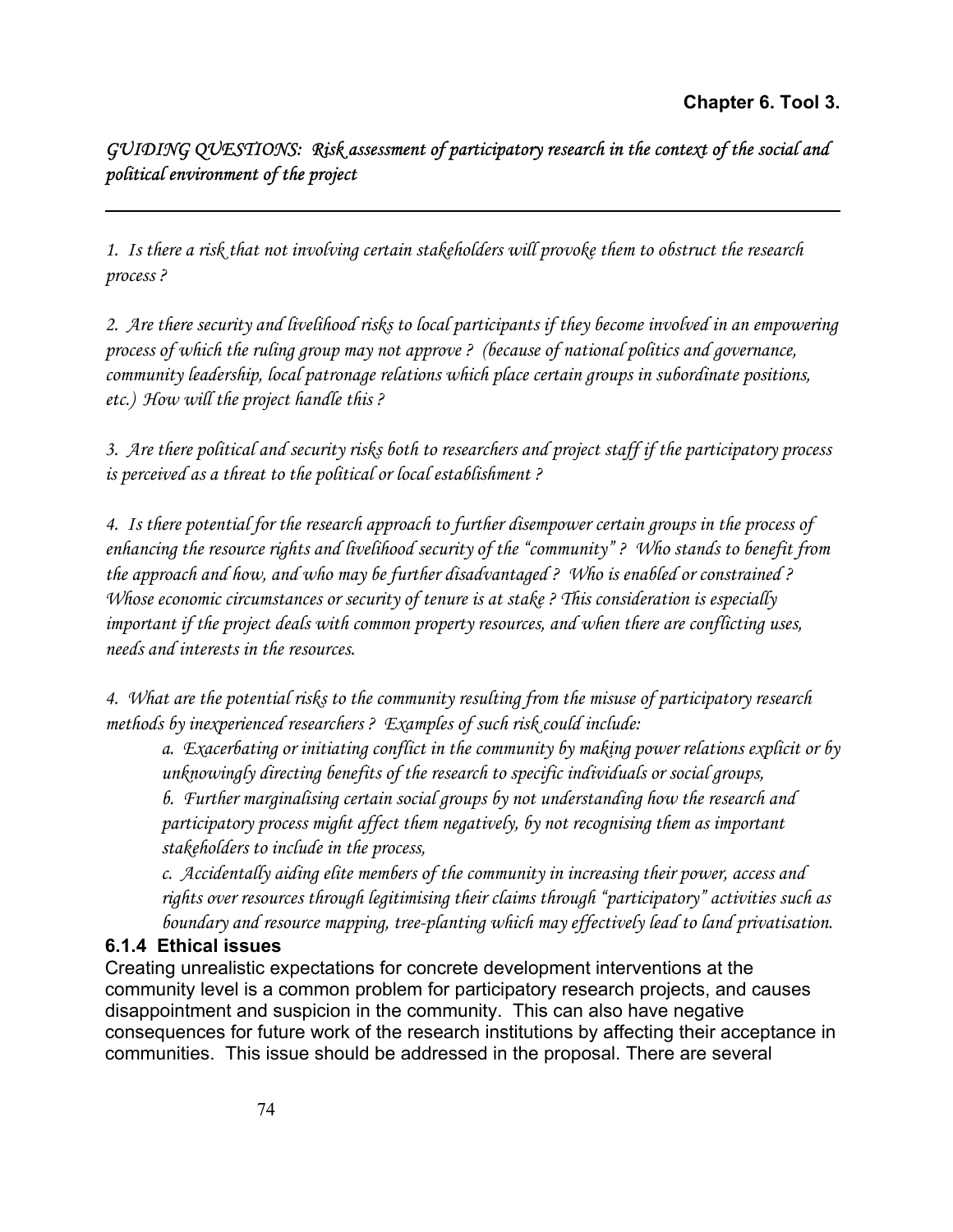possible ways dealing with local expectations. These include:

- The participatory research project should ideally be linked with a development initiative which has the mandate to provide concrete services to the community. However, this is not always an option.
- Researchers should be clear in the proposal about how they will be transparent to the community about the goals of the research and what the community can realistically expect to gain.
- The proposal should demonstrate a mechanism for generating some small concrete livelihood benefits to the community early on in the research process, such as small rotating credit schemes, helping establish seed banks, etc. so that local people see benefits from the time they have given to participate in the research.

**Confidentiality of information** and security about how information gathered from community participation will be used is important because often researchers discover activities which would be illegal according to the state (for example, capturing of endangered species or logging in protected areas). Furthermore, information on resource ownership can be used by the government to extract taxes. It is important that the researchers address this issue in the proposal, and that they ensure that the identities of informants are concealed in their research notes and reports. One way of doing so is by using numerical codes for interviewees, and keeping their identities separate from the research documents. In addition, aliases should be used in reports which will be made public and which include anecdotal information from specific individuals or groups.

**Informed consent** from local people and groups for participation in participatory research is not as simple as it seems, and in many cases, gaining genuine informed consent for community involvement in the research process is difficult. Obstacles include:

- The concept of informed consent is not always clear among researchers, let alone among community members. Researchers may not respect or understand peoples' wish NOT to be involved.
- The risks of involvement in the research process may not be apparent to either the researchers or community - therefore it's difficult to "inform" about the costs and benefits of participation.
- Power relations between researchers and community, and within the community itself may result in "coerced" consent. Individuals may feel they can't refuse involvement because of pressure from village leaders or government officials. In addition, cultural/social relations of respect for researchers may make it impolite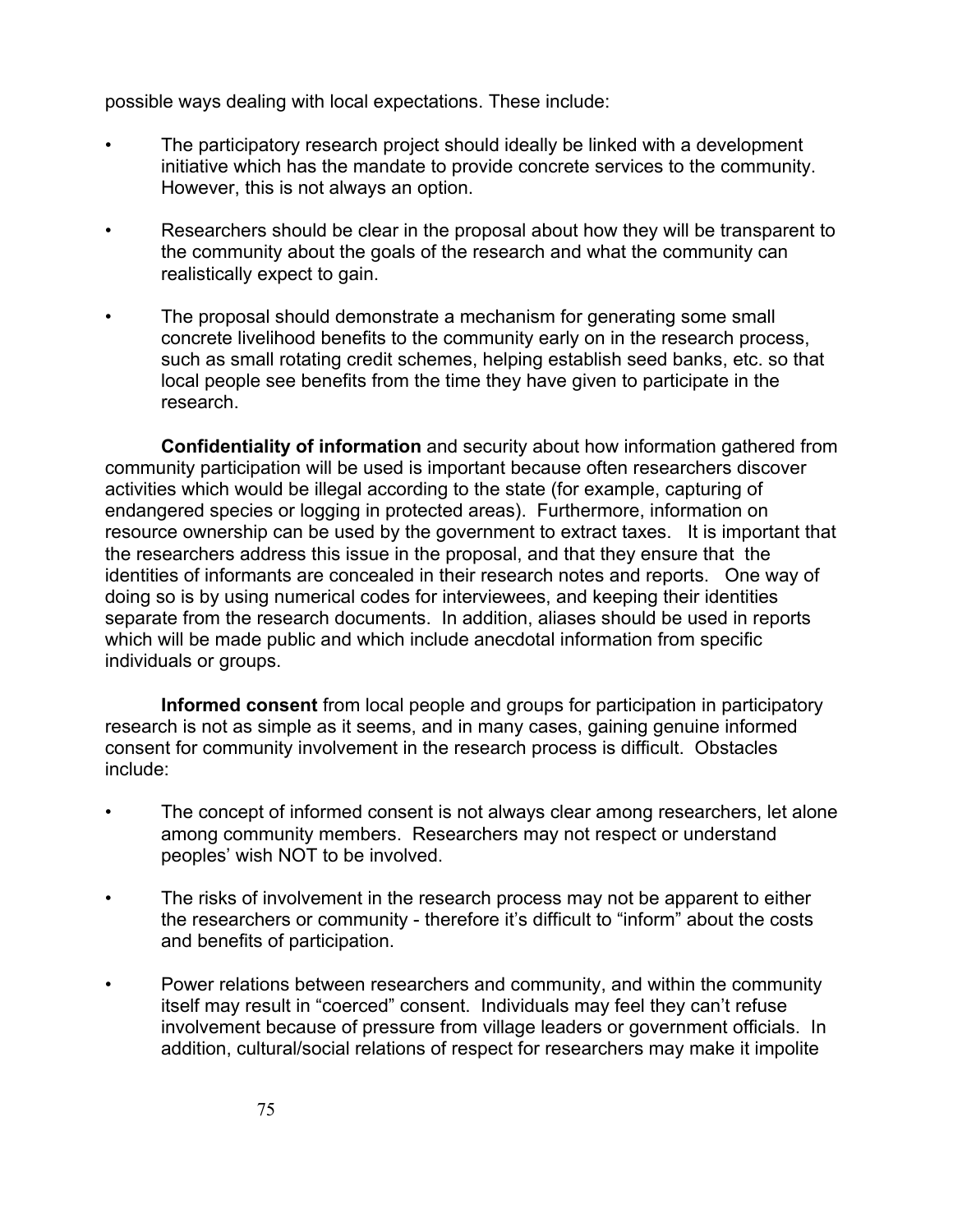or socially unacceptable for local people not to agree to participate.

• Anticipation and expectation of benefits by community members from their participation in the research process may lead people to participate, even if the limitations of potential benefits has been articulated by the researchers.

Informed consent is related to transparency of the research process. Researchers should address the informed consent issue in the proposal, and make it clear how they will be transparent about the purpose of the research so that local participation will be based on their understanding of the goals of the research and the limitations of what they can expect to gain (Chapter 6, Tool 6).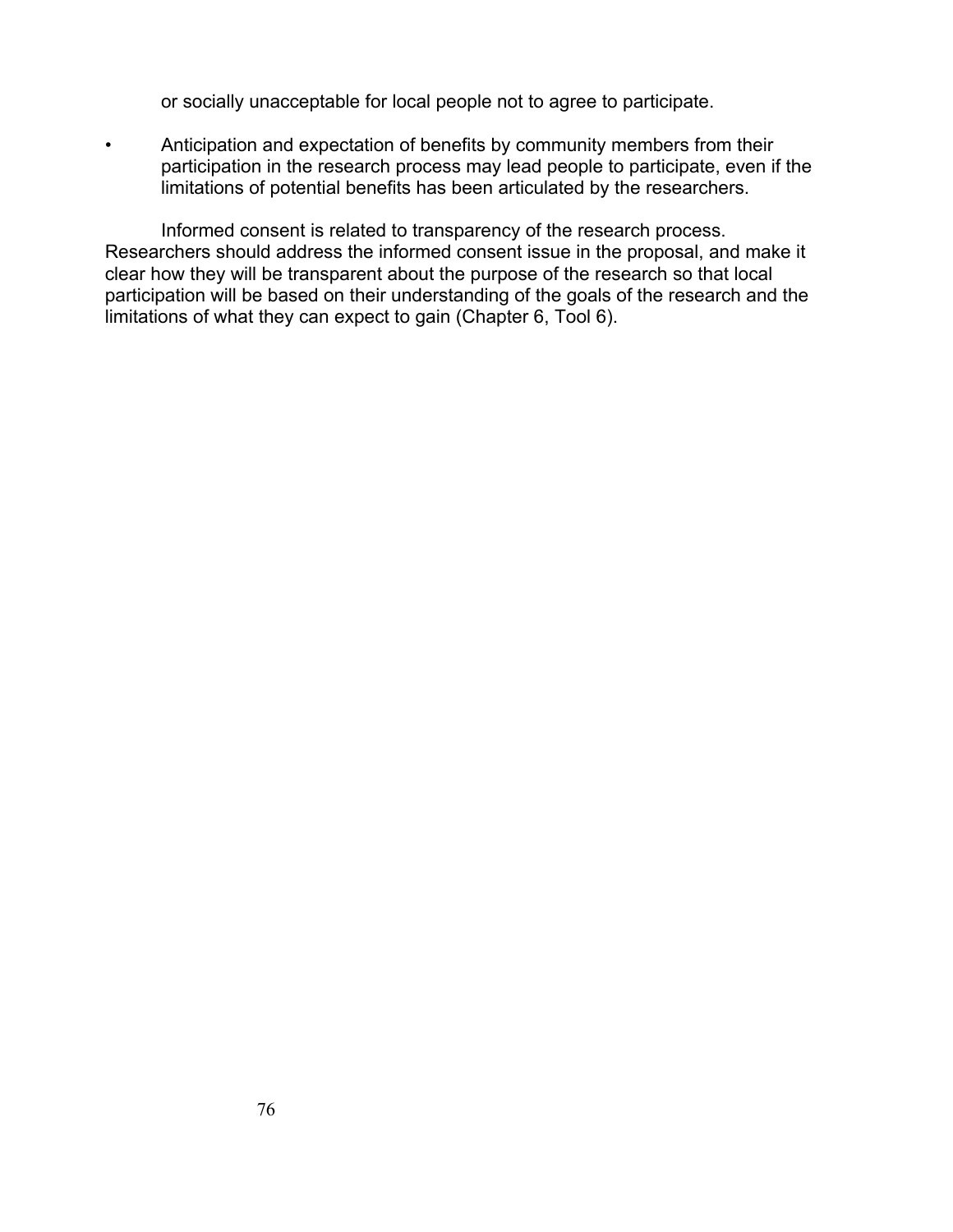## *GUIDING QUESTIONS: Pre-project assessment of ethical issues*

## *Creating expectations:*

• *How will the research strategy deal with creating community expectations for concrete development interventions arising from their participation in the research ?* 

*When participatory research is not linked with concrete interventions, even if researchers are transparent with the limitations of their work, community groups may still hope for practical benefits. It is important to have a mechanism within the research strategy to meet certain practical needs early on in the process.* 

## *Informed consent:*

- *Does the research proposal outline a process for gaining informed consent?*
- *Is the meaning of "informed consent" defined in the proposal?*

## *Confidentiality:*

- *Does the proposal outline how the researchers intend to assure confidentiality of research results when necessary?*
- *How will researchers protect the identity of individual informants when this is necessary?*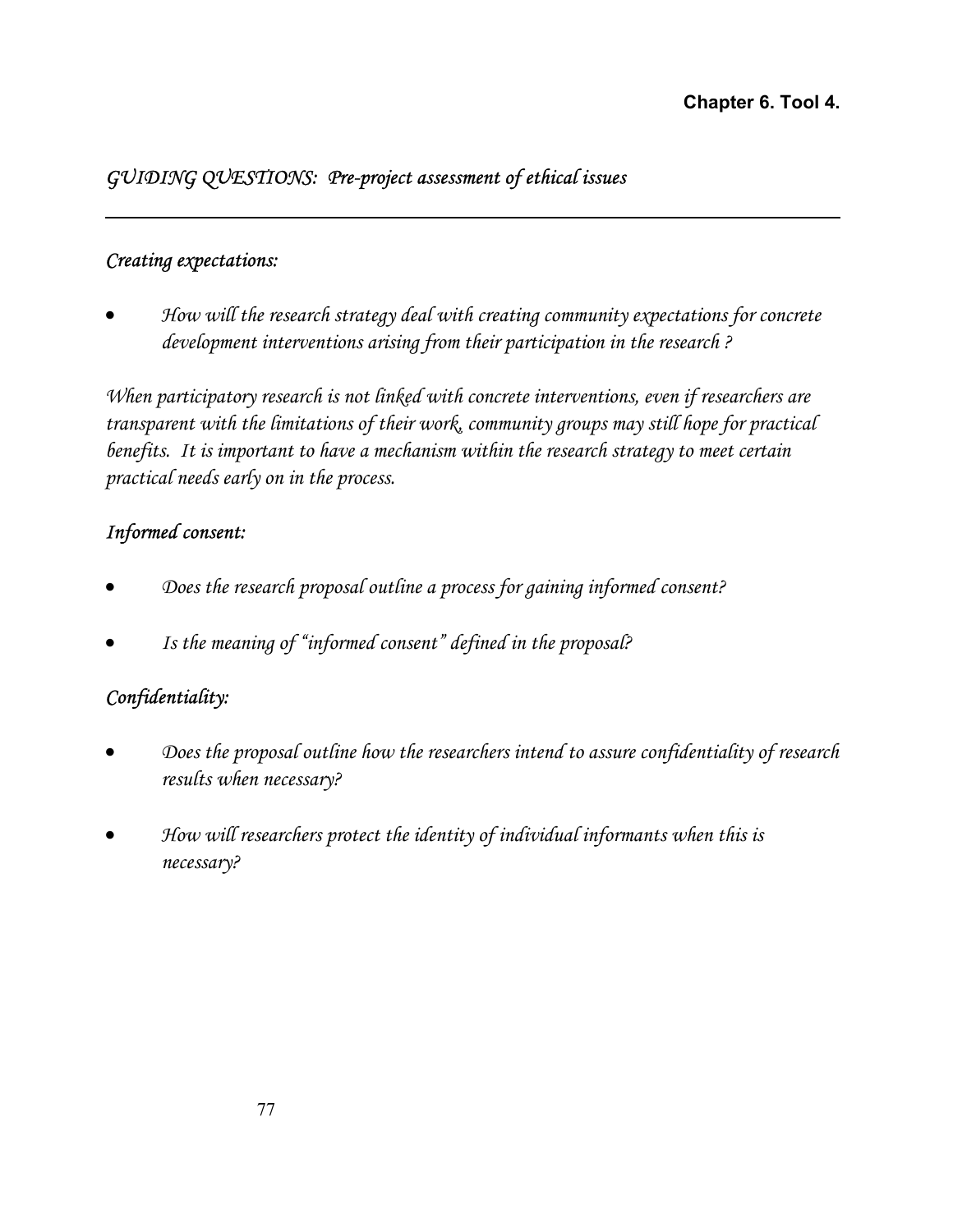## **6.2 In-project phase**

Participatory research will be improved if monitoring and evaluation are integrated into the research process**.** There are several considerations for monitoring and evaluation in an on-going participatory research project. These include:

- Collection and analysis of baseline information and identification of community priorities using participatory methods in order to understand starting conditions, define priorities, etc.
- Monitoring and evaluation of the research process, methods and tools in order to adjust them to make them more effective; and
- Monitoring and evaluating intermediate outputs and outcomes in order to track progress, observe who is being affected by the research, and detect unintended negative results.

The results of regular monitoring and assessment of intermediate project results and processes can be an important way to learn about what is working and what is not working in a research project. This information can be used to improve the research approach and strategy as the project proceeds. This is often referred to as **adaptive management**.

## **6.2.1 Timing of in-project monitoring and evaluation**

The **timing** of in-project monitoring and evaluation activities depends on the information needs.In some cases, monitoring may be **on-going** (daily, weekly, etc.) such as when considering physical changes (soil quality, number of animals, etc.) and assessment or evaluation of this information may be at regular and pre-defined intervals.

**Occasional** simple evaluation exercises to look at project progress and intermediate outputs and outcomes **before key decisions** are made may help researchers and the community decide on direction of the project or just to maintain an understanding of the direction in which the project is heading. Alternatively, regular evaluation sessions might be scheduled into the project strategy as part of the planning and management process. It might be decided to hold evaluation activities in response to a special problem or crisis which the project is confronting (Davis-Case 1989:40).

## **6.3 Post-project phase**

External, post-project evaluations are useful to establish conceptual lessons from case studies of successful or less successful participatory research approaches for natural resource management. Learning what methods worked well or less well in each particular context, and what did not work at all after the project has been completed provides important lessons for future research. Using qualitative and participatory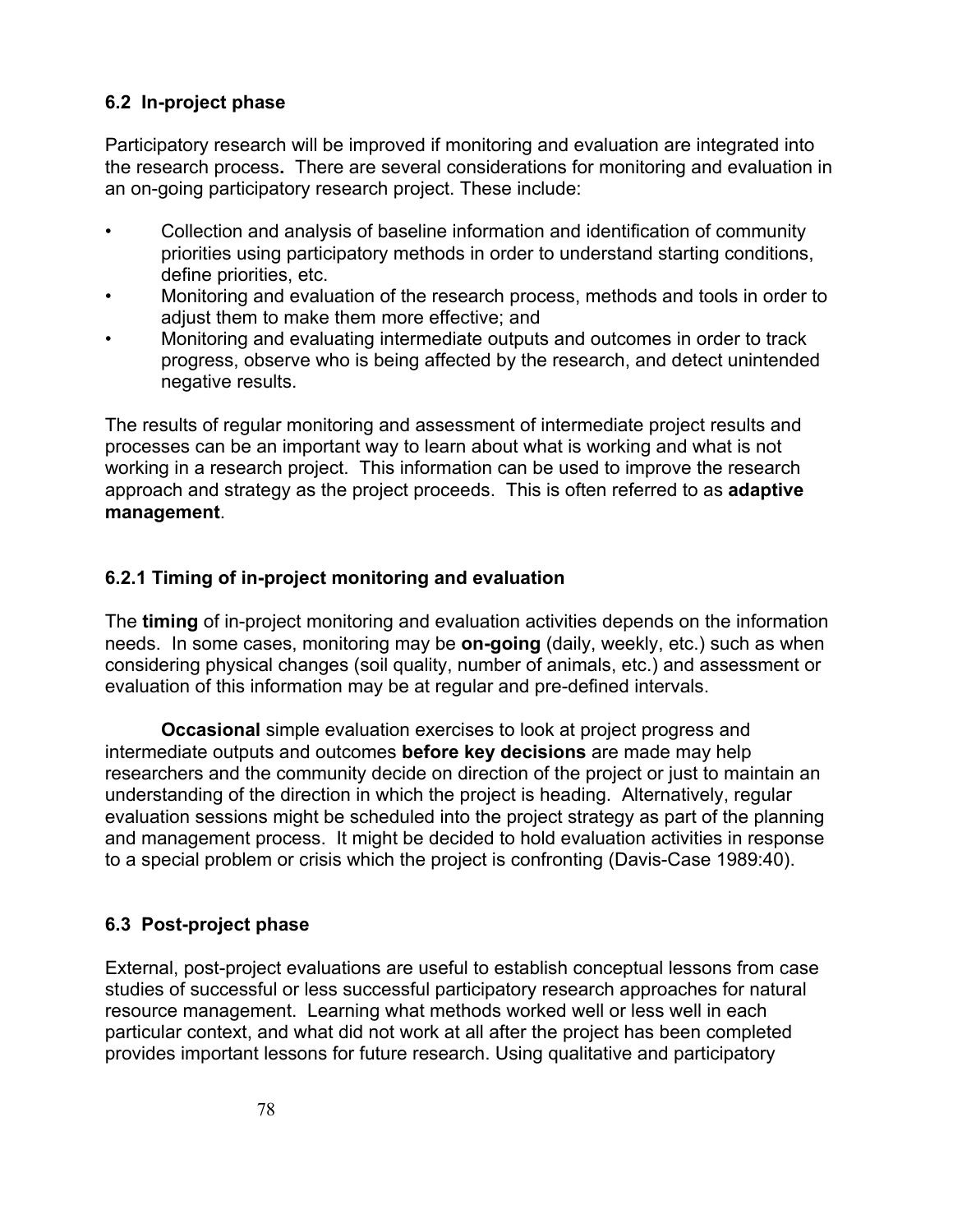evaluation methods to gain an understanding from different stakeholders, including community subgroups, will enable an understanding of different perspectives on project results.

In addition, evaluation after the project has been finished for a period of time can give an understanding of the longer-term results of the research - the resilience of behaviours and institutions initiated during the research in the face of changing conditions, the sustainability of the resource use practices initiated (Are the environmental conditions better ? Are people still applying the techniques ?) and so on. This could provide useful insights because of the lengthy time period for certain benefits (such as improved sustainability or productivity) of participatory research for natural resource management to be observable. However, it becomes increasingly difficult to attribute such outcomes to the research as time passes.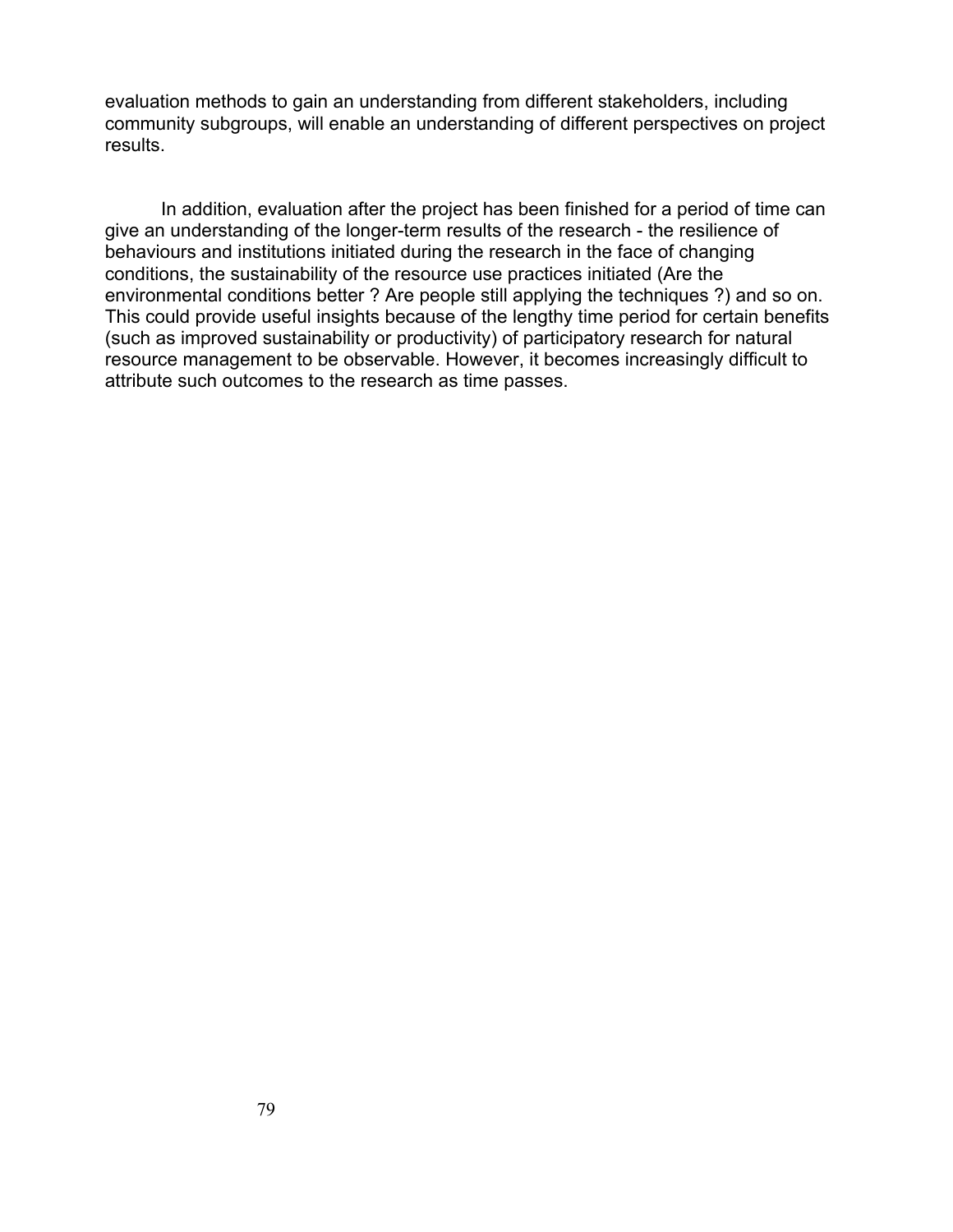# **7. HOW we monitor and evaluate**

## **7.1 Selecting tools**

In the preceding chapters we have presented a number of tools and lists of guiding questions that can help in obtaining the relevant information. In this chapter we will briefly indicate a number of tools currently used for doing participatory monitoring and evaluation, but without providing details -these details can be found in more specialized articles or training materials for which we will provide a reference list. It is also important to mention that new tools are being developed continuously in this relatively new field of expertise.

When selecting tools, it is crucial to reflect on WHAT is important to assess and FOR WHOM the information is intended, and to also consider available time and resources, and last but not least, the skills of the users of the tools. For example, it makes no sense to use written forms for illiterate people; pictorial diagrams may be more appropriate for them to use.

## **7.1.1 Tools**

Many of the Participatory Rural Appraisal tools can also be used for participatory monitoring and evaluation. Examples are:

- \_ community or (micro)watershed resource maps
- farm maps
- transect maps
- transect walks
- transect plots
- historical lines
- seasonal diagrams
- \_ social maps
- Venn diagrams
- ranking diagrams of various kinds
- Strengths, Weaknesses, Opportunities and Threats (SWOT) analysis
- \_ pictorial diagrams
- impact diagrams and matrices
- group brainstorming exercise
- focus group discussion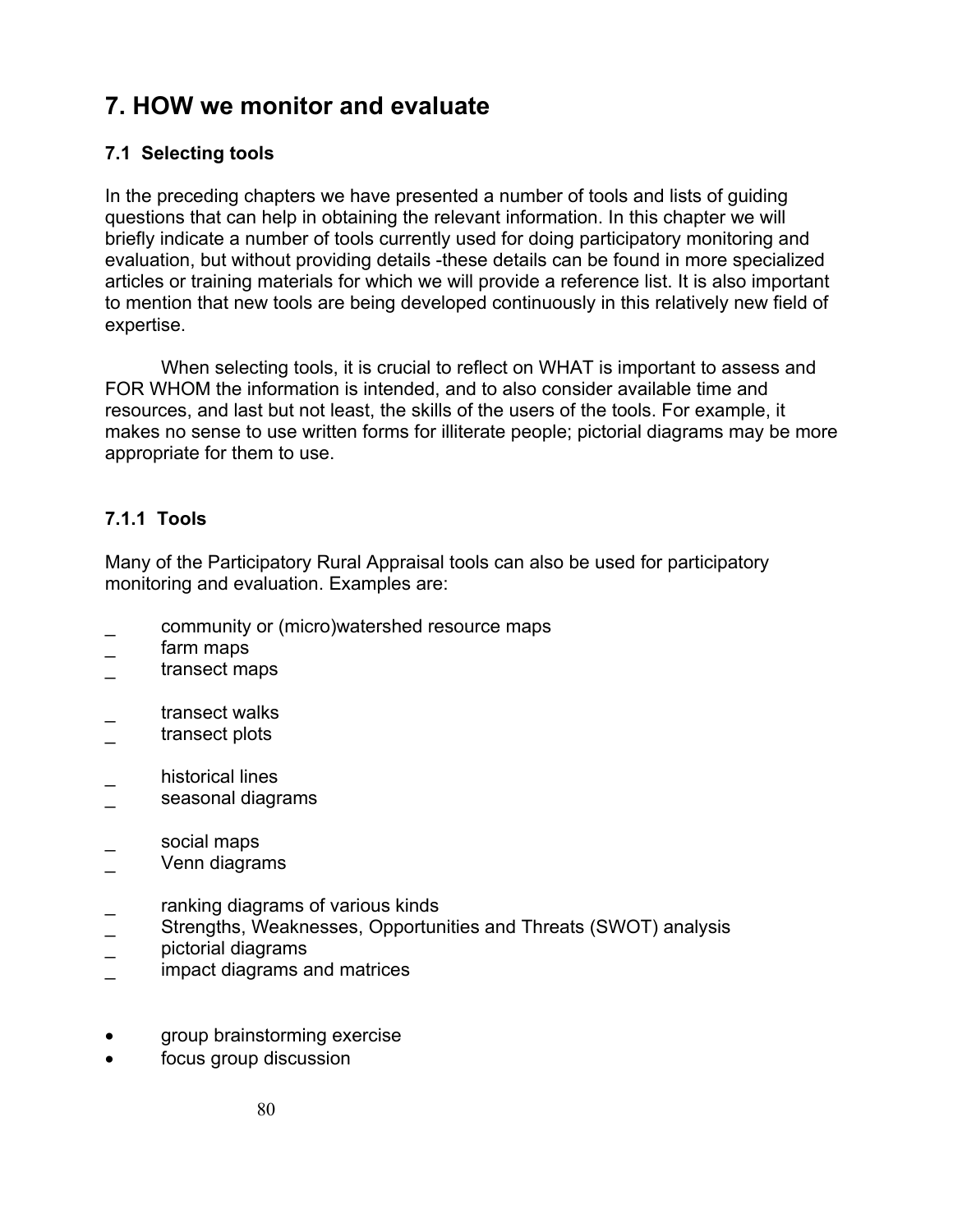- drawings, posters, photographs
- **theatre**
- roleplays
- games

In addition, tools from "traditional" social science research can be used, such as:

- direct measurement
- direct observation
- informal conversation
- interviews of various kinds
- questionnaires
- surveys
- self evaluation forms
- personal journals

#### **7.2 References: Selected readings**

#### ) **Journals**:

• Indigenous Knowledge and Development Monitor

#### **http://nufficcs.nl/ciran/ikdm**

- Participatory Learning and Action Notes, 1995-1999
- Rapid Rural Appraisal Notes, 1988-1994

#### ) **Books, reports, proceedings, papers**:

- Abbot, J; Guijt, I. 1998. Changing views on change: participatory approaches to monitoring the environment. SARL Discussion Paper 2. London: IIED.
- Bhatia, A., Sen, C.K., Pandey, G., Amtzis, J. (eds). Capacity building in participatory upland watershed planning, monitoring and evaluation. (In particular Context Paper Four: Underlying principles of participatory planning, monitoring and evaluation.) PWMYTA field document No. 10. Kathmandu: PWMTA/FAO and ICIMOD.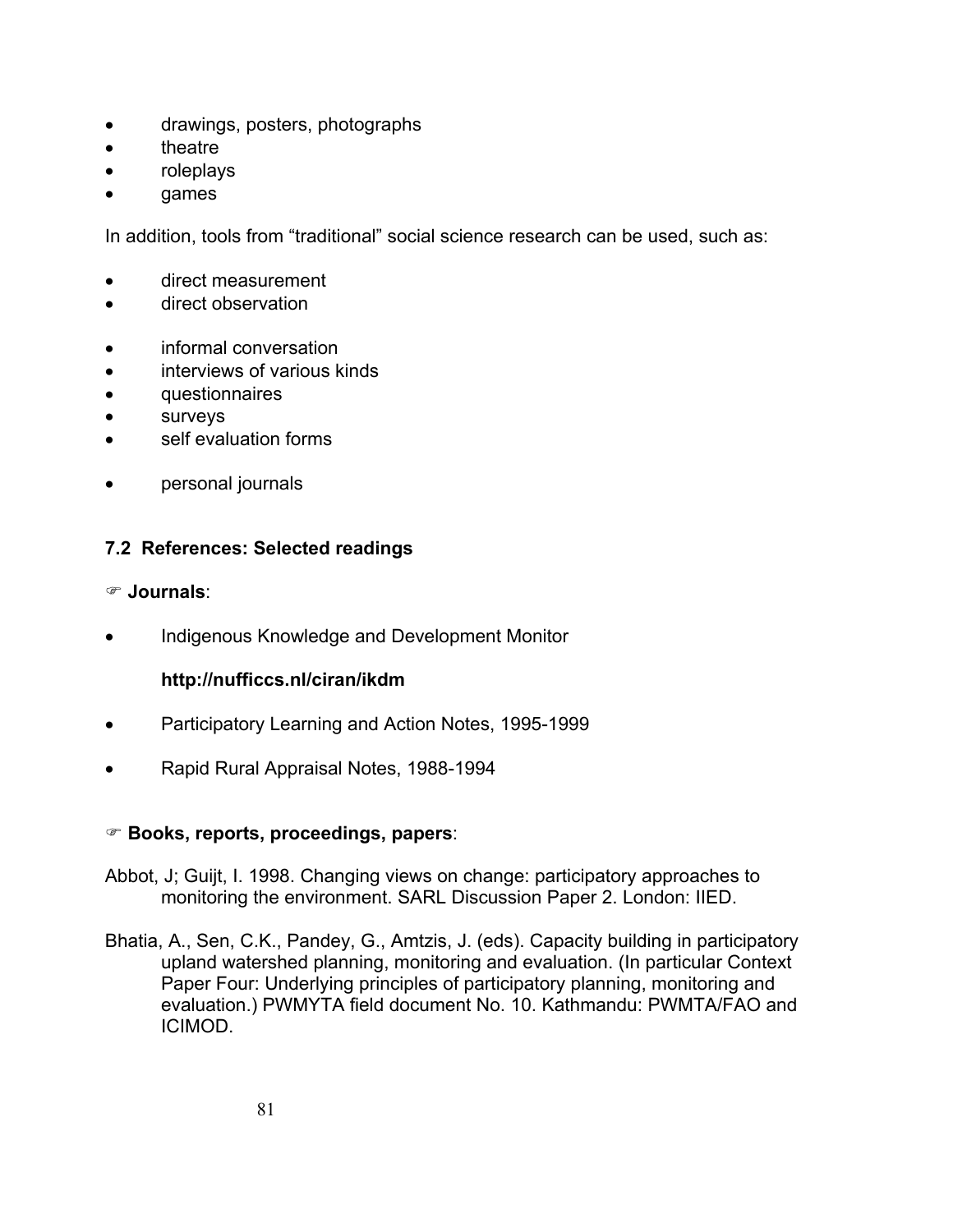- Estrella, M.; Gaventa, J. 1998. Who counts reality ? Participatory monitoring and evaluation: a literature review. IDS Working Paper 70. Brighton: IDS.
- FAO. 1990. The community's toolbox. The idea, methods and tools for participatory assessment, monitoring and evaluation in community forestry. Rome, Italy: FAO.
- Feuerstein M.-T. 1986. *Partners in evaluation: evaluating development and community programmes with participants.* London: MacMillan.
- Guba, E.G.; Lincoln, Y.S. 1989 *Fourth generation evaluation*. Newbury Park, California: Sage Publications
- Herweg, K., Steiner, K., Slaats, J. 1998. Sustainable land management. Guidelines for impact monitoring. Workbook and toolkit. Berne, Switzerland: Centre for Development and Environment.
- IIRR. 1998. Participatory methods in community-based coastal resource management (3 volumes). Silang, Cavite, Philippines: IIRR. Contact: iirr@cav.pworld.net.ph
- IIRR. 1999. Participatory Monitoring and Evaluation: experiences and lessons. Workshop proceedings. Silang, Cavite, Philippines: Y.C. James Yen Center/IIRR.
- IUCN. 1997. An approach to assessing progress toward sustainability. Tools and training series. Prepared by the IUCN/IDRC International Assessment Team and pilot country teams in Colombia, India, and Zimbabwe.
- Jackson, E.T. and Kassam, Y. (eds) 1998. *Knowledge shared: participatory evaluation in development cooperation.* West Hartfort and Ottawa: Kumarian Press and the International Development Research Centre.
- Lusthaus, C., M.H. Adrien, G. Anderson and F. Carden 1999. *Enhancing organizational performance. A toolbox for self-assessment.* Ottawa: The International Development Research Centre.
- Margoluis, R.; Salafsky, N. 1998. *Measures of success: Designing, managing and monitoring conservation and development projects*. Washington, D.C./Covelo, California: Island Press.
- Noponen, H. 1997. Participatory monitoring and evaluation -A prototype internal learning system for livelihood and micro-credit programs. Community Development Journal, Vol. 32, No. 1, pp. 30-48.
- Participatory Learning and Action Notes, Special issue on Participatory Monitoring and Evaluation, February 1998, pp. 28-72.
- Pretty, J.N., Guijt, I., Thompson, J., Scoones, I. 1995. A trainer's guide for participatory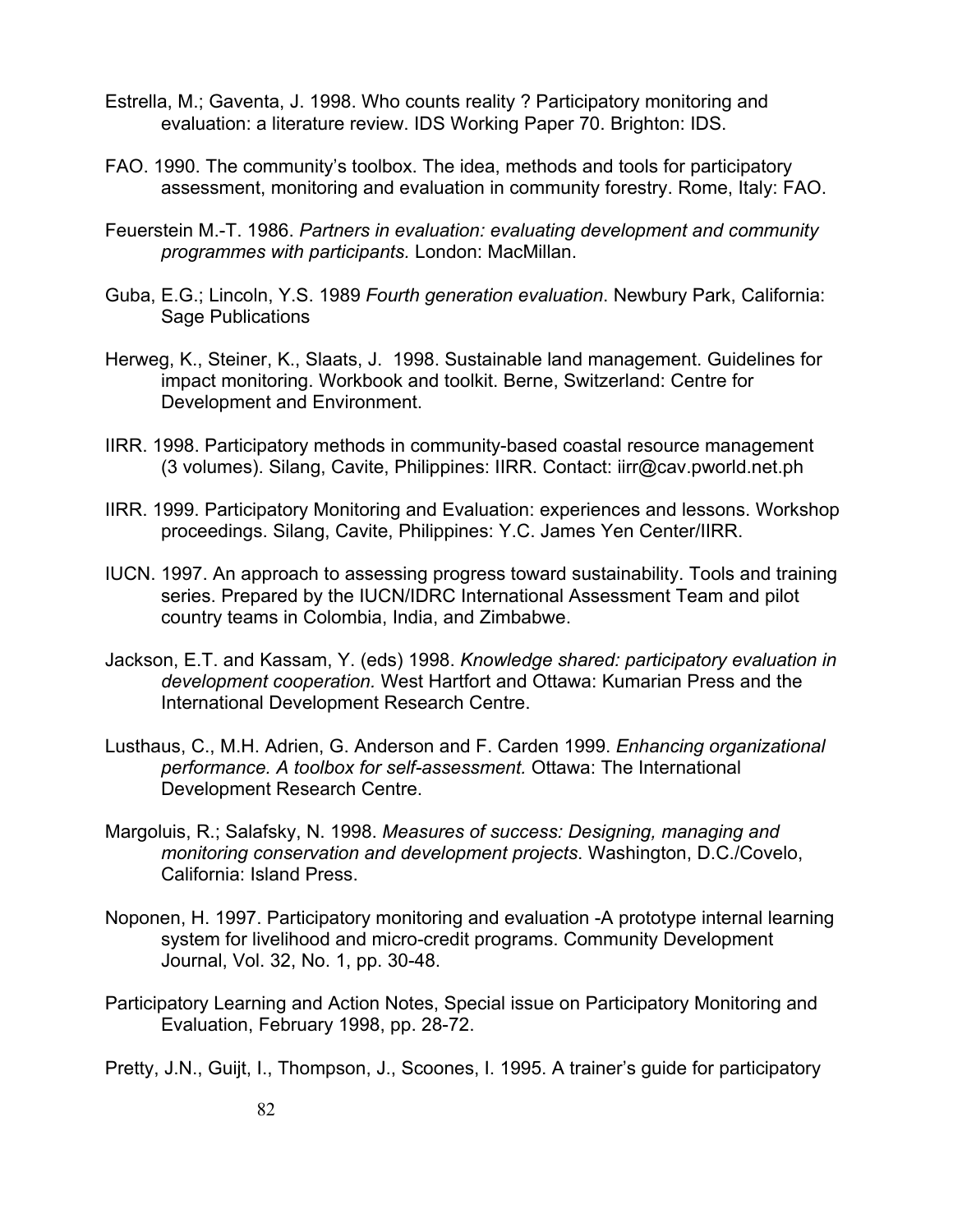learning and action. London: IIED.

- UPWARD. 1997. Self-assessment: participatory dimensions of project monitoring and evaluation. Los Baños, Laguna, Philippines.
- Van Veldhuizen, L., Waters-Bayer, A., De Zeeuw, H. 1997. *Developing technology with farmers. A trainer's guide for participatory learning.* London: Zed Books.
- Woodhill, J.; Robins, L. 1998. Participatory evaluation for landcare and catchment groups. Yarralumla, Australia: Greening Australia.

#### **7.3 Other sources**

#### **ELDIS website on PM&E**

http://nt1.ids.ac.uk/eldis/hot/pme/htm

This is an excellent source of information about PM&E, with sections and direct links to other sources on background and PM&E concepts, methods/tools and manuals, indicators, case studies, other issues and discussion lists and bibliographies. ELDIS (http://www.ids.ac.uk/eldis/eldis.html) is a gateway to information on development and the environment, providing access to databases, full text materials, library catalogues and discussion lists.

#### **MandE (Monitoring and Evaluation) News**, edited by Rick Davies (for information, contact: **rick@shimmbir.demon.co.uk**)

http://www.mande.co.uk/news.htm

A useful news service focussing on developments in monitoring and evaluation methods relevant to development projects. Includes: coming events, new documents, editor's opinion, wanted (information, consultants), books noted, newsletters.

#### **The IUCN Monitoring and Evaluation Initiative**

http://www.iucn.org/themes/eval.index.html

A new site contributing to the IUCN Monitoring and Evaluation Initiative. Includes (will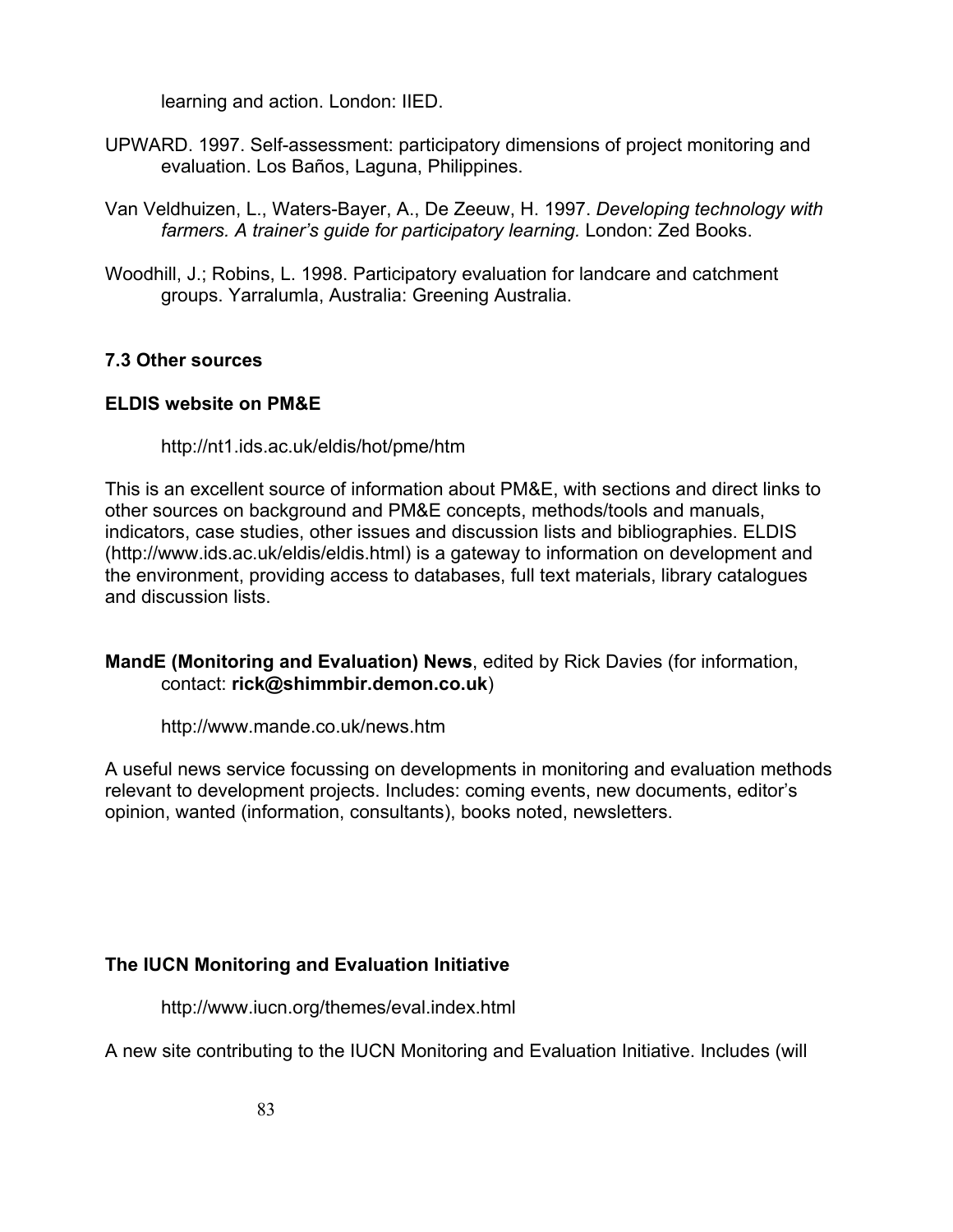include): announcements on new materials related to the M&E Initiative, information about the approach/methods and tools used in the "Assessing progress toward sustainability" project, tools for M&E, and M&E workshop reports.

**PREVAL**: the Latin American program for strengthening regional capacity for evaluation of poverty reduction projects

http://www.fideamerica.cl/preval.shtml

An entirely Spanish language source of information, reporting on project and training activities supported in Latin America.

#### The **IDRC Evaluation Unit** home page

http://www.idrc.ca/evaluation

Offers a description of what the unit does, and presents program and project evaluation highlights (research findings), publications and resources.

#### **NRM\_Changelinks**

http://nrm.massey.ac.nz/changelinks/

This is a very useful and readable on-line resource guide for those seeking to develop sustainable change in the way we manage our natural resources. It has a large number of interesting pages on: capacity building, collaborative planning and management, participatory monitoring and evaluation, conflict management and other issues. The PM&E site contains articles, and references to projects and programs and to other reading materials. The site is authored by Wil Allen and hosted by Massey University's Natural Resource Management Program, New Zealand.

#### **The PRA Bibliography of the Institute of Development Studies**

http://nt1.ids.ac.uk/eldis/pra/prabib.htm

This site includes references, not found in mainstream literature, related to participatory rural appraisal and includes unpublished material such as discussion papers, field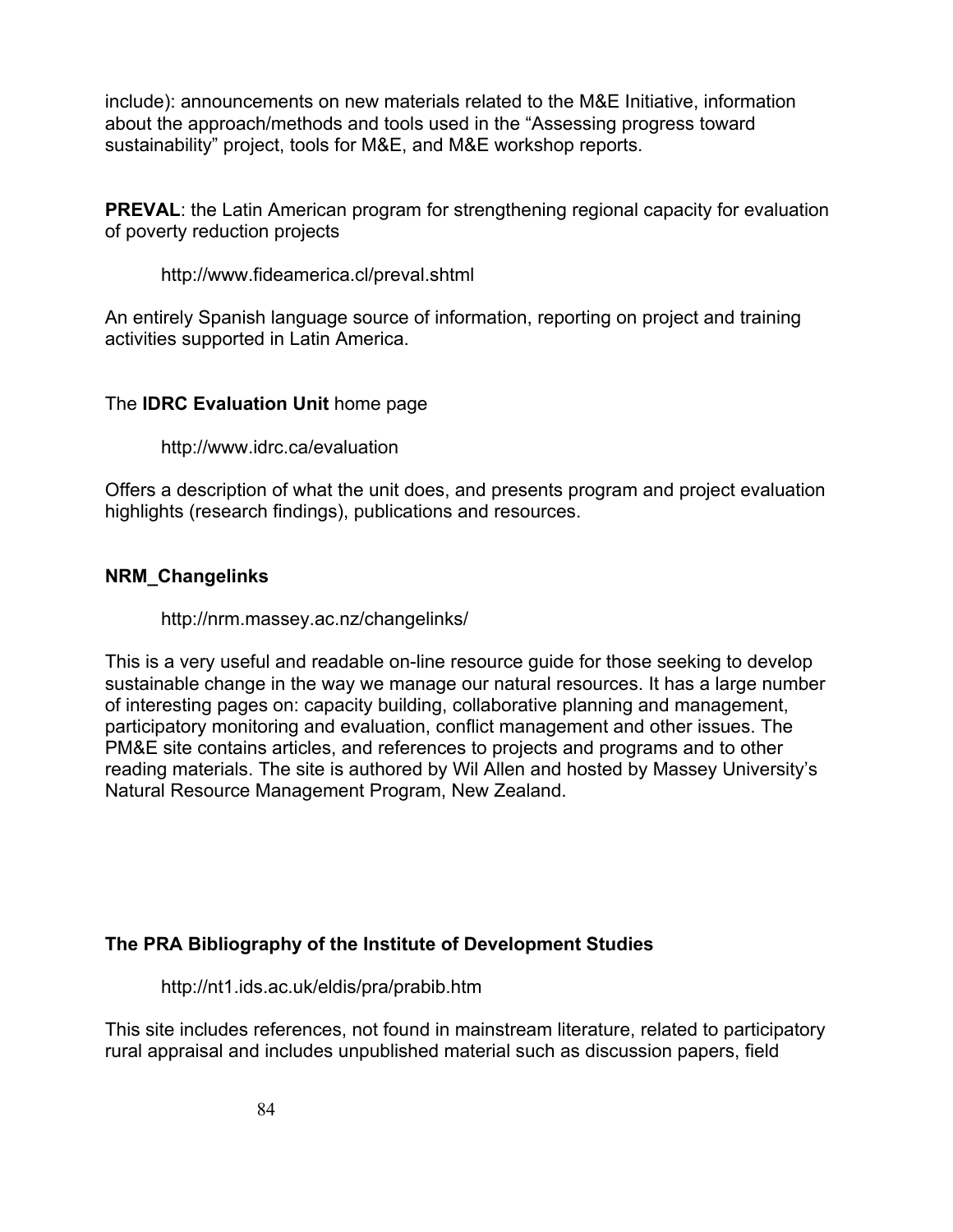reports and conference papers. Also included is a search facility which is helpful if the user seeks to view documentation related to specific countries or regions.

#### **The Participatory Research and Gender Analysis Program**

http://www.prgaprogram.org/prga

This program, one of the so-called CGIAR (the Consultative Group for International Agricultural Research) systemwide programs, aims to assess and develop methodologies and organizational innovations for gender sensitive participatory research and to promote their use in plant breeding and in crop and natural resource management. Assessment of participatory methods and tools is one of the program's areas of research.

#### **The IIED Resource Centre**

http://www.iied.org/resource

The resource centre houses, among others, the Participatory Learning and Action collection including over 1700 documents on participatory approaches and tools from around the world. IIED also offers the Participatory Learning and Action CD-rom. For information, contact: **Claudia.Sambo@iied.org**

#### **The Participation Group at the Institute of Development Studies (Sussex)**

http://www.ids.ac.uk/ids/particip/index.html

This group, working at IDS in Sussex, UK, supports participatory approaches to development. The group is involved in research about: participation in policy and governance; the theory and practice of participation; and institutional learning. The site contains, among others: an information exchange page, a reading room, and listings of events and training activities. It also provides links to networks in over 50 countries. See on PM&E in particular: Issue 12, November 1998 of the IDS Policy Briefing (for information about the Briefing series, contact: **G.W.Barnard@ids.ac.uk**).

#### **The Society for Participatory Research in Asia (PRIA)**

http://www.pria.org/index.html

The PRIA is a non-profit voluntary development organization based in New Delhi, India.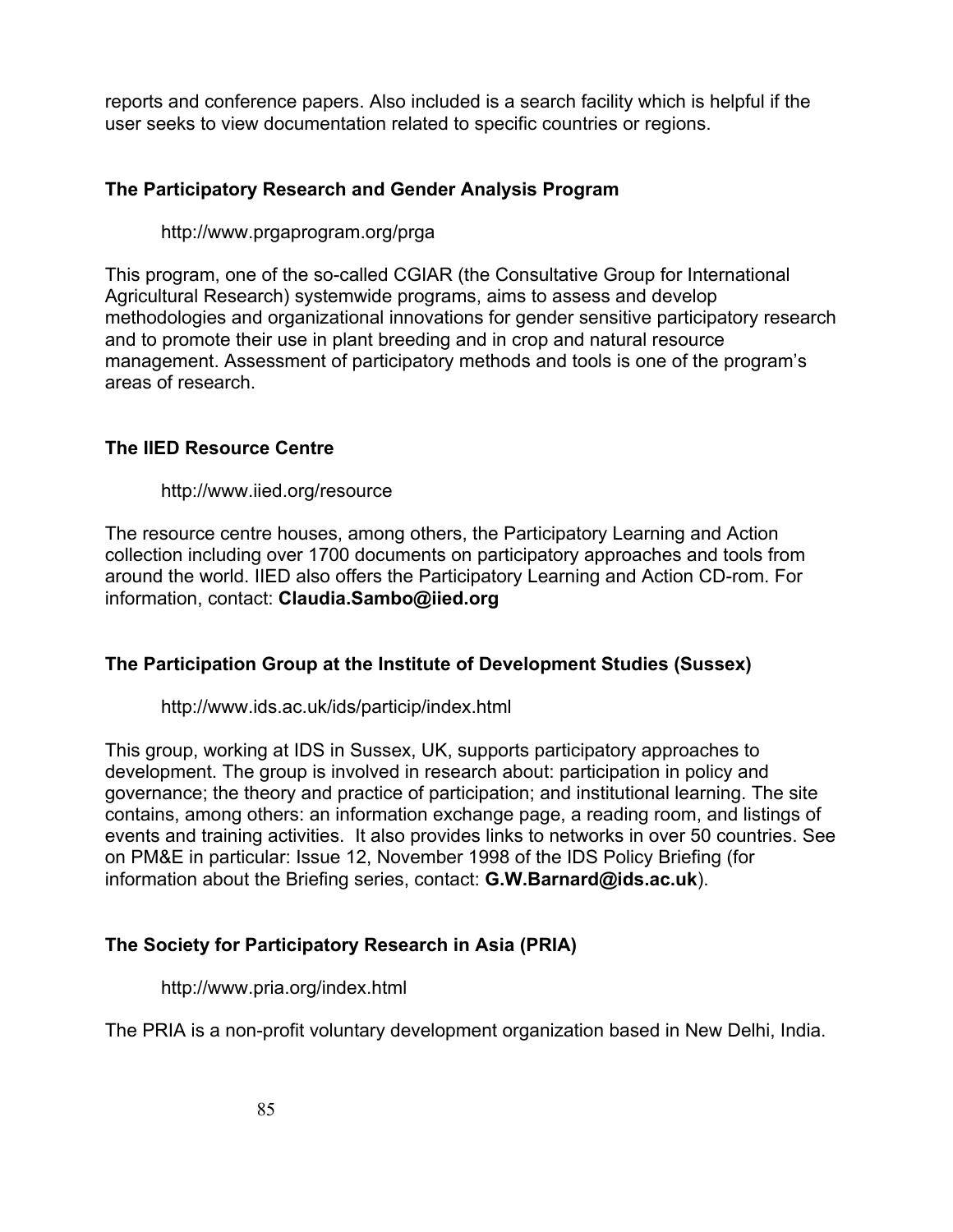#### **RIMISP: the International Network for Farming Systems Research Methodology**

http://www.rimisp.cl

RIMISP, as one of its activities, is coordinating a small grants research program on methodologies for the monitoring and evaluation of projects for the management of natural resources in Latin America and the Caribbean. See: http://www.rimisp.cl/mrncoci.html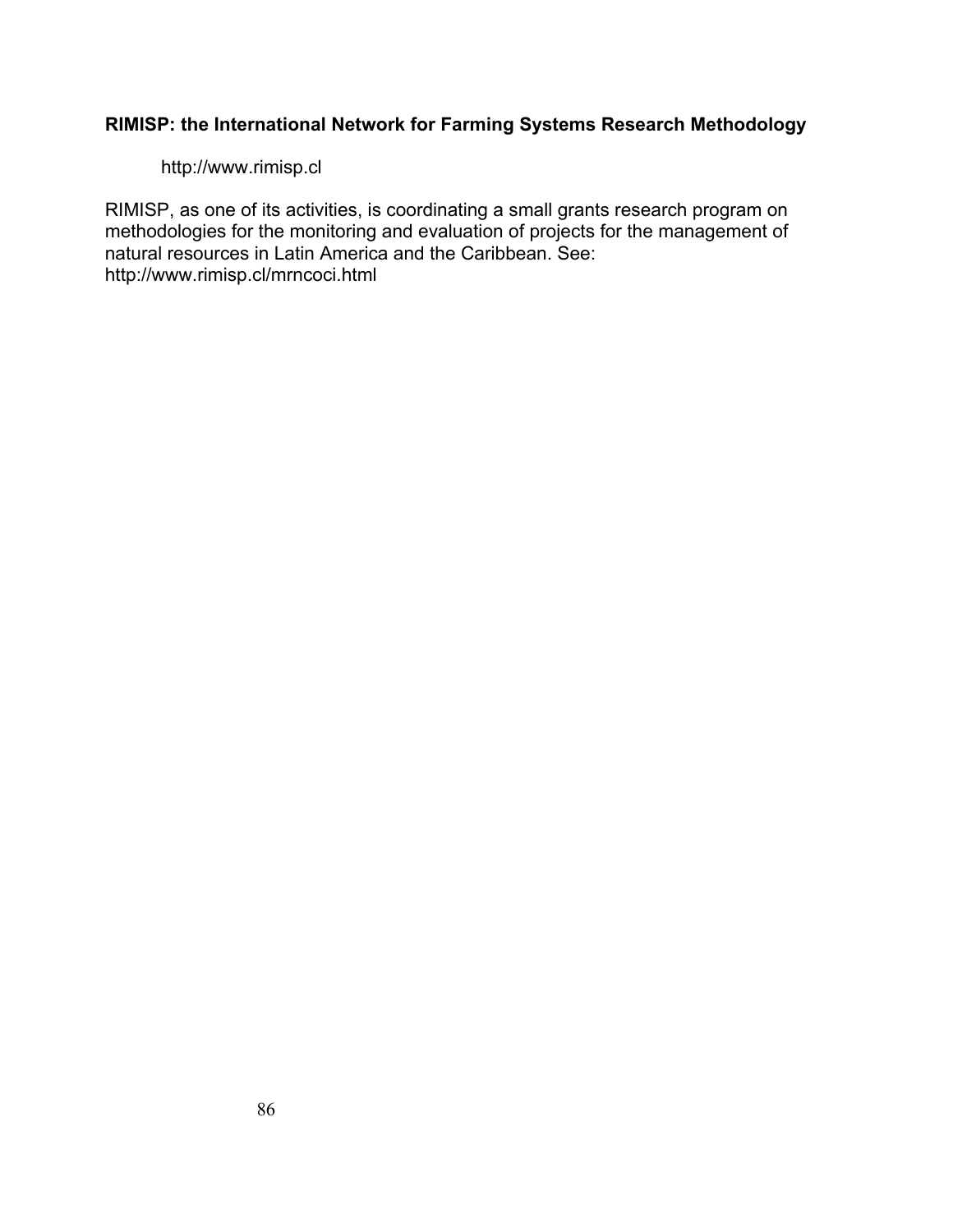## *Annex 1. Glossary*

*This appendix clarifies central concepts and terms which are used throughout the guide.* 

*Monitoring: The systematic or periodic collection and occasional analyses of information to measure changes over a given period of time.* 

*Evaluation: The analysis of the effectiveness and direction of an intervention or research project, and is concerned with making a "judgement" about progress and impact. The main differences between traditional approaches to monitoring and evaluation include frequency of observations and types of questions asked. However, when monitoring and evaluation are integrated into the research strategy as a project management tool, the line between these becomes blurred.* 

*Assessment: The combination of monitoring, evaluation and diagnosis.* 

*Formative evaluation: Has the goal of strengthening or improving the project being evaluated (help form it), and is undertaken while the project is on-going. This type of evaluation includes needs assessment, implementation evaluation, and process evaluation. The purpose of formative evaluation is that the people implementing the project learn from the evaluation in order to make the project better.* 

*Summative evaluation: Examines the effects or outcomes of the project after it is completed (summarises it). This is useful for providing lessons of what works or doesn't work for future projects, and includes outcome evaluation, impact evaluation, cost-effectiveness/cost-benefit analysis, secondary analysis, meta-analysis.* 

#### *Indicators: See Annex 2.*

*Adaptive management: A process of experimentation and systematic monitoring of the results in order to adjust and improve the process to get the desired outcomes. This approach was originally designed for managing natural resources in large-scale ecosystems, however it has recently been adapted for research and development projects. At the project level, adaptive management provides a framework for testing assumptions, learning and adapting the research by integrating project design, management and monitoring processes.*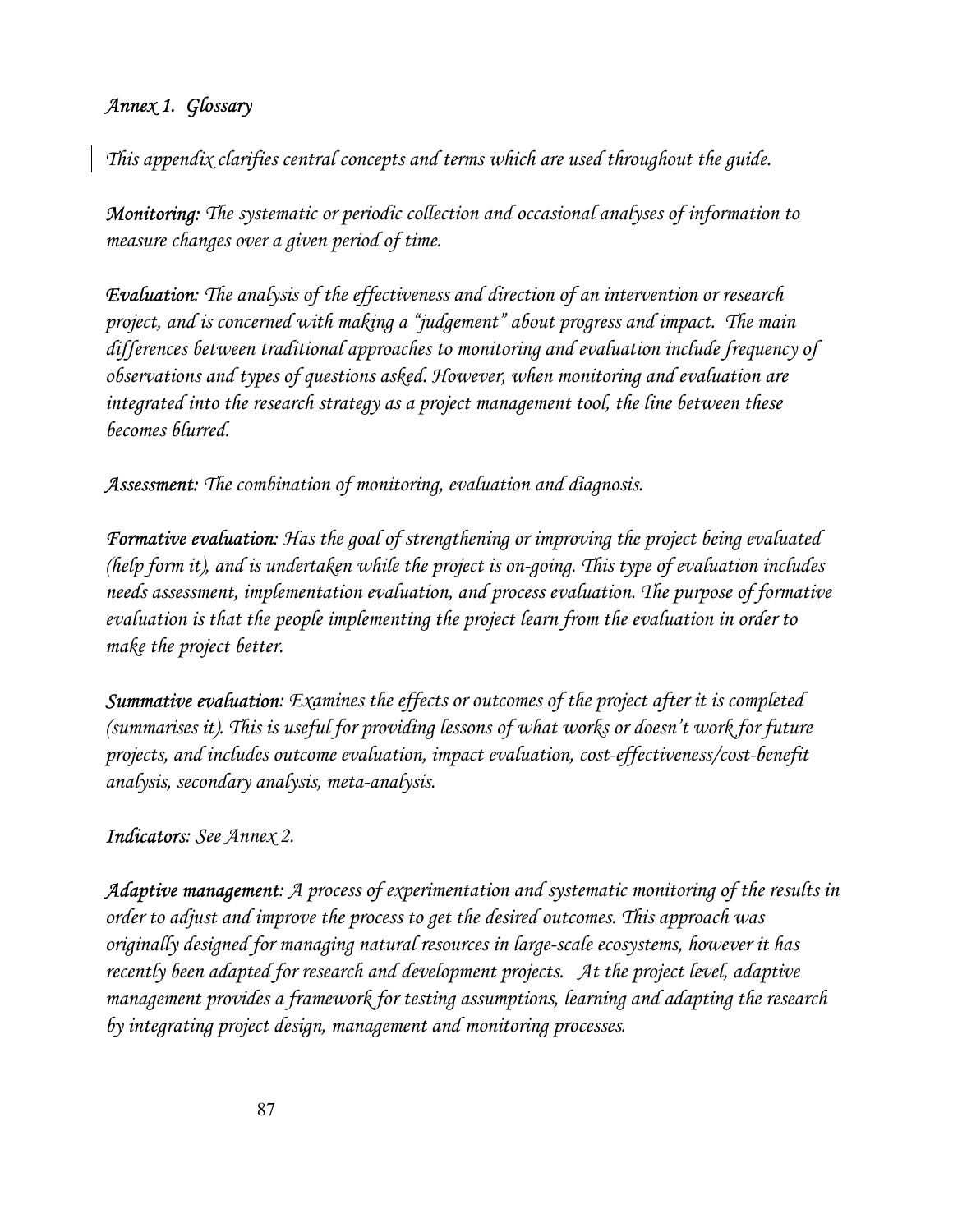*Participatory research: Participatory research for natural resource management is broadly understood, and describes a range of levels of local involvement in and control over the research process, different methods, tools and approaches and different research goals. The term is used to describe such different approaches as consultative participation from which researchers make decisions about community needs and interventions, active involvement of farmers in conducting on-farm experiments, involvement of communities and user groups in decision-making about new management practices and resource boundaries, multi-stakeholder processes involving different scales of resource management, and so on. These different approaches to participatory research have different evaluation requirements.* 

*The rationale for using participatory research may be functional, to encourage community participation in order to improve the usefulness of the research to local people (for example, to help develop farming technologies more suited to the local area and needs, improve and hasten adoption of new methods and technologies, etc.), or may be for empowerment or social transformation, to strengthening local capacity in decision-making, research, and management of local resources to improve their awareness of options and ability to act on their behalf. Often participatory research is both functional and empowering.* 

*Participatory monitoring and evaluation (PM&E): A systematic approach for involving local people in monitoring and evaluating changes in the natural and social environment which affect them directly. Local people informally assess changes in their environment and monitor and analyse benefits from changing farming practices, exploring new livelihood options, and so on, as part of their daily lives. Formal participatory monitoring and evaluation processes are most often initiated by outsiders in order to capture a community perspective of the progress or impacts of a research or development project.* 

*Like other participatory research approaches, participatory monitoring and evaluation is used broadly to describe very different levels of community participation and control over the process. Participation in evaluation spans a gradient from complete community-controlled monitoring of environmental change, to researchers consulting communities about the results of interventions, to the "participation" of field workers and researchers in evaluation (as opposed to external evaluations by funding agencies), with little focus on community involvement. For this guide, we define PM&E as the partnership between communities and researchers in monitoring and evaluation of the project.* 

*Monitoring and evaluation of participatory research: Involves monitoring and evaluation of*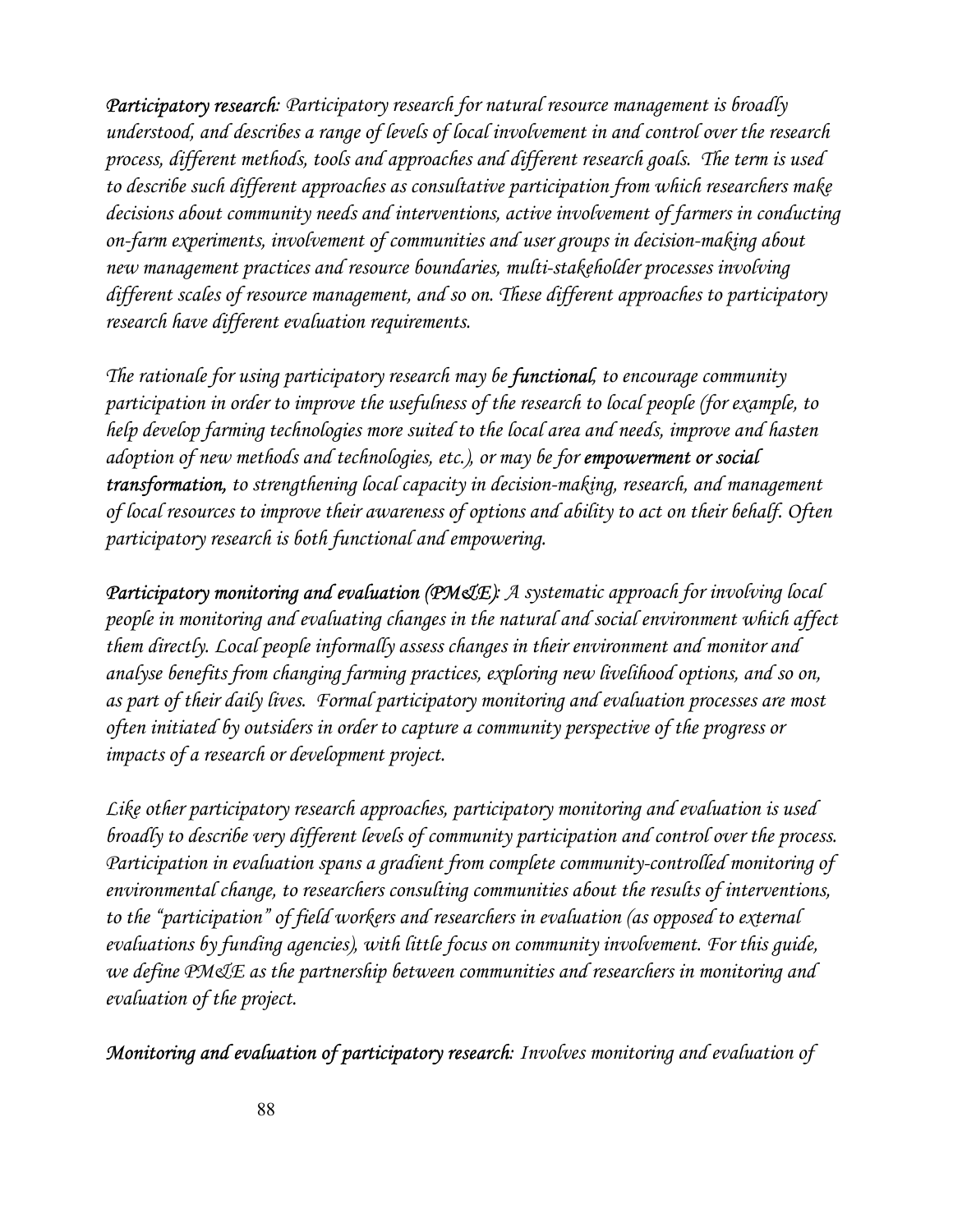*the process and results of participatory research projects. This is the main focus of this guide. Monitoring and evaluating participatory research is different from participatory monitoring and evaluation, although will likely involve participatory monitoring and evaluation in addition to other types of evaluation approaches.*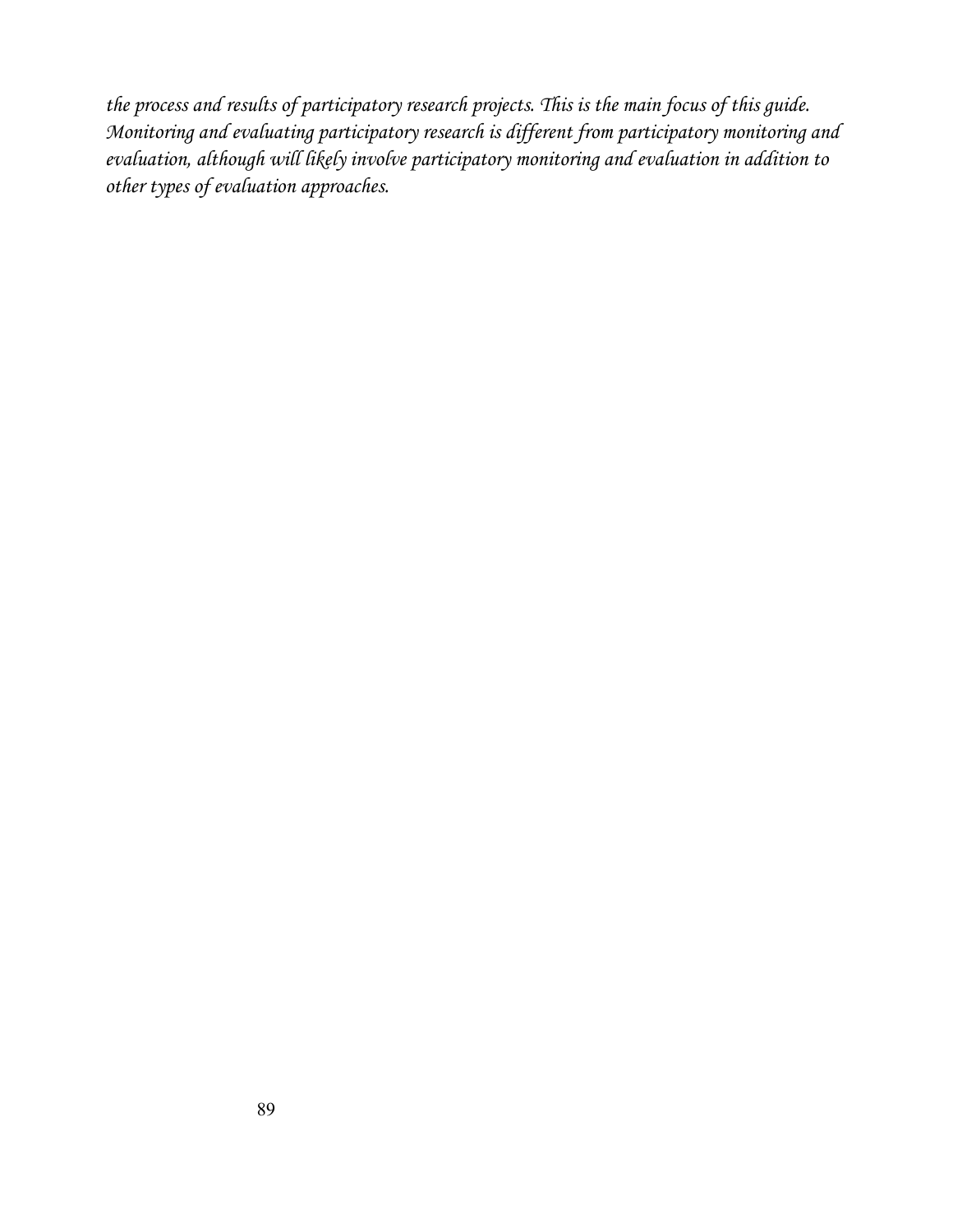## *Annex 2. About indicators*

*Indicators are easily measurable or observable criterion which provide information about changes in specific conditions which may not be easily measured or observed in themselves. Proxy indicators substitute for indicators which can't be measured or assessed directly (for example, when it is difficult to obtain information about exact household income, number of cattle may be a proxy indicator if it is known that people invest their income in cows).* 

*Two general principles should be followed when defining indicators:* 

*1. Optimal ignorance: Knowing what is not worth knowing and prioritising the issues to be evaluated, limiting the collection of data to answering questions which are most relevant to understanding these issues (Chambers 1991). Carefully select one or two questions through which crucial information can be understood. Key questions can serve as indicators. If the community is to be involved, it's important that they choose the questions and their own form and methods of measurement and expression (Davis-Case 1989:25).* 

*2. Appropriate imprecision: Not gathering data with more accuracy than is needed to understand the priority issues for evaluation (Chambers 1991).* 

*A good indicator is:* 

*Measurable - able to be recorded and analysed either qualitatively or quantitatively Precise - Defined the same way be all people. Consistent - Not changing over time so that they are always Sensitive - changing proportionally in response to actual changes in the condition or item being measured.* 

*It is best to identify a package of indicators for measuring progress towards any one goal, and to identify both qualitative and quantitative measures which reinforce each other. This increases the rigour and relevance of the evaluation, and ensures more reliability of the results (Allen 1997:639-640). In some cases, open-ended questions with key stakeholders will be more revealing than measuring pre-defined indicators. This is especially true for the special capacity-building and empowering outcomes of participatory research. Furthermore, since evaluations can rarely pretend to know the main issues before project effects make themselves known, it is sometimes not good to identify indicators in advance (Freedman 1997:771). In*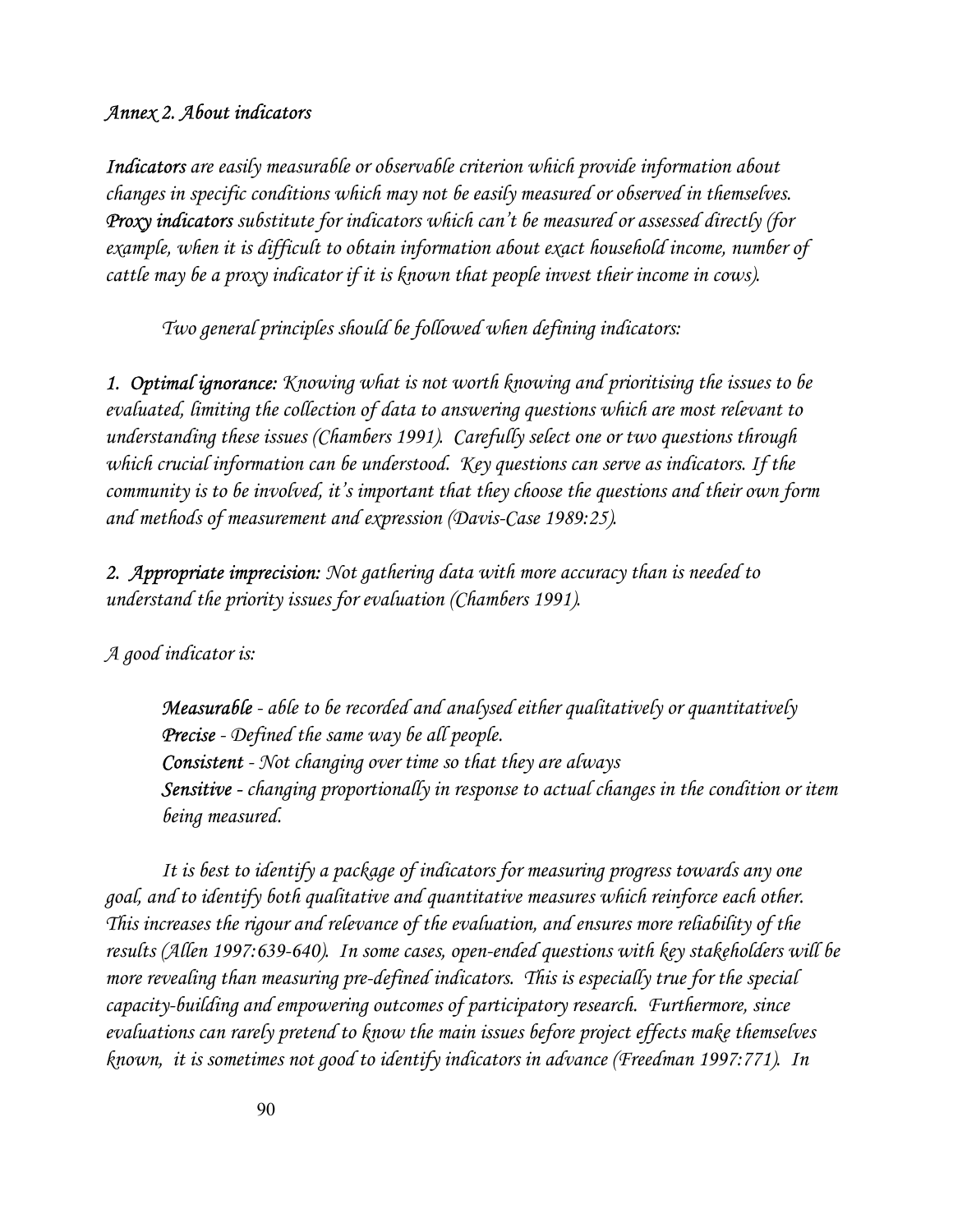*either case, it is important to prioritise the issues to be evaluated and to distinguish between what is and what is not worth knowing, thus limiting the collection of data to answering questions which are most relevant and not gathering data with more accuracy than is needed.* 

*Other issues to consider when defining indicators include:* 

- *Develop one or more indicator for each information need.*
- *Different community groups and individuals will have different indicators. Choice of indicators for measuring progress, changes, success and failure will be influenced by perceptions of what is "progress", "success", etc. The criteria for "success" or "failure" may be defined differently by different stakeholders, and therefore the definition of the indicators to measure this will depend on who chooses these.*
- *Negotiating indicators in a participatory way with a variety of stakeholders is a timeconsuming process. Too much focus on defining indicators may side-track the project,*  using up resources and time at the expense of other activities which may be more *productive. Depending on the purposes of the monitoring and evaluation, open-ended questions may provide sufficient information with flexibility to allow different values and views to be articulated.*
- *Indicators are often site specific and seasonal, and are also transitory and need to be continually reassessed within the duration of a project to ensure that they are still a valid measurement of the change being studied.*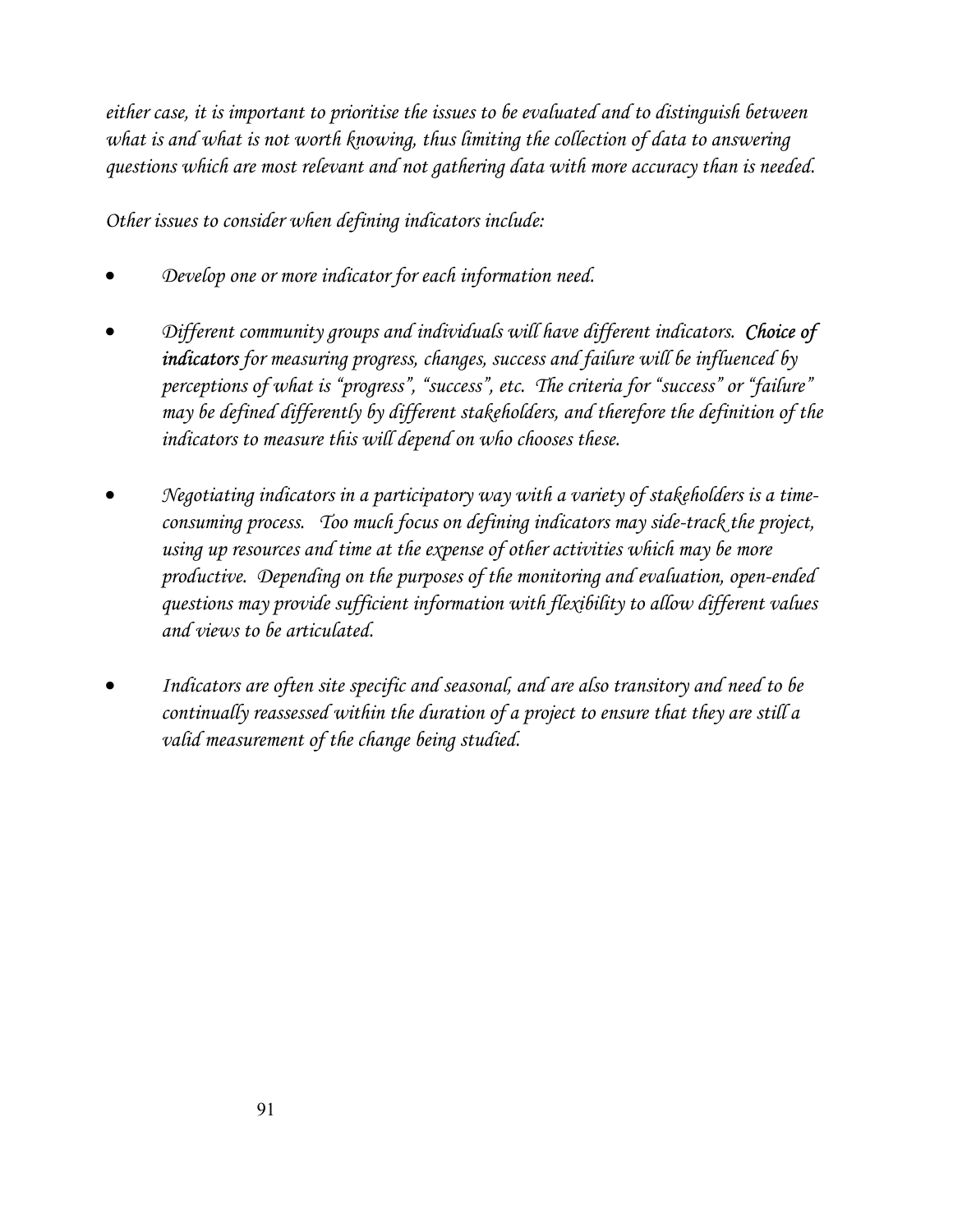#### **Bibliography**

- Allen, W. J. 1997. Toward improving the role of evaluation in natural resource management R&D programs: the case for learning by doing. *Canadian Journal of Development Studies* XVIII, pp. 629-643.
- Ashby, J. A. 1996. What do we mean by participatory research in agriculture. *New frontiers in participatory research and gender analysis: Proceedings of the International Seminar on Participatory Research and Gender Analysis for Technology Development September 9-14, 1996*. Cali, Columbia: International Centre for Tropical Agriculture (CIAT), pp. 15-22.
- Bandre, P. 1998. Participatory self-evaluation of World Neighbours, Burkina Faso. *PLA Notes* 31, pp. 44- 49.
- Chambers, R. 1991. Shortcut and participatory methods for gaining social information in projects. M.M. Cernea (ed.). *Putting people first: sociological variables in rural development*. Oxford: Oxford University Press, pp.515-537.
- Cummings, F. H. 1997. Role of participation in the evaluation and implementation of development projects. Knowledge and policy: the International Journal of Knowledge Transfer and Utilization 10 (1/2), pp. 24-33.
- Davis-Case, D'Arcy. 1989. *Community forestry: participatory assessment, monitoring and evaluation*. Rome: Food and Agriculture Organisation.
- Davis-Case, D'Arcy. 1990. *The community's toolbox: the idea, methods and tools for participatory assessment, monitoring and evaluation in community forestry*. Rome: Food and Agriculture Organisation.
- Estrella, M.; Gaventa, J. 1998. Who counts reality ? Participatory monitoring and evaluation: a literature review. Sussex: IDS.
- Freedman, J. 1997. Accountability in the participatory mode. *Canadian Journal of Development Studies* XVIII, pp. 767-784.
- Goyder, H.; Davies, R.; Williamson, W. 1998. Participatory impact assessment: a report on a DFID funded ActionAid research project on methods and indicators for measuring the impact of poverty reduction. Somerset, UK: ActionAid.
- Guijt, I.; Arevalo, M.; Saladores, K. 1998. Tracking change together. *PLA Notes* 31, pp. 28-36.
- Ishram, J.; Narayan, D.; Pritchett, L. 1995. Does participation improve performance ? Establishing causality with subjective data. The World Bank Economic Review 9 (2), pp. 175-200.
- Margoluis, R.; Salafsky, N. 1998. *Measures of success: Designing, managing and monitoring conservation and development projects*. Washington, D.C./Covelo, California: Island Press.
- Marsden, D.; Oakley, P.; Pratt, B. 1994. Measuring the process: guidelines for evaluating social development. Oxford, UK: INTRAC.
- McAllister, K. 1999. Understanding participation: monitoring and evaluating process, outputs and outcomes. Ottawa: IDRC.
- Mosse, D. 1994. Authority, gender and knowledge: theoretical reflections on the practice of Participatory Rural Appraisal. *Development and Change* 25, pp. 497-526.
- Olsen, S.; Lowry, K.; Tobey, J.; Burbridge, P.; Humphrey, S. 1997. Survey of current purposes and methods for evaluating coastal management projects and programs funded by international donors. Coastal Management Report #2200. Rhode Island: Coastal Resources Centre, University of Rhode Island.
- Ostrom, E. *Governing the commons: the evolution of institutions for collective action*. Cambridge: Cambridge University Press.
- Pomeroy, R. S.; Pollnac, R. B.; Predo, C. D.; Katon, B. M. 1996. Impact evaluation of community-based coastal resource management projects in the Philippines. Makati City, Philippines: ICLARM
- Pretty, J. N. 1995. *Regenerating agriculture: policies and practices for sustainability and self-reliance*. London: Earthscan Publications.
- Ravnborg, H. 1996. Beyond the farm and within the community: issues of collective action in participatory natural resource management. *New frontiers in participatory research and gender analysis: Proceedings of the International Seminar on Participatory Research and Gender Analysis for*